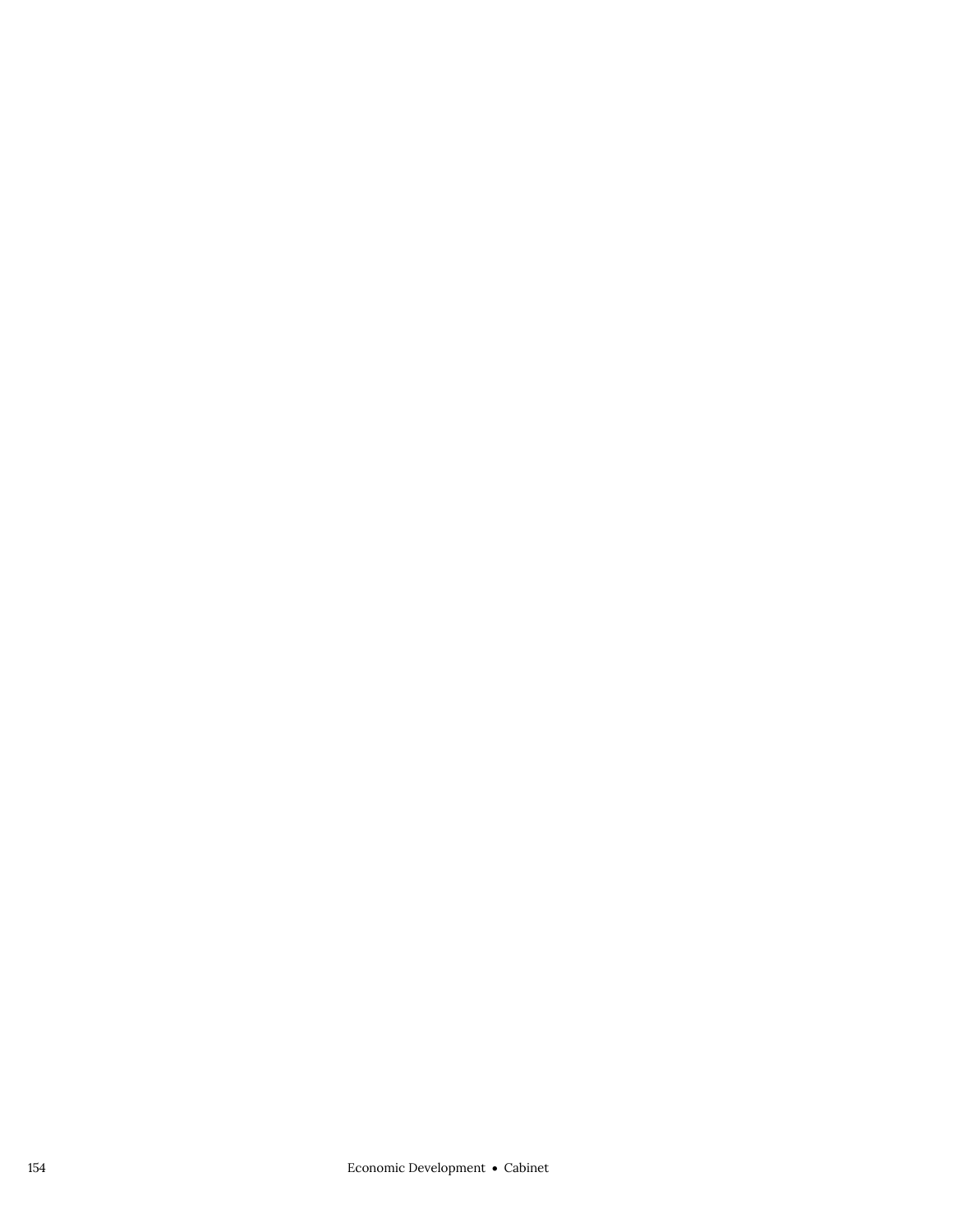# <span id="page-2-0"></span>Economic Development

## **John Barros,** *Chief of Economic Development*

## **Cabinet Mission**

The mission of the Economic Development Cabinet is to lead a broad effort to streamline and support areas of focus that contribute to Boston's economy including tourism, jobs and employment, business development, and real estate development. The cabinet will concern itself with increasing transparency and promoting accessibility for all Bostonians, especially womenand minority-owned businesses and local businesses, to share in and benefit from the economic boom in Boston.

| <b>Operating Budget</b>            |                                                                                     | <b>Total Actual '17</b>             |                                     | Total Actual '18 Total Approp '19   | <b>Total Budget '20</b>             |
|------------------------------------|-------------------------------------------------------------------------------------|-------------------------------------|-------------------------------------|-------------------------------------|-------------------------------------|
|                                    | Consumer Affairs & Licensing<br>Office of Economic Development<br>Office of Tourism | 1,059,353<br>2,518,724<br>1,390,008 | 1,151,753<br>2,339,129<br>1,134,560 | 1,273,505<br>3,035,625<br>1,421,848 | 1,353,512<br>3,446,210<br>1,545,854 |
|                                    | Total                                                                               | 4,968,085                           | 4,625,442                           | 5,730,978                           | 6,345,576                           |
|                                    |                                                                                     |                                     |                                     |                                     |                                     |
| <b>Capital Budget Expenditures</b> |                                                                                     | <b>Actual '17</b>                   | <b>Actual '18</b>                   | <b>Estimated '19</b>                | Projected '20                       |
|                                    | Boston Planning and Development<br>Agency                                           | 4,727,854                           | 577,724                             | 1,100,000                           | 630,503                             |
|                                    | Total                                                                               | 4,727,854                           | 577,724                             | 1,100,000                           | 630,503                             |
| <b>External Funds Expenditures</b> |                                                                                     | <b>Total Actual '17</b>             | Total Actual '18                    | Total Approp '19                    | <b>Total Budget '20</b>             |
|                                    | Consumer Affairs & Licensing<br>Office of Economic Development<br>Office of Tourism | 59,725<br>2,624,290<br>121,699      | 55,193<br>4,152,880<br>90,898       | 54,409<br>4,669,208<br>150,000      | 64,000<br>7,605,246<br>150,000      |
|                                    | Total                                                                               | 2,805,714                           | 4,298,971                           | 4,873,617                           | 7,819,246                           |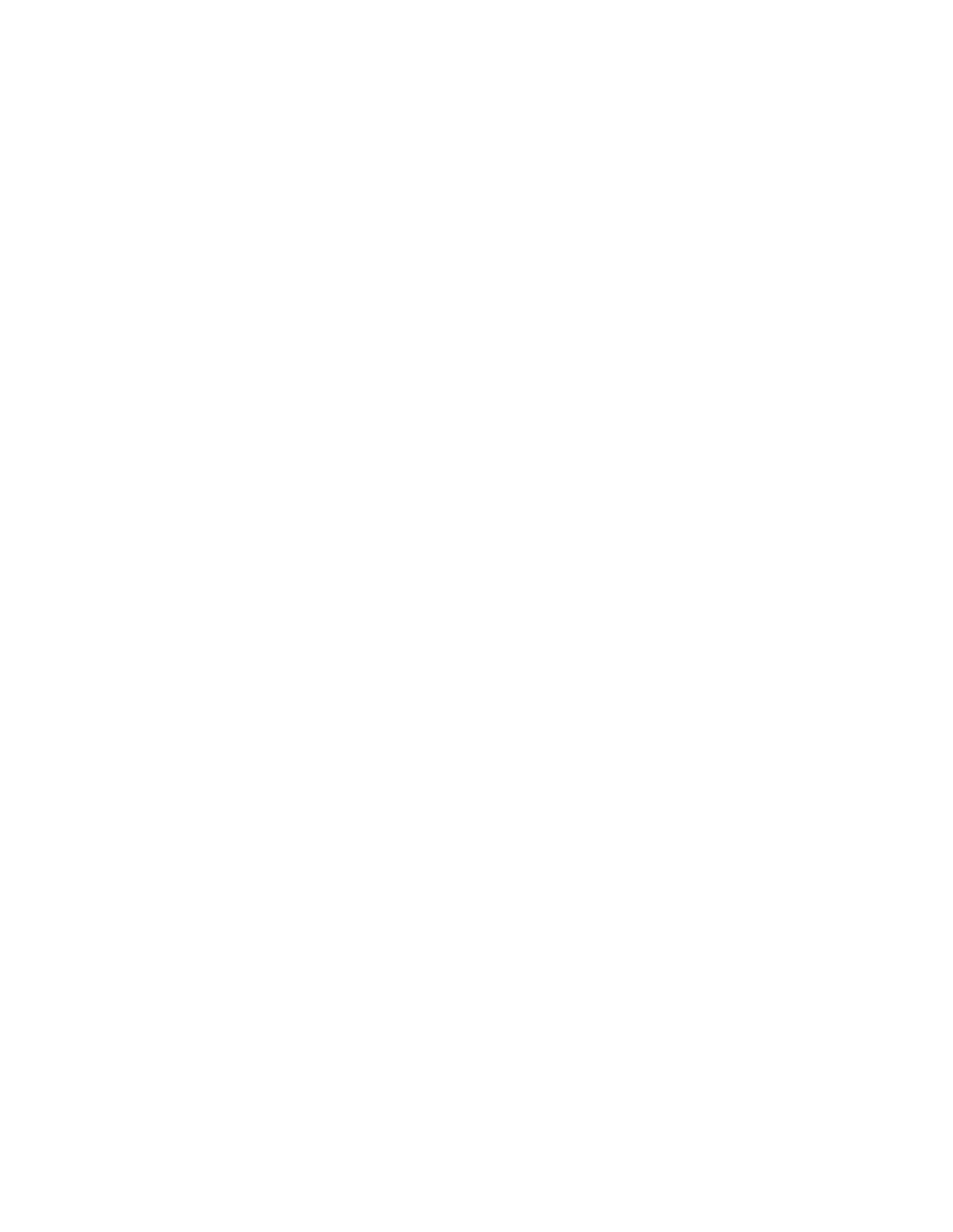# <span id="page-4-0"></span>Boston Planning and Development Agency Operating Budget

## **Brian Golden,** *Director,* **Appropriation 171000**

Boston Planning and Development Agency

### **Department Mission**

In partnership with communities, the BPDA plans Boston's future while respecting its past. We prepare our residents for new opportunities through training, human services and job creation. The BPDA guides physical, social, and economic change in Boston's neighborhoods and its downtown to shape a more prosperous, comfortable, and beautiful city for all.

\*The Boston Planning and Development Agency's operating budget is not funded by the City's general fund but is included in the City's capital plan.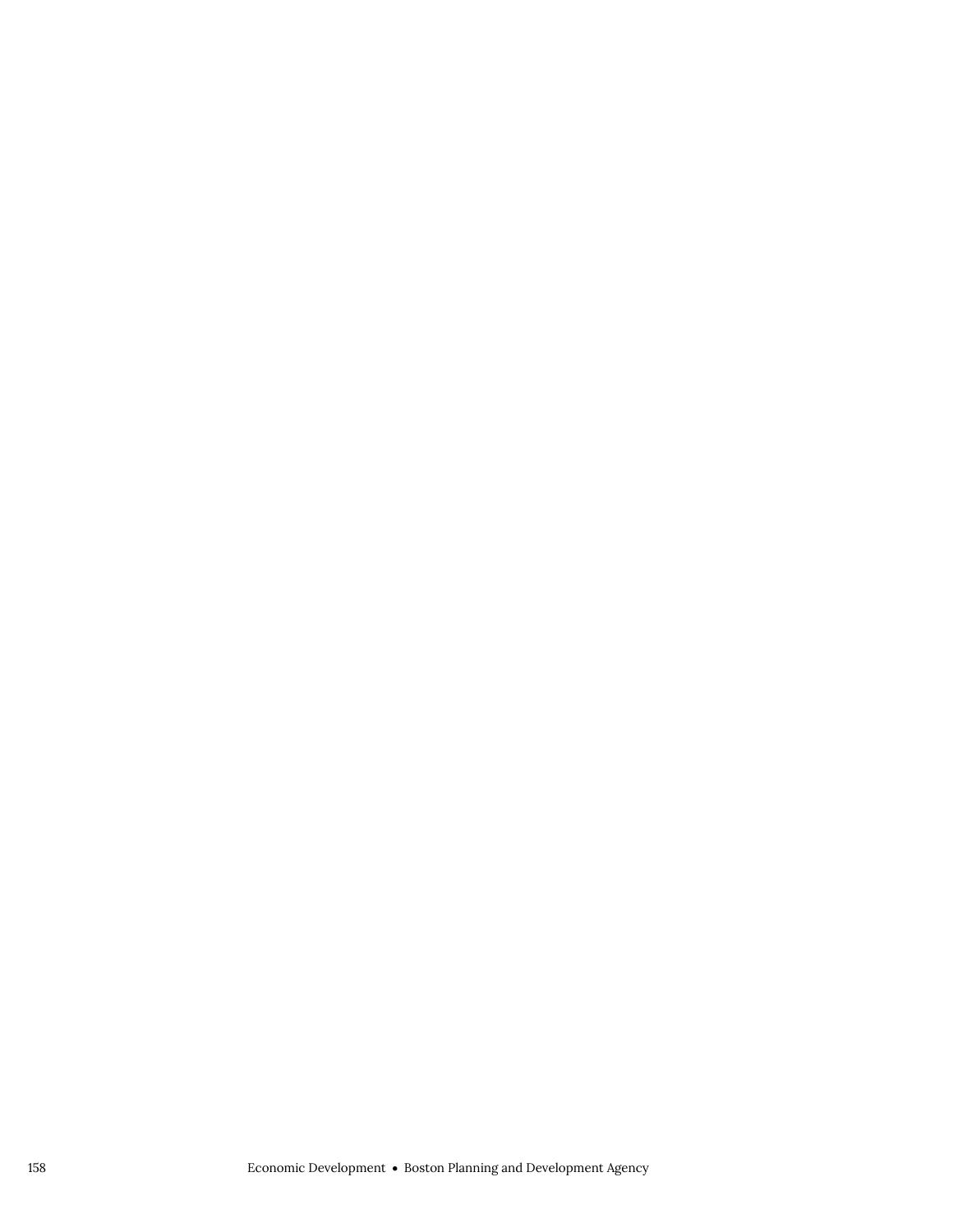# Boston Planning and Development Agency Capital Budget

### **Overview**

Boston Planning and Development Agency

The Boston Planning & Development Agency, functioning as Boston's central planning organization, will continue providing inhouse planning expertise and will also help leverage the external resources necessary to shape Boston's future. The Capital Plan will support opportunities in commercial districts such as Dorchester Avenue and Northern Avenue.

### **FY20 Major Initiatives**

- Complete resurfacing of Black Falcon Avenue and Terminal Street, replace sidewalk and improve street lighting.
- Complete analysis of the transportation capacity and develop conceptual design and cost for future infrastructure improvements at Dorchester Avenue in South Boston.
- Correct ongoing structural issues at Long Wharf related to flooding caused by high tides.
- Begin construction of street lights and other improvements on Northern Avenue.

| <b>Capital Budget Expenditures</b> | <b>Total Actual '17</b> | <b>Total Actual '18</b> | <b>Estimated '19</b> | <b>Total Projected</b><br>$20^{\circ}$ |
|------------------------------------|-------------------------|-------------------------|----------------------|----------------------------------------|
| <b>Total Department</b>            | 4.727.854               | 577.724                 | 1.100.000            | 630,503                                |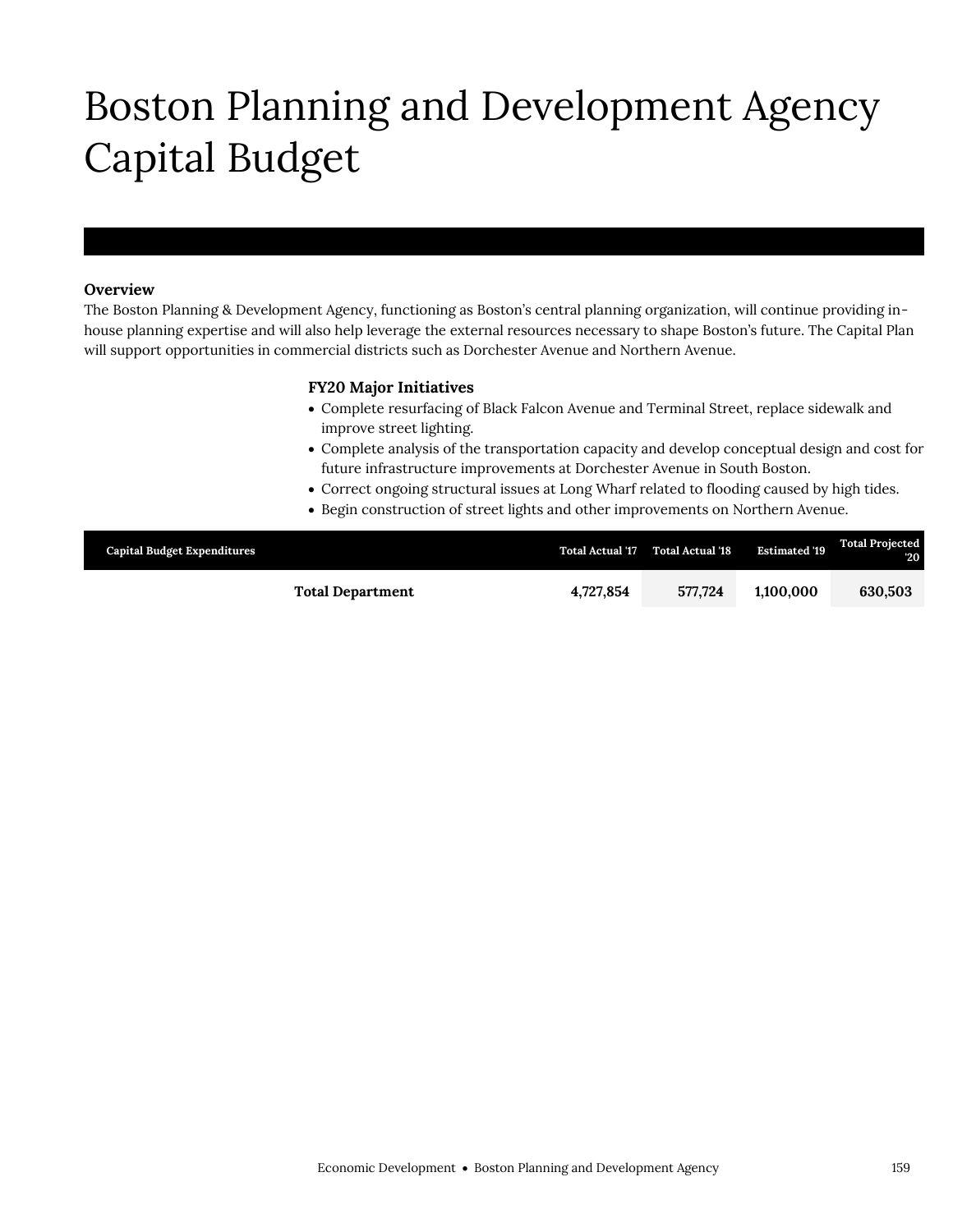#### **LONG WHARF**

#### **Project Mission**

Develop design plans that address ongoing structural issues at Long Wharf related to flooding caused by high tides.

**Managing Department, Boston Planning and Development Agency Status, In Design Location, Financial District/Downtown Operating Impact, No** 

#### **Authorizations**

|                                          |          |             |             | Non Capital |         |
|------------------------------------------|----------|-------------|-------------|-------------|---------|
| Source                                   | Existing | <b>FY20</b> | Future      | Fund        | Total   |
| City Capital                             | 300,000  | 0           | 0           | 0           | 300,000 |
| Grants/Other                             |          | 0           | $\theta$    |             |         |
| Total                                    | 300,000  | 0           | $\Omega$    | O           | 300,000 |
| <b>Expenditures (Actual and Planned)</b> |          |             |             |             |         |
|                                          | Thru     |             |             |             |         |
| Source                                   | 6/30/18  | <b>FY19</b> | <b>FY20</b> | FY21-24     | Total   |
| City Capital                             | O        | 0           | 50,000      | 250,000     | 300,000 |
| Grants/Other                             | O        | 0           | 0           |             | O       |
| Total                                    | 0        | 0           | 50,000      | 250,000     | 300,000 |

## **LONG WHARF HARBORWALK SIGNAGE**

#### **Project Mission**

Design interpretive and wayfinding signage that directs the public to the Harborwalk and nearby public amenities. **Managing Department, Boston Planning and Development Agency Status, To Be Scheduled** 

## **Location, Financial District/Downtown Operating Impact, No**

| <b>Authorizations</b>                    |          |             |             |             |         |
|------------------------------------------|----------|-------------|-------------|-------------|---------|
|                                          |          |             |             | Non Capital |         |
| Source                                   | Existing | <b>FY20</b> | Future      | Fund        | Total   |
| City Capital                             | 150,000  | 0           |             | 0           | 150,000 |
| Grants/Other                             |          | 0           |             |             | O       |
| Total                                    | 150,000  | 0           | $\Omega$    | 0           | 150,000 |
| <b>Expenditures (Actual and Planned)</b> |          |             |             |             |         |
|                                          | Thru     |             |             |             |         |
| Source                                   | 6/30/18  | <b>FY19</b> | <b>FY20</b> | FY21-24     | Total   |
| City Capital                             | $\Omega$ | 10,000      | 140,000     | $\Omega$    | 150,000 |
| Grants/Other                             | 0        | 0           | $\theta$    | 0           | 0       |
| Total                                    | 0        | 10.000      | 140,000     | $\Omega$    | 150,000 |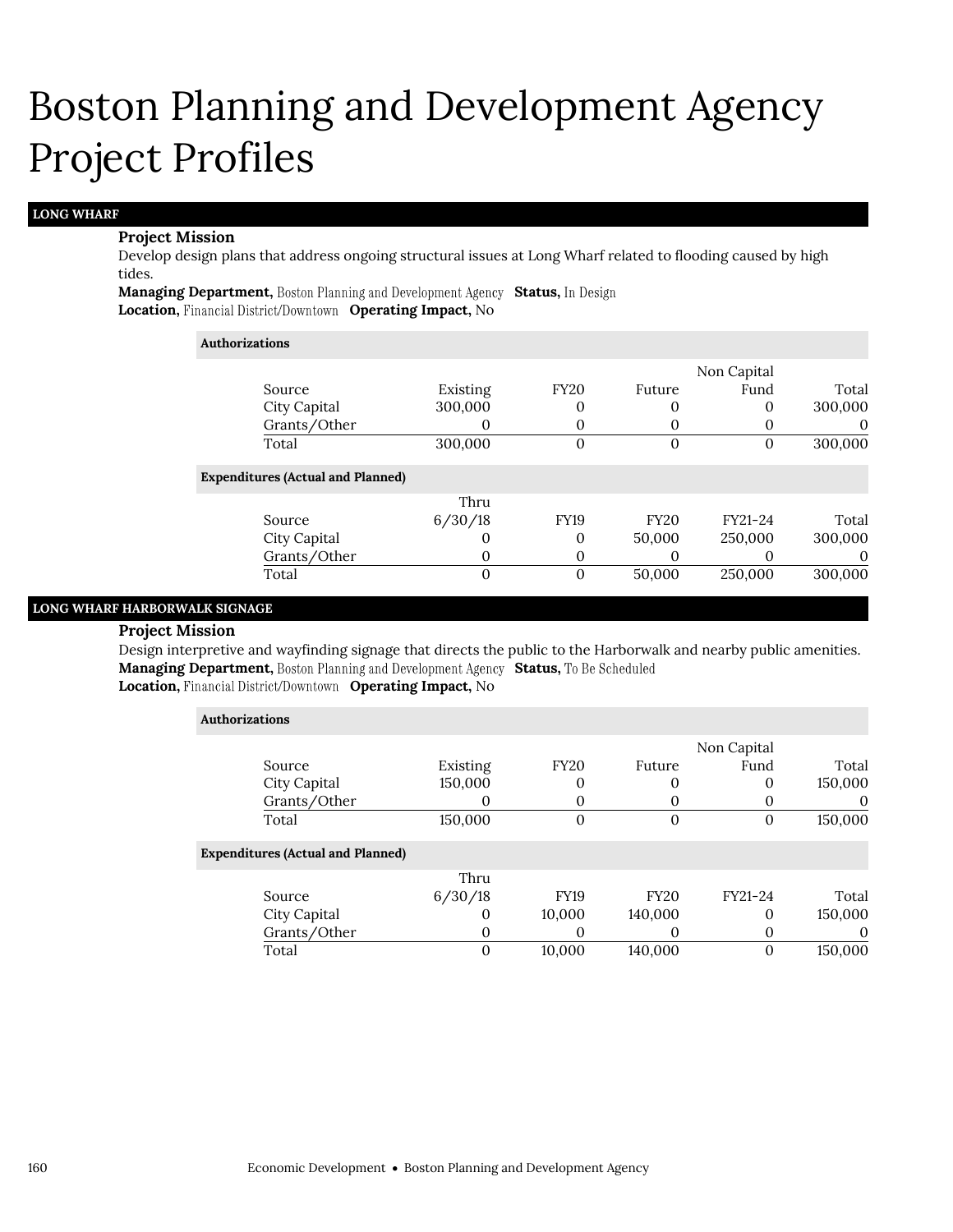### **RFMP BLACK FALCON AVENUE AND TERMINAL STREET**

#### **Project Mission**

Resurface Black Falcon Avenue and Terminal Street. Replace sidewalk and improve street lighting. **Managing Department, Boston Planning and Development Agency Status, In Design Location, Operating Impact,** No

| <b>Authorizations</b>                    |           |                |                |             |           |
|------------------------------------------|-----------|----------------|----------------|-------------|-----------|
|                                          |           |                |                | Non Capital |           |
| Source                                   | Existing  | <b>FY20</b>    | Future         | Fund        | Total     |
| City Capital                             | 1,400,000 | 0              |                | 0           | 1,400,000 |
| Grants/Other                             |           | 0              | 0              |             | $\theta$  |
| Total                                    | 1,400,000 | $\overline{0}$ | $\overline{0}$ | 0           | 1,400,000 |
| <b>Expenditures (Actual and Planned)</b> |           |                |                |             |           |
|                                          | Thru      |                |                |             |           |
| Source                                   | 6/30/18   | <b>FY19</b>    | <b>FY20</b>    | FY21-24     | Total     |
| City Capital                             |           | 0              | 50,000         | 1,350,000   | 1,400,000 |
| Grants/Other                             | 0         | 0              | 0              |             | 0         |
| Total                                    | 0         | $\theta$       | 50,000         | 1,350,000   | 1,400,000 |

### **RFMP DRY-DOCK 4**

**Project Mission**

Develop a design for the permanent closure of the Dry-dock 4 caisson. **Managing Department, Boston Planning and Development Agency Status, In Design Location, Operating Impact,** No

| <b>Authorizations</b>                    |          |             |             |             |          |
|------------------------------------------|----------|-------------|-------------|-------------|----------|
|                                          |          |             |             | Non Capital |          |
| Source                                   | Existing | <b>FY20</b> | Future      | Fund        | Total    |
| City Capital                             | 250,000  | 0           | 0           | 0           | 250,000  |
| Grants/Other                             | O        | 0           | 0           | 0           | 0        |
| Total                                    | 250,000  | 0           | $\Omega$    | 0           | 250,000  |
| <b>Expenditures (Actual and Planned)</b> |          |             |             |             |          |
|                                          | Thru     |             |             |             |          |
| Source                                   | 6/30/18  | FY19        | <b>FY20</b> | FY21-24     | Total    |
| City Capital                             | 0        | 175,000     | 75,000      | 0           | 250,000  |
| Grants/Other                             | $\Omega$ | $_{0}$      | $\Omega$    | 0           | $\theta$ |
| Total                                    | 0        | 175,000     | 75,000      | 0           | 250,000  |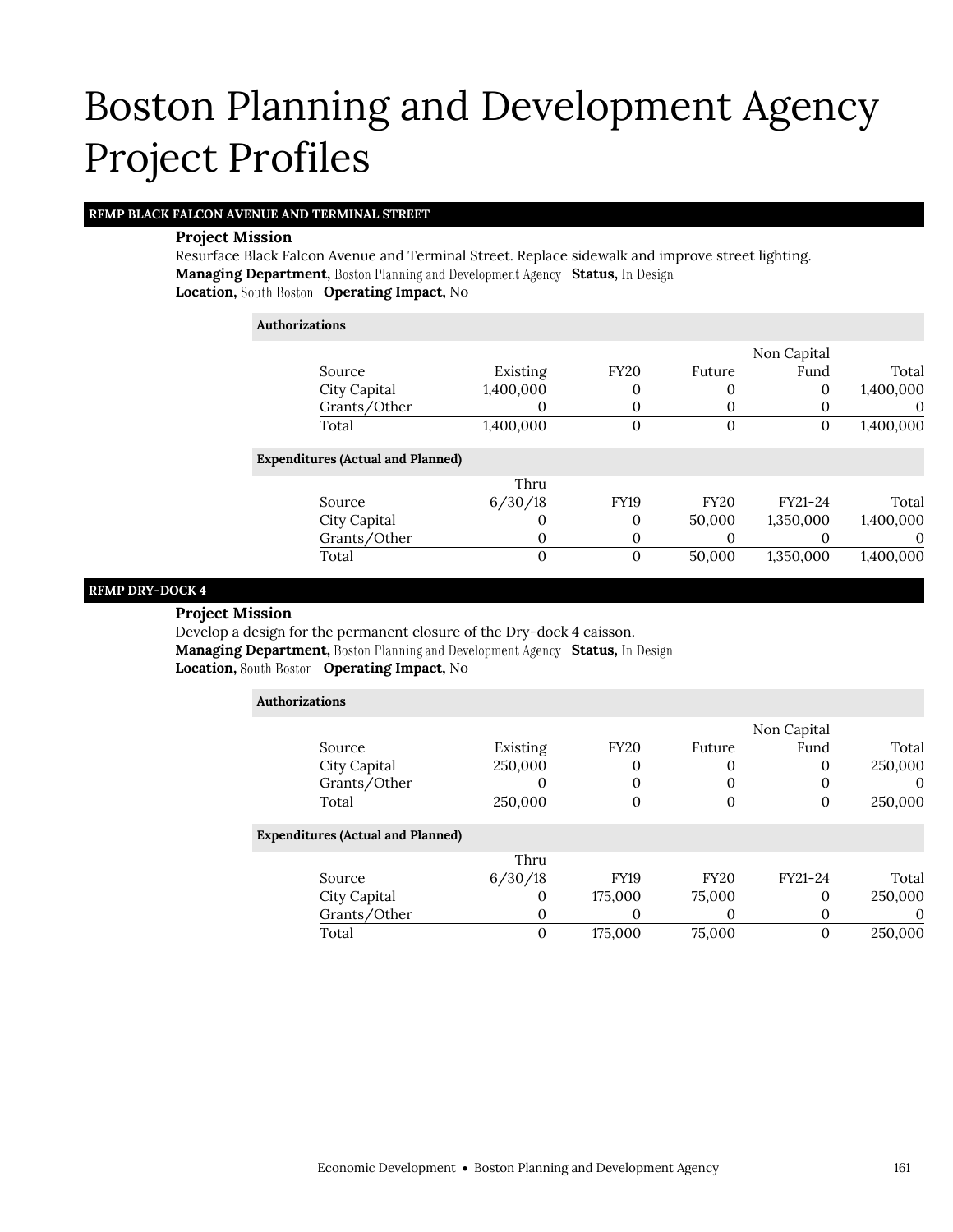#### **RFMP PIER 6**

#### **Project Mission**

Develop design plans for the replacement of the Pier 6 steel bulkhead. **Managing Department, Boston Planning and Development Agency Status, In Design Location, Operating Impact,** No

#### **Authorizations**

|                                          |          |             |             | Non Capital |          |
|------------------------------------------|----------|-------------|-------------|-------------|----------|
| Source                                   | Existing | <b>FY20</b> | Future      | Fund        | Total    |
| City Capital                             | 400,000  | 0           | 0           | 0           | 400,000  |
| Grants/Other                             |          | 0           | $\Omega$    | O           | $\theta$ |
| Total                                    | 400,000  | 0           | 0           | O           | 400,000  |
| <b>Expenditures (Actual and Planned)</b> |          |             |             |             |          |
|                                          | Thru     |             |             |             |          |
| Source                                   | 6/30/18  | <b>FY19</b> | <b>FY20</b> | FY21-24     | Total    |
| City Capital                             | $\Omega$ | 325,000     | 75,000      | 0           | 400,000  |
| Grants/Other                             | $\theta$ | 0           | $\theta$    | 0           | $\theta$ |
| Total                                    | 0        | 325,000     | 75,000      | 0           | 400,000  |

### **RFMP RESILIENCY IMPROVEMENTS**

#### **Project Mission**

Climate resilience improvements at the Raymond Flynn Marine Park.

**Managing Department, Boston Planning and Development Agency Status, New Project Location, South Boston Operating I** 

| <b>Exation, South Boston Operating Impact, NO</b> |  |
|---------------------------------------------------|--|
|                                                   |  |

| <b>Authorizations</b>                    |                |                |             |             |           |  |  |
|------------------------------------------|----------------|----------------|-------------|-------------|-----------|--|--|
|                                          |                |                |             | Non Capital |           |  |  |
| Source                                   | Existing       | <b>FY20</b>    | Future      | Fund        | Total     |  |  |
| City Capital                             | 0              | 2,075,000      |             | $\theta$    | 2,075,000 |  |  |
| Grants/Other                             | 0              | 0              | 0           | $\Omega$    | 0         |  |  |
| Total                                    | $\overline{0}$ | 2,075,000      | 0           | $\theta$    | 2,075,000 |  |  |
| <b>Expenditures (Actual and Planned)</b> |                |                |             |             |           |  |  |
|                                          | Thru           |                |             |             |           |  |  |
| Source                                   | 6/30/18        | <b>FY19</b>    | <b>FY20</b> | FY21-24     | Total     |  |  |
| <b>City Capital</b>                      | 0              | 0              | 150,000     | 1,925,000   | 2,075,000 |  |  |
| Grants/Other                             | 0              | 0              |             |             | $\Omega$  |  |  |
| Total                                    | 0              | $\overline{0}$ | 150,000     | 1,925,000   | 2,075,000 |  |  |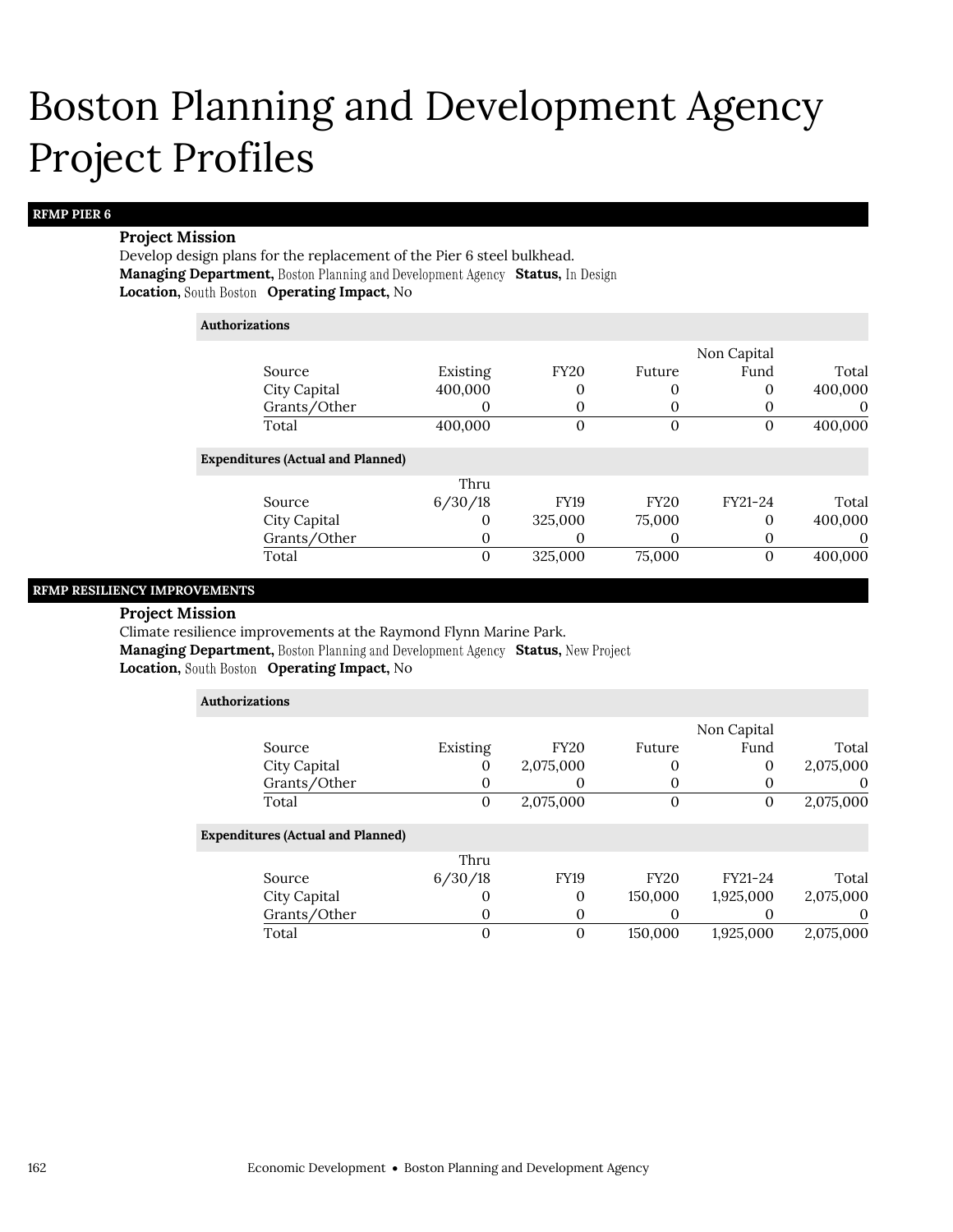### **SOUTH BOSTON DORCHESTER AVENUE TRANSPORTATION STUDY**

### **Project Mission**

Analyze transportation capacity and develop conceptual design and cost for future infrastructure improvements for the South Boston Dorchester Avenue study area.

**Managing Department, Boston Planning and Development Agency Status, To Be Scheduled** 

**Location, Operating Impact,** No

| <b>Authorizations</b> |                                          |          |             |             |             |          |
|-----------------------|------------------------------------------|----------|-------------|-------------|-------------|----------|
|                       |                                          |          |             |             | Non Capital |          |
|                       | Source                                   | Existing | <b>FY20</b> | Future      | Fund        | Total    |
|                       | City Capital                             | 250,000  | 0           |             | 0           | 250,000  |
|                       | Grants/Other                             | O        | 0           |             |             | $\theta$ |
|                       | Total                                    | 250,000  | 0           | $\theta$    | $\Omega$    | 250,000  |
|                       | <b>Expenditures (Actual and Planned)</b> |          |             |             |             |          |
|                       |                                          | Thru     |             |             |             |          |
|                       | Source                                   | 6/30/18  | <b>FY19</b> | <b>FY20</b> | FY21-24     | Total    |
|                       | City Capital                             | 0        | 0           | $\Omega$    | 250,000     | 250,000  |
|                       | Grants/Other                             | O        | 0           | $\theta$    |             | $\theta$ |
|                       | Total                                    | 0        | 0           | $\Omega$    | 250,000     | 250,000  |

### **STRATEGIC PLANNING AREA TRANSPORTATION STUDY**

### **Project Mission**

Analyze transportation capacity and develop conceptual design and cost for future infrastructure improvements for Washington Street in Jamaica Plain/Roxbury, Glovers Corner in Dorchester, and Dudley Square in Roxbury. **Managing Department, Boston Planning and Development Agency Status, Study Underway Location, Various neighborhoods Operating Impact, No** 

| <b>Authorizations</b>                    |          |             |             |             |          |
|------------------------------------------|----------|-------------|-------------|-------------|----------|
|                                          |          |             |             | Non Capital |          |
| Source                                   | Existing | <b>FY20</b> | Future      | Fund        | Total    |
| City Capital                             | 250,000  | 0           | 0           | 0           | 250,000  |
| Grants/Other                             |          | $\mathbf 0$ | $\theta$    |             | $\theta$ |
| Total                                    | 250,000  | 0           | 0           | 0           | 250,000  |
| <b>Expenditures (Actual and Planned)</b> |          |             |             |             |          |
|                                          | Thru     |             |             |             |          |
| Source                                   | 6/30/18  | <b>FY19</b> | <b>FY20</b> | FY21-24     | Total    |
| City Capital                             | 109,497  | 50,000      | 90,503      | 0           | 250,000  |
| Grants/Other                             | 0        | 0           | O           | 0           | 0        |
| Total                                    | 109.497  | 50,000      | 90.503      |             | 250,000  |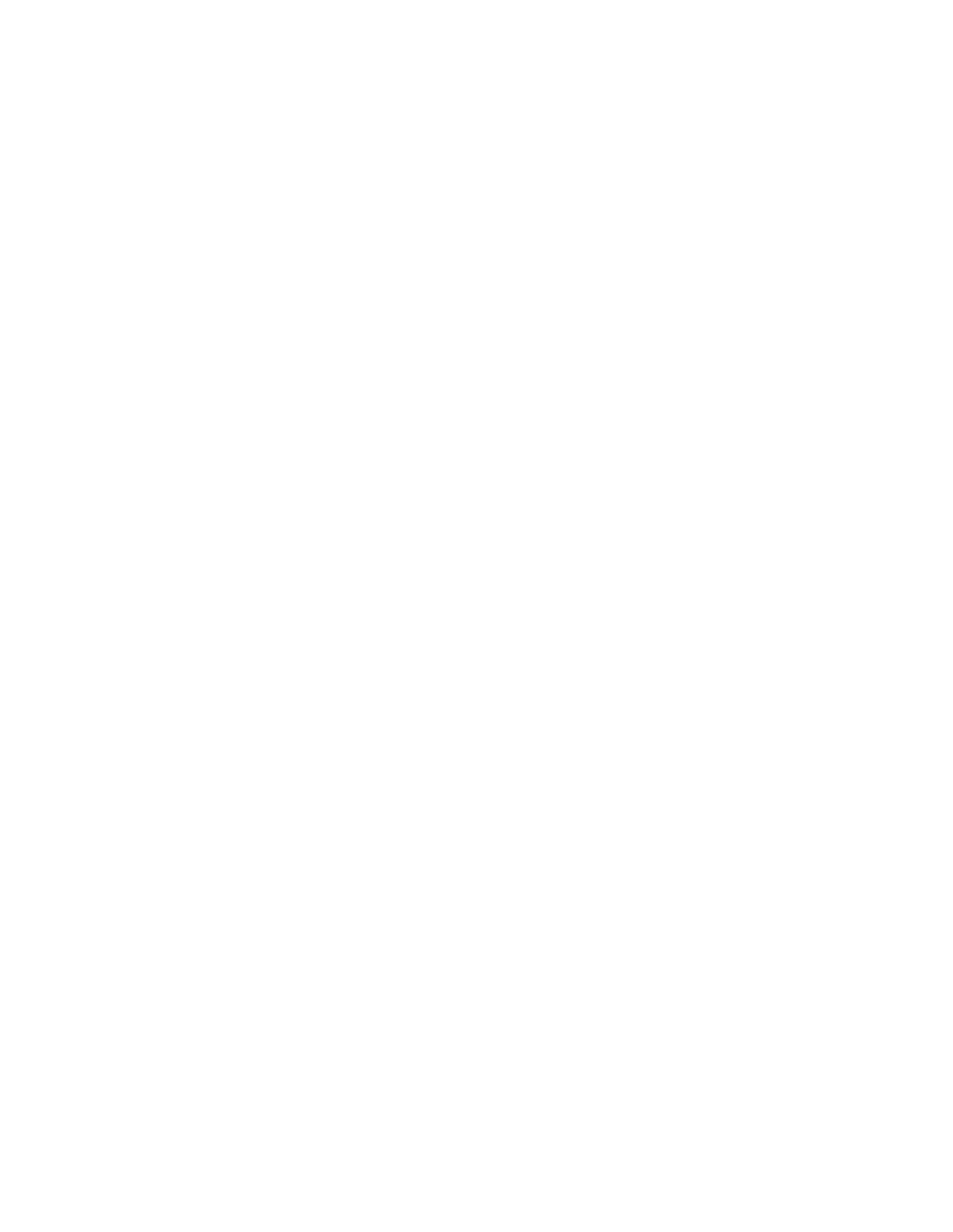# <span id="page-12-0"></span>Consumer Affairs & Licensing Operating Budget

## **Kathleen Joyce,** *Director,* **Appropriation 114000**

### **Department Mission**

Consumer Affairs & Licensing

The Consumer Affairs & Licensing Department contributes to the overall mission of improving the quality of life in the City of Boston by maintaining safety and order in the restaurant community through the licensing of entertainment activities and monitoring compliance with relevant laws. The office also educates and mediates on behalf of Boston area consumers in order to facilitate successful resolution of consumer related complaints. The Licensing Board grants and regulates various types of alcohol, food licenses and other licenses for restaurants, nightclubs, private clubs, liquor stores. The Licensing Board consists of 3 Commissioners appointed by the Mayor. Boston Police officers support the office and report violations of the alcoholic and other laws of the Commonwealth. The Licensing Board holds hearings on these violations and issues penalties.

## **Selected Performance Goals**

#### **Consumer Affairs**

- Close cases in a short amount of time for better service to consumers.
- More resolved cases from consumer complaints filed with our department.
- To track cases closed per month.

| <b>Operating Budget</b>      | Program Name              | <b>Total Actual '17</b> |                   | Total Actual '18 Total Approp '19 Total Budget '20 |                         |
|------------------------------|---------------------------|-------------------------|-------------------|----------------------------------------------------|-------------------------|
|                              | Licensing                 | 392,981                 | 393,902           | 384,005                                            | 405,142                 |
|                              | <b>Consumer Affairs</b>   | 96,100                  | 155,534           | 106,477                                            | 116,338                 |
|                              | Licensing Board           | 570,272                 | 602,317           | 783,023                                            | 832,032                 |
|                              | Total                     | 1,059,353               | 1,151,753         | 1,273,505                                          | 1,353,512               |
| <b>External Funds Budget</b> | <b>Fund Name</b>          | <b>Total Actual '17</b> |                   | Total Actual '18 Total Approp '19                  | <b>Total Budget '20</b> |
|                              | Local Consumer Aid Fund   | 59,725                  | 55,193            | 54,409                                             | 64,000                  |
|                              | Total                     | 59,725                  | 55,193            | 54,409                                             | 64,000                  |
| <b>Operating Budget</b>      |                           | <b>Actual</b> '17       | <b>Actual '18</b> | Approp '19                                         | Budget '20              |
|                              | <b>Personnel Services</b> | 1,002,844               | 1,042,041         | 1,221,148                                          | 1,306,487               |
|                              | Non Personnel             | 56,509                  | 109,712           | 52,357                                             | 47,025                  |
|                              | Total                     | 1,059,353               | 1,151,753         | 1,273,505                                          | 1,353,512               |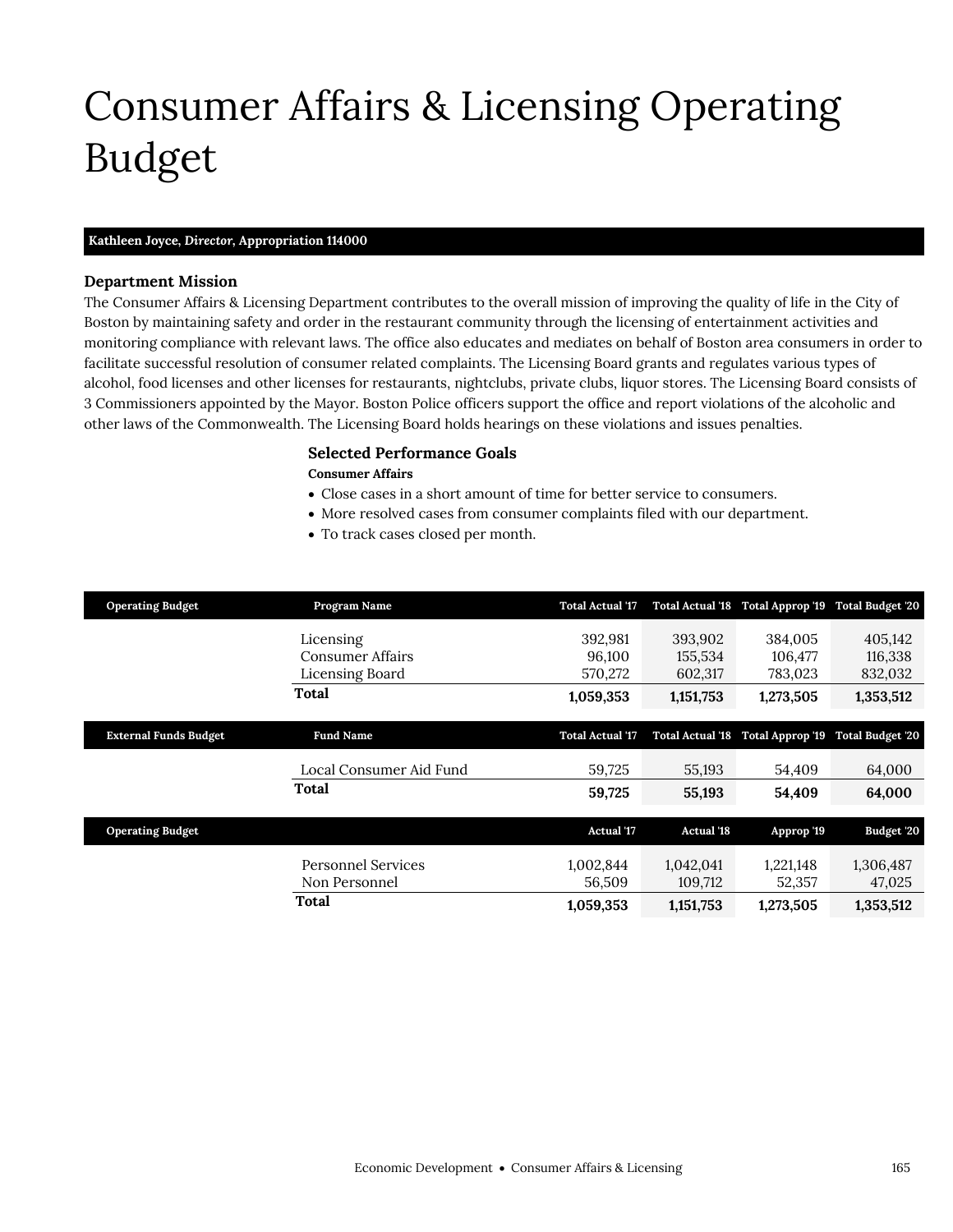## Consumer Affairs & Licensing Operating Budget



## **Authorizing Statutes**

- Enabling Legislation, CBC Ord. §§ 15-5.1- 15-5.2.
- Dancing Halls, M.G.L.A. c. 136,  $\S$  4.
- Commonly Used Provisions, M.G.L.A. c.140, §§ 177A, 181, 183A, 185H.
- Theatrical Exhibitions and Public Amusements, CBC Ord. §§ 17-13.1-17- 13.5.
- Consumer Protection, M.G.L.A. c.93A, § 9.
- 2014 Mass. Acts ch. 287 ss. 71-75B, 84-85, 119,128,130-132 (Gives Mayor appointing authority) 2014 Mass. Acts ch. 287 ss. 71- 75B, 84-85, 119,128,130-132 (Gives Mayor appointing authority).
- 2014 Mass. Acts ch. 312 ss. 1-2.
- 2015 Mass. Acts ch. 119 ss. 18-19,32-33.
- M.G.L.A. c. 138 ss. 12,14,15,17,23,34,64 67.
- M.G.L.A. c. 140 ss. 1-7,9-12,22-32,177, 185I.

#### **Description of Services**

The Consumer Affairs and Licensing Department is responsible for licensing and regulating all forms of entertainment, alcohol and food within Boston. The Office processes new applications and renewals, inspects premises, and holds hearings on licensing requests and violations. The Office also educates and mediates on behalf of Boston area consumers.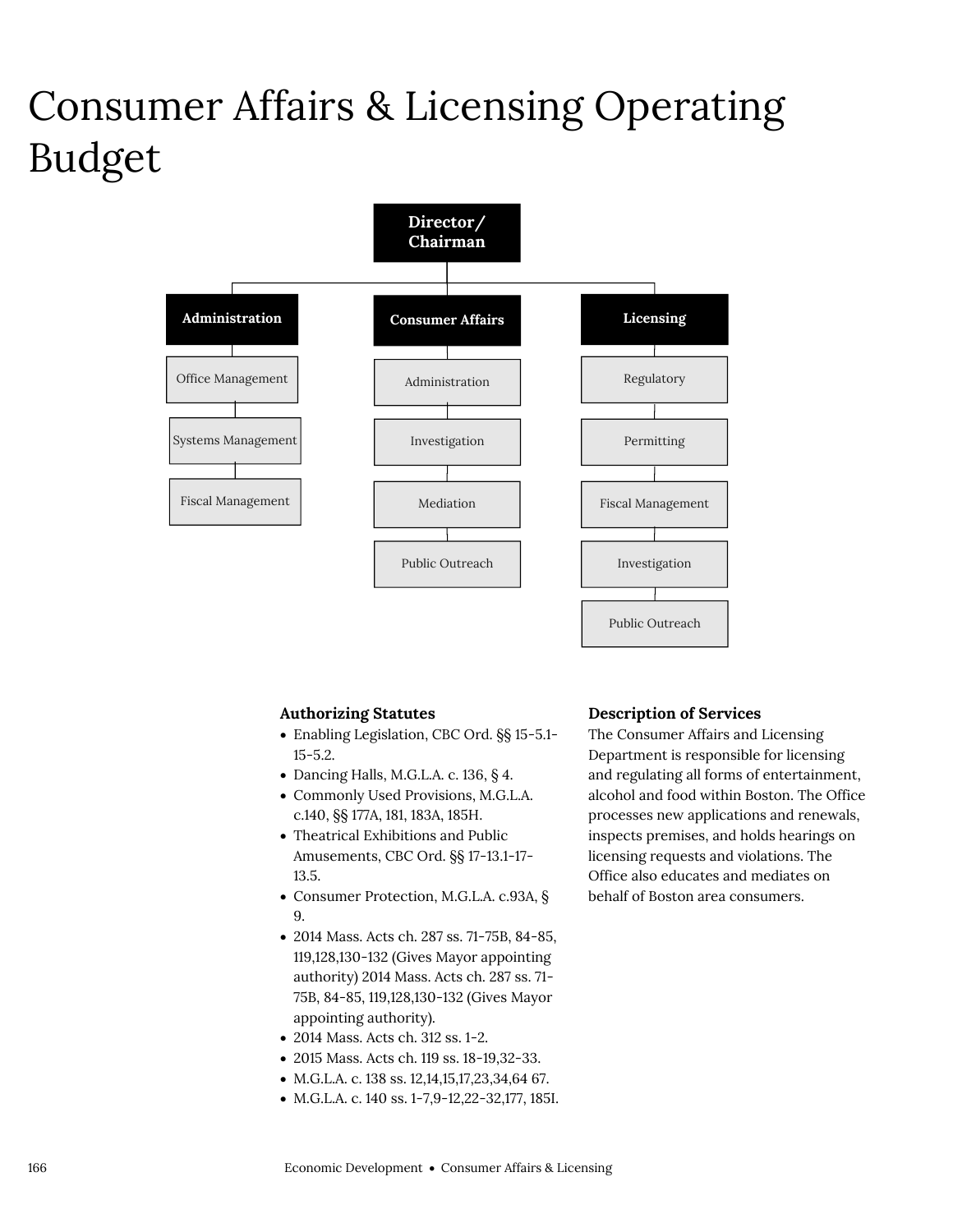# Department History

| <b>Personnel Services</b>                                                    | FY17 Expenditure              | <b>FY18 Expenditure</b>            | <b>FY19 Appropriation</b>     | FY20 Adopted                  | $Inc/Dec 19$ vs $20$                 |
|------------------------------------------------------------------------------|-------------------------------|------------------------------------|-------------------------------|-------------------------------|--------------------------------------|
| 51000 Permanent Employees                                                    | 992,456                       | 1,004,628                          | 1,206,107                     | 1,298,946                     | 92,839                               |
| 51100 Emergency Employees                                                    | 0                             | 0                                  | 15,041                        | 7,541                         | $-7,500$                             |
| 51200 Overtime                                                               | 0                             | 0                                  | 0                             | 0                             | 0                                    |
| 51600 Unemployment Compensation<br>51700 Workers' Compensation               | $\overline{0}$<br>10,388      | $\overline{0}$<br>37,413           | 0<br>0                        | 0<br>$\mathbf{0}$             | $\boldsymbol{0}$<br>$\boldsymbol{0}$ |
| <b>Total Personnel Services</b>                                              | 1,002,844                     | 1,042,041                          | 1,221,148                     | 1,306,487                     | 85,339                               |
| <b>Contractual Services</b>                                                  | FY17 Expenditure              | FY18 Expenditure                   | <b>FY19 Appropriation</b>     | FY20 Adopted                  | $Inc/Dec 19$ vs $20$                 |
| 52100 Communications                                                         | 717                           | 1,269                              | 750                           | 1,550                         | 800                                  |
| 52200 Utilities                                                              | $\mathbf{0}$                  | 0                                  | $\mathbf{0}$                  | 0                             | $\mathbf{0}$                         |
| 52400 Snow Removal                                                           | 0                             | 0                                  | 0                             | 0                             | $\mathbf{0}$                         |
| 52500 Garbage/Waste Removal                                                  | 0                             | $\boldsymbol{0}$                   | 0                             | $\mathbf{0}$                  | $\boldsymbol{0}$                     |
| 52600 Repairs Buildings & Structures<br>52700 Repairs & Service of Equipment | $\mathbf{0}$<br>850           | $\mathbf{0}$<br>887                | $\overline{0}$<br>1,000       | $\Omega$<br>1,000             | $\mathbf{0}$<br>$\mathbf{0}$         |
| 52800 Transportation of Persons                                              | 638                           | 705                                | 800                           | 800                           | $\mathbf{0}$                         |
| 52900 Contracted Services                                                    | 6,158                         | 5,006                              | 11,555                        | 8,800                         | $-2,755$                             |
| <b>Total Contractual Services</b>                                            | 8,363                         | 7,867                              | 14,105                        | 12,150                        | $-1,955$                             |
| <b>Supplies &amp; Materials</b>                                              | <b>FY17 Expenditure</b>       | <b>FY18 Expenditure</b>            | <b>FY19 Appropriation</b>     | FY20 Adopted                  | $Inc/Dec 19$ vs $20$                 |
| 53000 Auto Energy Supplies                                                   | 0                             | 0                                  | 0                             | 0                             | 0                                    |
| 53200 Food Supplies                                                          | 0                             | 0                                  | 0                             | 0                             | $\boldsymbol{0}$                     |
| 53400 Custodial Supplies                                                     | $\mathbf{0}$                  | $\overline{0}$                     | $\overline{0}$                | $\mathbf{0}$                  | $\mathbf{0}$                         |
| 53500 Med, Dental, & Hosp Supply<br>53600 Office Supplies and Materials      | $\overline{0}$<br>18,826      | $\overline{0}$<br>17,726           | $\overline{0}$<br>23,800      | $\mathbf{0}$<br>22,350        | $\mathbf{0}$<br>$-1,450$             |
| 53700 Clothing Allowance                                                     | 0                             | 1,000                              | 1,250                         | 1,250                         | $\mathbf{0}$                         |
| 53800 Educational Supplies & Mat                                             | $\mathbf{0}$                  | 0                                  | 0                             | 0                             | $\boldsymbol{0}$                     |
|                                                                              |                               |                                    |                               |                               |                                      |
| 53900 Misc Supplies & Materials                                              | $\overline{0}$                | $\overline{0}$                     | $\overline{0}$                | $\mathbf{0}$                  | $\Omega$                             |
| <b>Total Supplies &amp; Materials</b>                                        | 18,826                        | 18,726                             | 25,050                        | 23,600                        | $-1,450$                             |
| <b>Current Chgs &amp; Oblig</b>                                              | <b>FY17 Expenditure</b>       | <b>FY18 Expenditure</b>            | <b>FY19 Appropriation</b>     | FY20 Adopted                  | $Inc/Dec 19$ vs $20$                 |
| 54300 Workers' Comp Medical                                                  | 5,159                         | 67,350                             | 0                             | $\boldsymbol{0}$              | 0                                    |
| 54400 Legal Liabilities                                                      | 0                             | 0                                  | 0                             | 0                             | $\boldsymbol{0}$                     |
| 54500 Aid To Veterans                                                        | 0                             | $\boldsymbol{0}$                   | $\mathbf{0}$                  | $\mathbf{0}$                  | $\mathbf{0}$                         |
| 54600 Current Charges H&I                                                    | $\overline{0}$                | $\mathbf{0}$                       | $\overline{0}$                | $\mathbf{0}$                  | $\mathbf{0}$                         |
| 54700 Indemnification<br>54800 Reserve Account                               | 0<br>$\mathbf{0}$             | $\boldsymbol{0}$<br>$\overline{0}$ | 0<br>$\overline{0}$           | $\mathbf{0}$<br>$\mathbf{0}$  | $\mathbf{0}$<br>$\mathbf{0}$         |
| 54900 Other Current Charges                                                  | 19,071                        | 12,681                             | 13,202                        | 11,275                        | $-1,927$                             |
| Total Current Chgs & Oblig                                                   | 24,230                        | 80,031                             | 13,202                        | 11,275                        | $-1,927$                             |
| Equipment                                                                    | <b>FY17 Expenditure</b>       | <b>FY18 Expenditure</b>            | FY19 Appropriation            | FY20 Adopted                  | Inc/Dec 19 vs 20                     |
| 55000 Automotive Equipment                                                   | 0                             | 0                                  | 0                             | 0                             | 0                                    |
| 55400 Lease/Purchase                                                         | 0                             | 0                                  | $\mathbf{0}$                  | 0                             | $\boldsymbol{0}$                     |
| 55600 Office Furniture & Equipment                                           | $\overline{0}$                | 2,660                              | 0                             | 0                             | $\mathbf{0}$                         |
| 55900 Misc Equipment                                                         | 5,090                         | 428                                | 0                             | $\boldsymbol{0}$              | $\boldsymbol{0}$                     |
| <b>Total Equipment</b>                                                       | 5,090                         | 3,088                              | 0                             | $\boldsymbol{0}$              | $\mathbf{0}$                         |
| Other                                                                        | FY17 Expenditure              | FY18 Expenditure                   | <b>FY19 Appropriation</b>     | FY20 Adopted                  | $Inc/Dec 19$ vs $20$                 |
| 56200 Special Appropriation                                                  | 0                             | 0                                  | 0                             | $\boldsymbol{0}$              | 0                                    |
| 57200 Structures & Improvements                                              | $\boldsymbol{0}$              | $\boldsymbol{0}$                   | $\boldsymbol{0}$              | $\boldsymbol{0}$              | $\boldsymbol{0}$                     |
| 58000 Land & Non-Structure                                                   | 0                             | 0                                  | 0                             | 0                             | $\mathbf{0}$                         |
| <b>Total Other</b><br>Grand Total                                            | $\boldsymbol{0}$<br>1,059,353 | 0<br>1,151,753                     | $\boldsymbol{0}$<br>1,273,505 | $\boldsymbol{0}$<br>1,353,512 | $\boldsymbol{0}$<br>80,007           |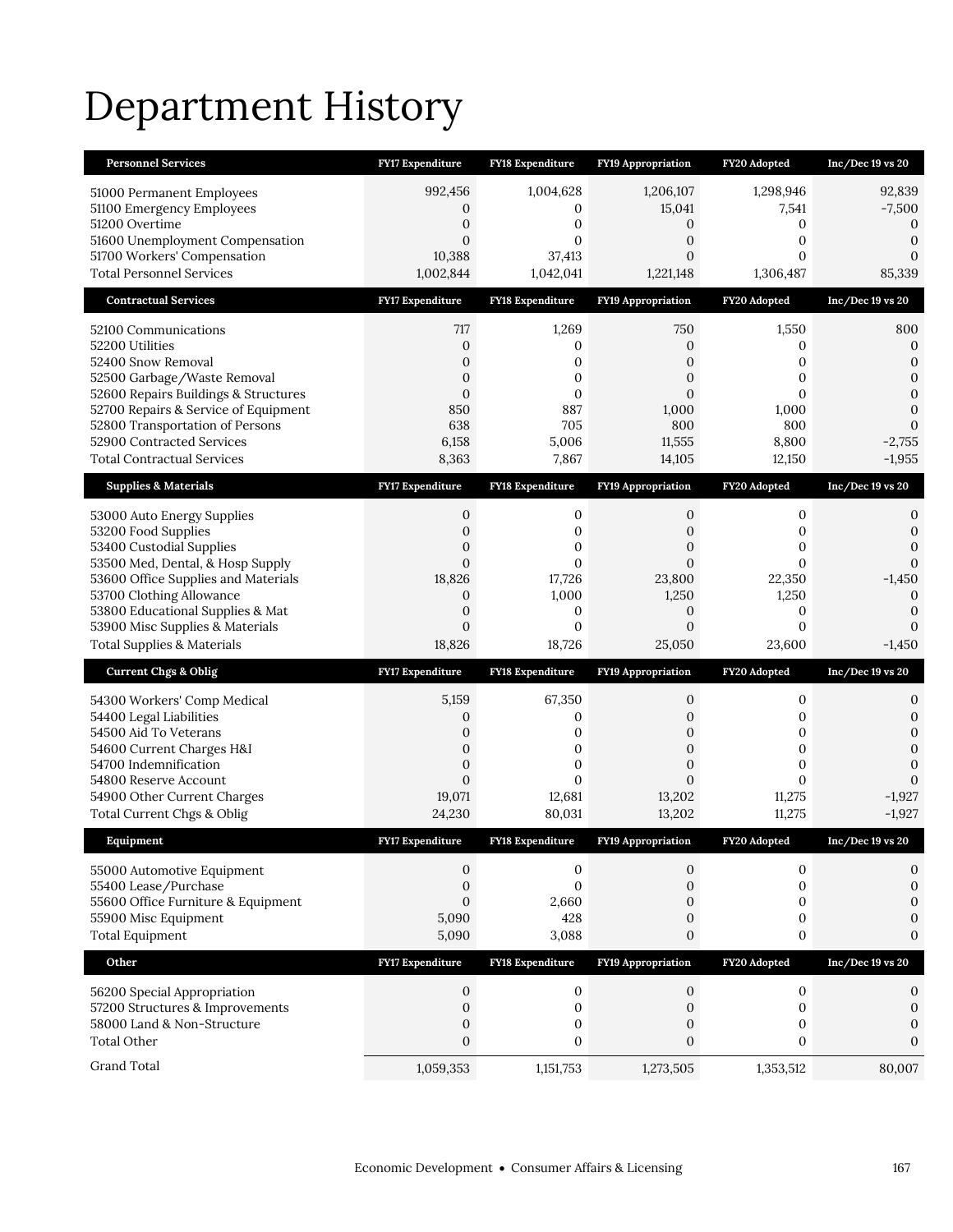## Department Personnel

| Title                  | Union<br>Code   | Grade | Position | <b>FY20 Salary</b> | Title                          | Union<br>Code   | Grade | Position | <b>FY20 Salary</b> |
|------------------------|-----------------|-------|----------|--------------------|--------------------------------|-----------------|-------|----------|--------------------|
|                        |                 |       |          |                    |                                |                 |       |          |                    |
| Admin Assistant        | SU <sub>4</sub> | 15    | 2.00     | 132,925            | Consumer Investigator          | <b>MYG</b>      | 17    | 1.00     | 58,553             |
| Assistant Director of  | <b>MYO</b>      | 08    | 1.00     | 84,367             | Exec Dir of Consumer Affairs & | <b>CDH</b>      | NG    | 1.00     | 143,786            |
| Operations             |                 |       |          |                    | Licensing                      |                 |       |          |                    |
| <b>Board Secretary</b> | EXM             | NG    | 1.00     | 95,817             | Head Administrative Clerk      | SU <sub>4</sub> | 14    | 3.00     | 175,869            |
| Chairperson of LBD     | <b>CDH</b>      | NG    | 1.00     | 130,714            | Licensing Investigator II      | <b>MYG</b>      | 17    | 1.00     | 55,562             |
| Chief of Staff         | <b>MYN</b>      | NG.   | 1.00     | 88,048             | Receptionist/Secretary         | <b>MYG</b>      | 14    | 1.00     | 44,320             |
| Commissioner (LBD)     | <b>CDH</b>      | NG    | 2.00     | 170,934            | Sr Personnel Officer (PWD)     | SE <sub>1</sub> | 06    | 1.00     | 90,122             |
|                        |                 |       |          |                    | <b>Staff Asst</b>              | <b>MYN</b>      | NG    | 1.00     | 94,838             |
|                        |                 |       |          |                    | Total                          |                 |       | 17       | 1,365,855          |
|                        |                 |       |          |                    | Adjustments                    |                 |       |          |                    |
|                        |                 |       |          |                    | Differential Payments          |                 |       |          | $\theta$           |
|                        |                 |       |          |                    | Other                          |                 |       |          | 18,090             |
|                        |                 |       |          |                    | Chargebacks                    |                 |       |          | $\Omega$           |
|                        |                 |       |          |                    | <b>Salary Savings</b>          |                 |       |          | $-85,000$          |
|                        |                 |       |          |                    | <b>FY20 Total Request</b>      |                 |       |          | 1,298,945          |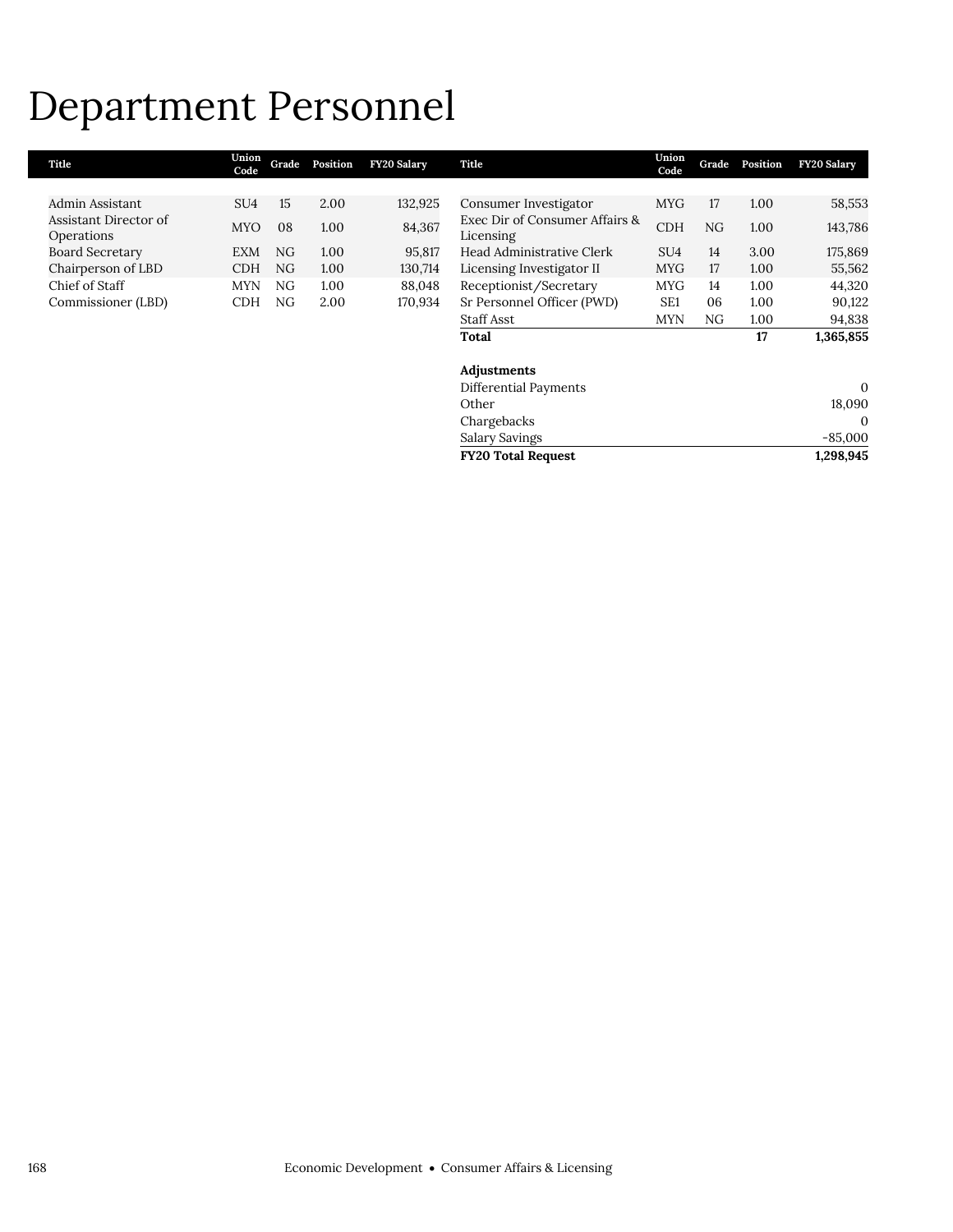# External Funds History

| <b>Personnel Services</b>                                                    | <b>FY17 Expenditure</b>          | FY18 Expenditure                     | <b>FY19 Appropriation</b>            | FY20 Adopted                 | Inc/Dec 19 vs 20                 |
|------------------------------------------------------------------------------|----------------------------------|--------------------------------------|--------------------------------------|------------------------------|----------------------------------|
| 51000 Permanent Employees                                                    | 59,641                           | 55,339                               | 54,409                               | 64,000                       | 9,591                            |
| 51100 Emergency Employees                                                    | 0                                | 0                                    | 0                                    | 0                            | 0                                |
| 51200 Overtime<br>51300 Part Time Employees                                  | $\mathbf{0}$<br>$\overline{0}$   | 0<br>$\boldsymbol{0}$                | 0<br>0                               | 0<br>$\mathbf{0}$            | $\mathbf{0}$<br>$\boldsymbol{0}$ |
| 51400 Health Insurance                                                       | 0                                | $-134$                               | $\mathbf{0}$                         | 0                            | $\boldsymbol{0}$                 |
| 51500 Pension & Annuity<br>51600 Unemployment Compensation                   | 0<br>0                           | 0<br>0                               | 0<br>$\overline{0}$                  | 0<br>$\mathbf{0}$            | $\mathbf{0}$<br>$\mathbf{0}$     |
| 51700 Workers' Compensation                                                  | $\mathbf{0}$                     | 0                                    | $\mathbf{0}$                         | $\mathbf{0}$                 | $\boldsymbol{0}$                 |
| 51800 Indirect Costs                                                         | 84                               | $\mathbf{0}$                         | $\mathbf{0}$                         | $\mathbf{0}$                 | $\mathbf{0}$                     |
| 51900 Medicare<br><b>Total Personnel Services</b>                            | $\mathbf 0$<br>59,725            | $-12$<br>55,193                      | $\boldsymbol{0}$<br>54,409           | $\mathbf{0}$<br>64,000       | $\mathbf{0}$<br>9,591            |
| <b>Contractual Services</b>                                                  | <b>FY17 Expenditure</b>          | FY18 Expenditure                     | FY19 Appropriation                   | FY20 Adopted                 | $Inc/Dec 19$ vs 20               |
|                                                                              |                                  |                                      |                                      |                              |                                  |
| 52100 Communications<br>52200 Utilities                                      | 0<br>0                           | 0<br>0                               | 0<br>0                               | 0<br>0                       | 0<br>$\boldsymbol{0}$            |
| 52400 Snow Removal                                                           | 0                                | 0                                    | $\mathbf{0}$                         | $\mathbf{0}$                 | $\mathbf{0}$                     |
| 52500 Garbage/Waste Removal                                                  | 0                                | 0                                    | $\boldsymbol{0}$                     | 0                            | $\mathbf{0}$                     |
| 52600 Repairs Buildings & Structures<br>52700 Repairs & Service of Equipment | $\mathbf{0}$<br>$\overline{0}$   | $\boldsymbol{0}$<br>0                | $\boldsymbol{0}$<br>$\overline{0}$   | 0<br>0                       | $\mathbf{0}$<br>$\mathbf{0}$     |
| 52800 Transportation of Persons                                              | $\mathbf{0}$                     | 0                                    | 0                                    | 0                            | $\mathbf{0}$                     |
| 52900 Contracted Services<br><b>Total Contractual Services</b>               | $\mathbf{0}$<br>$\mathbf{0}$     | 0<br>$\boldsymbol{0}$                | $\boldsymbol{0}$<br>$\boldsymbol{0}$ | 0<br>0                       | $\mathbf{0}$<br>$\mathbf{0}$     |
|                                                                              |                                  |                                      |                                      |                              |                                  |
| <b>Supplies &amp; Materials</b>                                              | <b>FY17 Expenditure</b>          | <b>FY18 Expenditure</b>              | <b>FY19 Appropriation</b>            | FY20 Adopted                 | $Inc/Dec 19$ vs $20$             |
| 53000 Auto Energy Supplies<br>53200 Food Supplies                            | 0<br>$\overline{0}$              | 0<br>0                               | 0<br>0                               | 0<br>0                       | 0<br>$\boldsymbol{0}$            |
| 53400 Custodial Supplies                                                     | 0                                | 0                                    | 0                                    | 0                            | $\mathbf{0}$                     |
| 53500 Med, Dental, & Hosp Supply                                             | 0                                | 0                                    | $\boldsymbol{0}$                     | 0                            | $\mathbf{0}$                     |
| 53600 Office Supplies and Materials<br>53700 Clothing Allowance              | $\overline{0}$<br>$\overline{0}$ | $\boldsymbol{0}$<br>$\boldsymbol{0}$ | 0<br>$\overline{0}$                  | 0<br>$\overline{0}$          | $\mathbf{0}$<br>$\overline{0}$   |
| 53800 Educational Supplies & Mat                                             | $\mathbf{0}$                     | $\boldsymbol{0}$                     | $\boldsymbol{0}$                     | 0                            | $\mathbf{0}$                     |
| 53900 Misc Supplies & Materials                                              | $\mathbf{0}$                     | $\boldsymbol{0}$                     | $\boldsymbol{0}$                     | 0                            | $\mathbf{0}$                     |
| <b>Total Supplies &amp; Materials</b>                                        | $\boldsymbol{0}$                 | $\boldsymbol{0}$                     | 0                                    | 0                            | $\mathbf{0}$                     |
| <b>Current Chgs &amp; Oblig</b>                                              | <b>FY17 Expenditure</b>          | <b>FY18 Expenditure</b>              | <b>FY19 Appropriation</b>            | FY20 Adopted                 | Inc/Dec 19 vs 20                 |
| 54300 Workers' Comp Medical                                                  | 0                                | 0                                    | 0                                    | 0                            | 0                                |
| 54400 Legal Liabilities<br>54600 Current Charges H&I                         | $\overline{0}$<br>0              | $\mathbf{0}$<br>0                    | 0<br>0                               | 0<br>0                       | $\mathbf{0}$<br>$\mathbf{0}$     |
| 54700 Indemnification                                                        | $\mathbf{0}$                     | 0                                    | $\boldsymbol{0}$                     | $\mathbf{0}$                 | $\mathbf{0}$                     |
| 54800 Reserve Account<br>54900 Other Current Charges                         | $\Omega$                         | $\Omega$<br>0                        | $\Omega$<br>0                        | $\Omega$<br>$\boldsymbol{0}$ | $\Omega$<br>$\mathbf{0}$         |
| Total Current Chgs & Oblig                                                   | 0<br>$\boldsymbol{0}$            | 0                                    | 0                                    | 0                            | 0                                |
| Equipment                                                                    | FY17 Expenditure                 | FY18 Expenditure                     | <b>FY19 Appropriation</b>            | FY20 Adopted                 | Inc/Dec 19 vs 20                 |
| 55000 Automotive Equipment                                                   | 0                                | 0                                    | 0                                    | $\boldsymbol{0}$             | 0                                |
| 55400 Lease/Purchase                                                         | $\boldsymbol{0}$                 | $\boldsymbol{0}$                     | 0                                    | 0                            | $\boldsymbol{0}$                 |
| 55600 Office Furniture & Equipment<br>55900 Misc Equipment                   | 0<br>0                           | 0<br>0                               | 0<br>0                               | 0<br>0                       | 0<br>$\mathbf{0}$                |
| <b>Total Equipment</b>                                                       | $\boldsymbol{0}$                 | 0                                    | 0                                    | 0                            | $\mathbf{0}$                     |
| Other                                                                        | <b>FY17 Expenditure</b>          | <b>FY18 Expenditure</b>              | <b>FY19 Appropriation</b>            | FY20 Adopted                 | Inc/Dec 19 vs 20                 |
| 56200 Special Appropriation                                                  | 0                                | 0                                    | 0                                    | $\mathbf 0$                  | 0                                |
| 57200 Structures & Improvements                                              | 0                                | 0                                    | 0                                    | 0                            | $\boldsymbol{0}$                 |
| 58000 Land & Non-Structure                                                   | 0                                | 0                                    | 0                                    | 0                            | 0                                |
| <b>Total Other</b>                                                           | 0                                | 0                                    | 0                                    | 0                            | $\boldsymbol{0}$                 |
| Grand Total                                                                  | 59,725                           | 55,193                               | 54,409                               | 64,000                       | 9,591                            |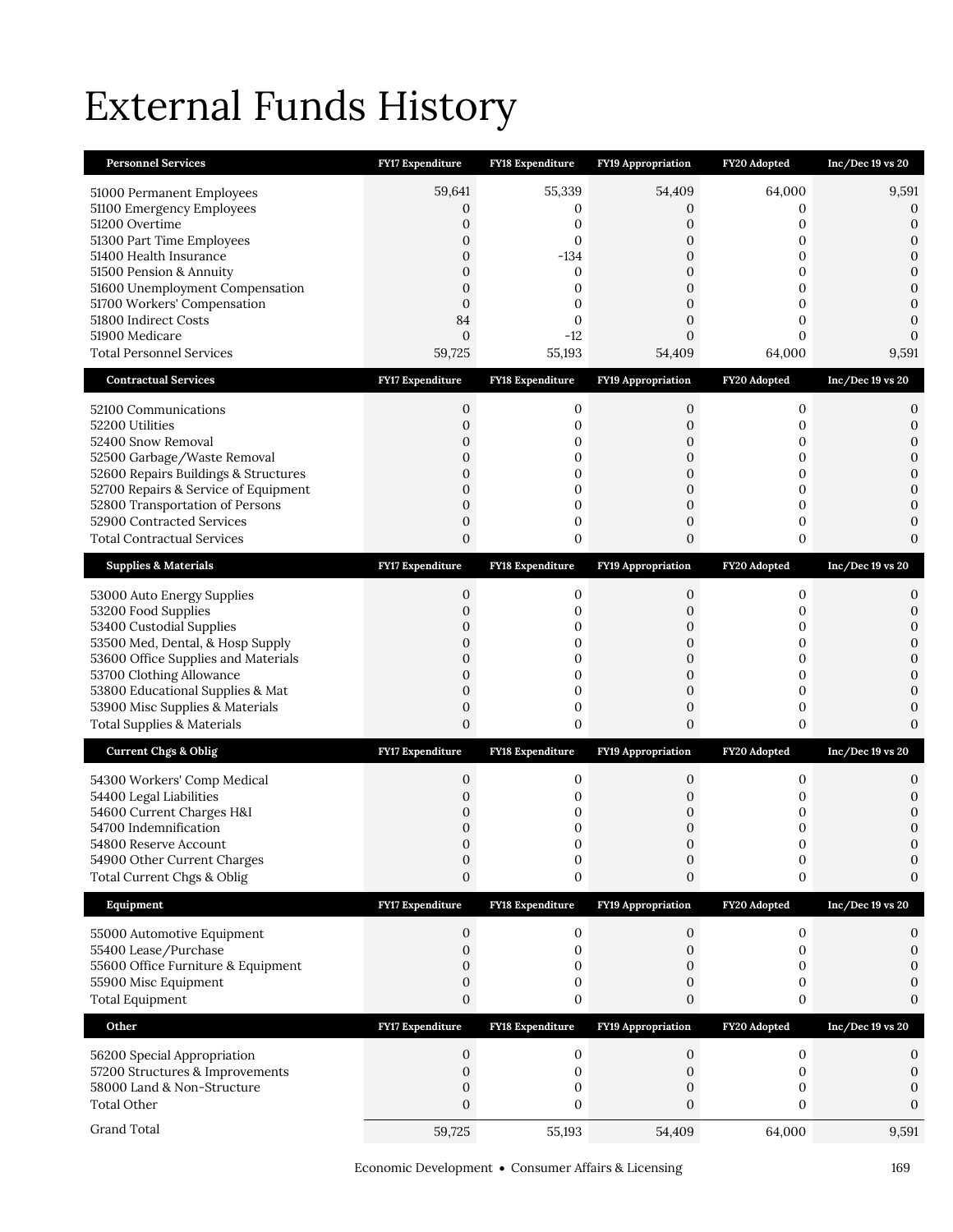## External Funds Personnel

| Title | Union<br>Code | Grade Position | <b>FY20 Salary</b> | Title                     | Union<br>Code |    | Grade Position | <b>FY20 Salary</b> |
|-------|---------------|----------------|--------------------|---------------------------|---------------|----|----------------|--------------------|
|       |               |                |                    |                           |               |    |                |                    |
|       |               |                |                    | Staff Asst                | <b>MYO</b>    | 05 | 1.00           | 64,000             |
|       |               |                |                    | Total                     |               |    |                | 64,000             |
|       |               |                |                    | Adjustments               |               |    |                |                    |
|       |               |                |                    | Differential Payments     |               |    |                | $\mathbf{0}$       |
|       |               |                |                    | Other                     |               |    |                | $\mathbf{0}$       |
|       |               |                |                    | Chargebacks               |               |    |                | $\mathbf{0}$       |
|       |               |                |                    | <b>Salary Savings</b>     |               |    |                | $\mathbf{0}$       |
|       |               |                |                    | <b>FY20 Total Request</b> |               |    |                | 64,000             |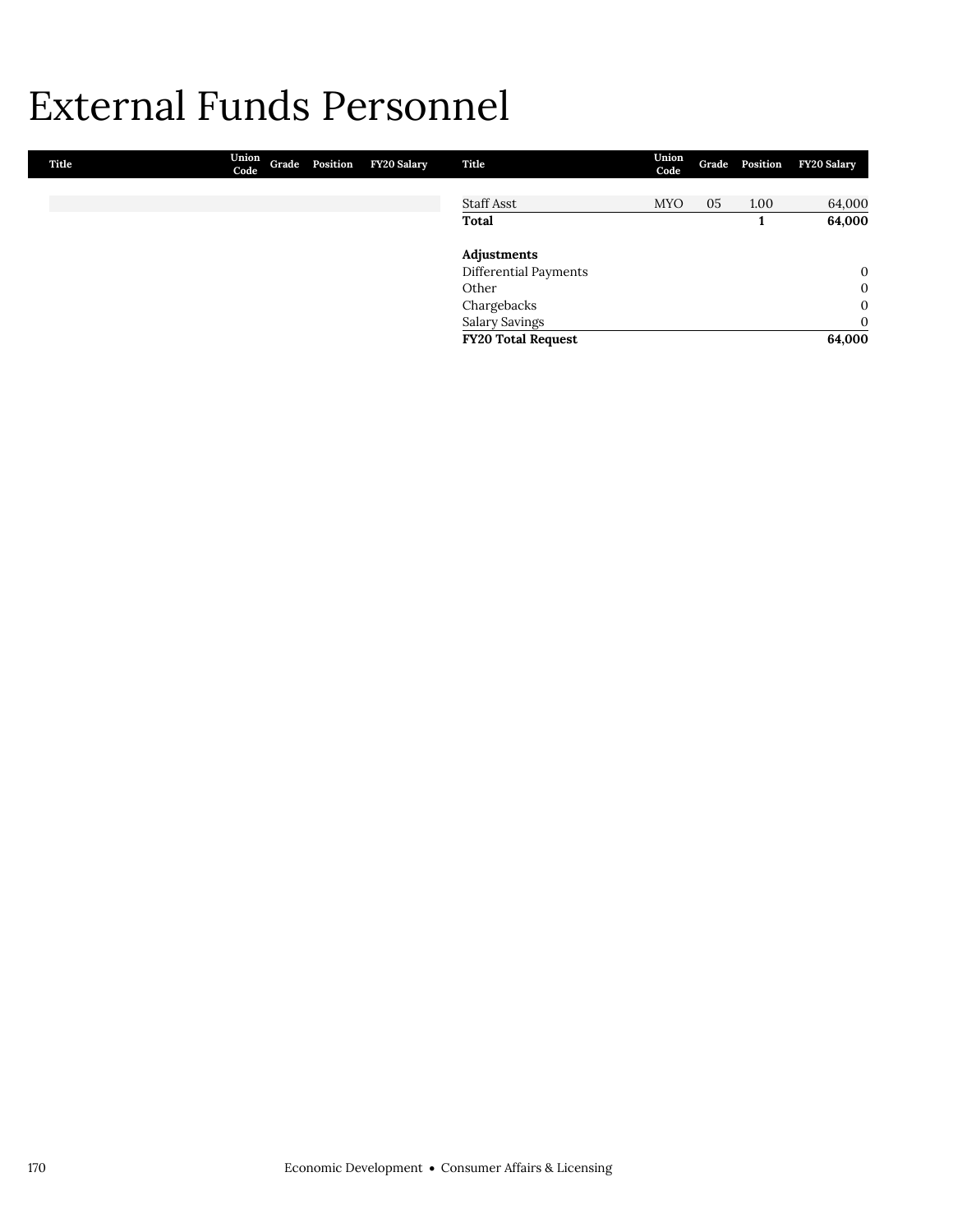# <span id="page-18-0"></span>Program 1. Licensing

### **Kathleen Joyce,** *Director,* **Organization 114100**

## **Program Description**

The Licensing Program maintains safety and order throughout the City neighborhoods by licensing entertainment activities and maintaining compliance with relevant laws. The Licensing Division processes new applications and renewals, inspects premises and holds hearings on licensing requests and violations. The Licensing Division works closely with the Boston Police Department and neighborhood organizations.

|       | <b>Operating Budget</b> |                                                                                 | <b>Actual '17</b> | <b>Actual '18</b> | Approp '19        | Budget '20        |
|-------|-------------------------|---------------------------------------------------------------------------------|-------------------|-------------------|-------------------|-------------------|
|       |                         | <b>Personnel Services</b><br>Non Personnel                                      | 377,052<br>15,929 | 383,657<br>10,245 | 369,508<br>14,497 | 393,467<br>11,675 |
|       |                         | Total                                                                           | 392,981           | 393,902           | 384,005           | 405,142           |
|       | Performance             |                                                                                 |                   |                   |                   |                   |
| Goal: |                         | To process applications and issue alcoholic beverage licenses or other licenses |                   |                   |                   |                   |
|       |                         | <b>Performance Measures</b>                                                     | <b>Actual</b> '17 | <b>Actual</b> '18 | Projected '19     | Target '20        |
|       |                         | % non-live entertainment licenses<br>granted in 14 days from application        |                   | 100               | 100               | 100               |
| Goal: |                         | To process applications and issue alcoholic beverage licenses or other licenses |                   |                   |                   |                   |
|       |                         |                                                                                 |                   |                   |                   |                   |

| <b>Performance Measures</b>                                   | Actual '17 | <b>Actual</b> '18 | <b>Projected '19</b> | Target '20 |
|---------------------------------------------------------------|------------|-------------------|----------------------|------------|
| % of live entertainment licenses<br>granted in statutory time |            | 100               | 100                  | 100        |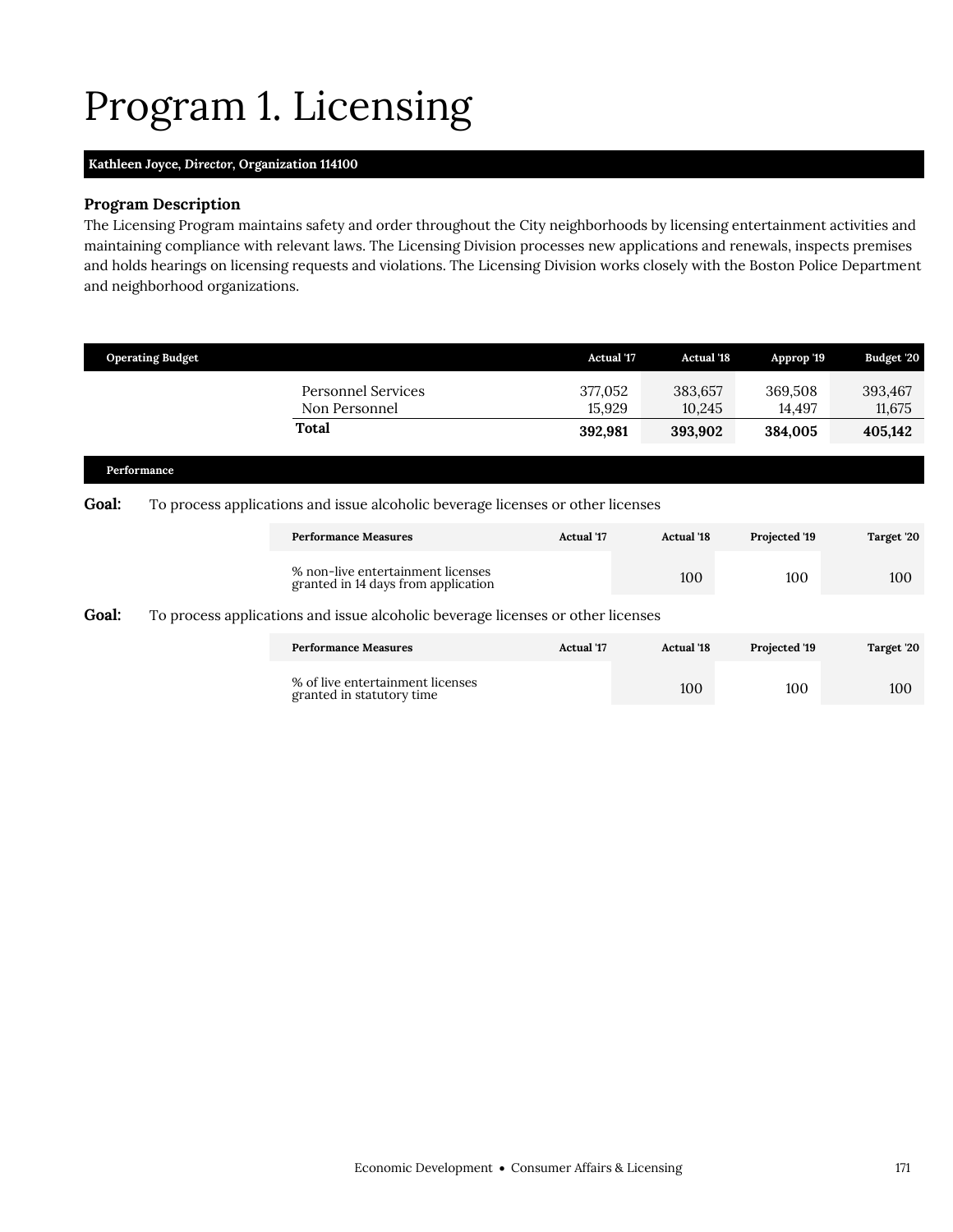## <span id="page-19-0"></span>Program 2. Consumer Affairs

## **Kathleen Joyce,** *Director,* **Organization 114200**

## **Program Description**

The Consumer Affairs Program educates, advocates and mediates on behalf of Boston consumers. The office monitors businesses to deter unfair and deceptive business practices affecting consumers and serves as a resource to the Mayor's Office on consumer issues. The office works closely with the Office of the Attorney General.

|       | <b>Operating Budget</b>         |                                                                        |                   | <b>Actual</b> '17<br><b>Actual '18</b> | Approp '19       | Budget '20       |  |  |  |  |  |
|-------|---------------------------------|------------------------------------------------------------------------|-------------------|----------------------------------------|------------------|------------------|--|--|--|--|--|
|       |                                 | <b>Personnel Services</b><br>Non Personnel                             | 89,803            | 88,083<br>6,297<br>67,451              | 105,077<br>1,400 | 114,938<br>1,400 |  |  |  |  |  |
|       |                                 | <b>Total</b>                                                           | 96,100            | 155,534                                | 106,477          | 116,338          |  |  |  |  |  |
|       | Performance                     |                                                                        |                   |                                        |                  |                  |  |  |  |  |  |
| Goal: |                                 | Close cases in a short amount of time for better service to consumers  |                   |                                        |                  |                  |  |  |  |  |  |
|       |                                 | <b>Performance Measures</b>                                            | Actual '17        | <b>Actual</b> '18                      | Projected '19    | Target '20       |  |  |  |  |  |
|       |                                 | Average days until case results are<br>communicated                    |                   | 43.1                                   | 60               | 45               |  |  |  |  |  |
| Goal: |                                 | More resolved cases from consumer complaints filed with our department |                   |                                        |                  |                  |  |  |  |  |  |
|       |                                 | <b>Performance Measures</b>                                            | <b>Actual</b> '17 | <b>Actual '18</b>                      | Projected '19    | Target '20       |  |  |  |  |  |
|       |                                 | Money refunded to consumers<br>through CAL mediation                   | 217,746           | 396,880.9                              | 83,461           | 200,000          |  |  |  |  |  |
| Goal: | To track cases closed per month |                                                                        |                   |                                        |                  |                  |  |  |  |  |  |
|       |                                 | <b>Performance Measures</b>                                            | <b>Actual</b> '17 | <b>Actual '18</b>                      | Projected '19    | Target '20       |  |  |  |  |  |
|       |                                 | Number of consumer cases closed                                        | 451               | 432                                    | 799              | 600              |  |  |  |  |  |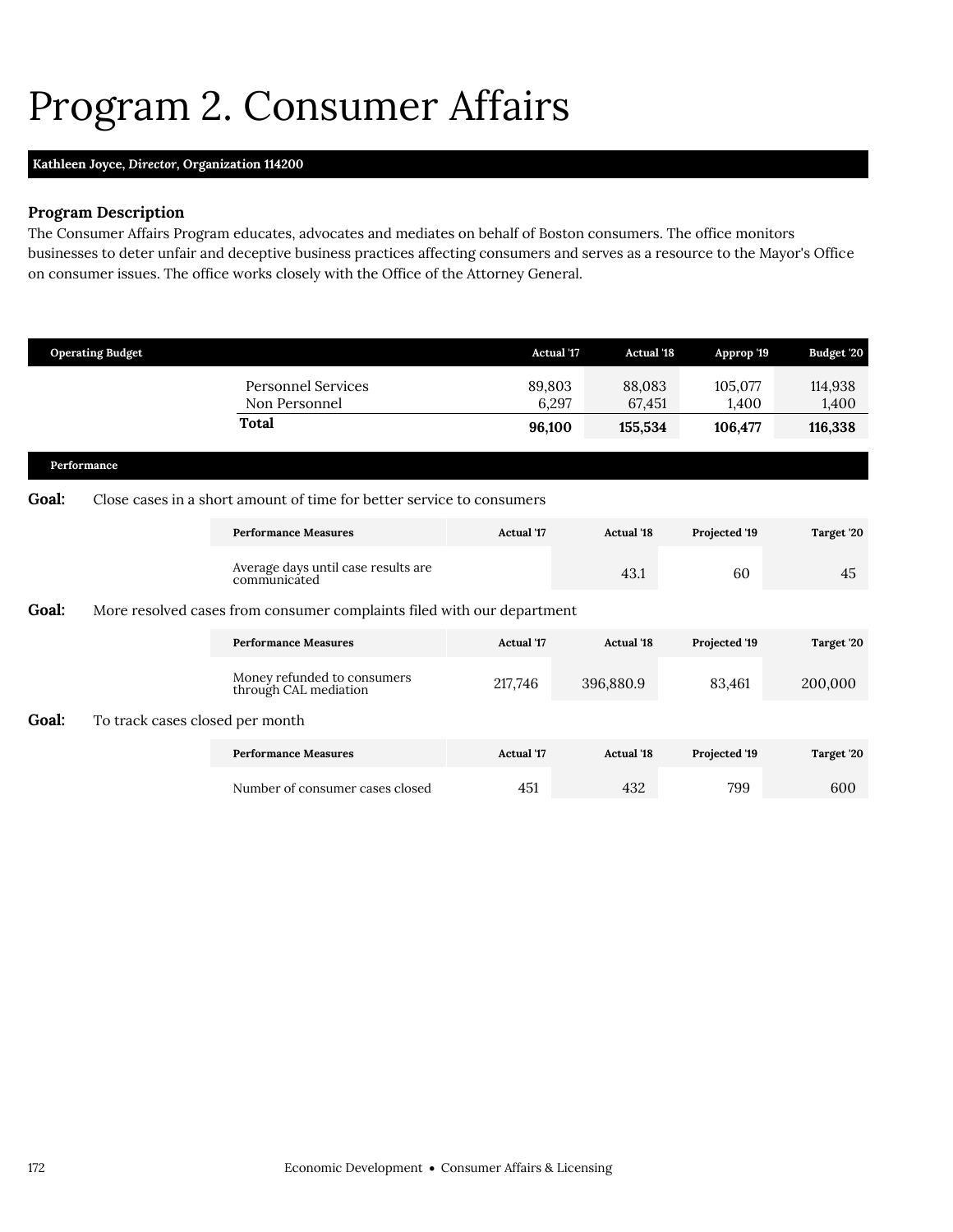# <span id="page-20-0"></span>Program 3. Licensing Board

## **Kathleen Joyce,** *Director,* **Organization 114300**

### **Program Description**

The Licensing Program regulates all licenses for retail sales of alcoholic and non-alcoholic beverages, restaurant food, and lodgings. The Licensing Board conducts business hearings, disciplinary hearings, and public meetings. This program performs outreach to the community to inform citizens of the work of the Licensing Board.

| <b>Operating Budget</b>             | <b>Actual</b> '17 | <b>Actual</b> '18 | Approp '19        | Budget '20        |
|-------------------------------------|-------------------|-------------------|-------------------|-------------------|
| Personnel Services<br>Non Personnel | 535.989<br>34.283 | 570.301<br>32,016 | 746.563<br>36.460 | 798,082<br>33,950 |
| Total                               | 570,272           | 602,317           | 783,023           | 832,032           |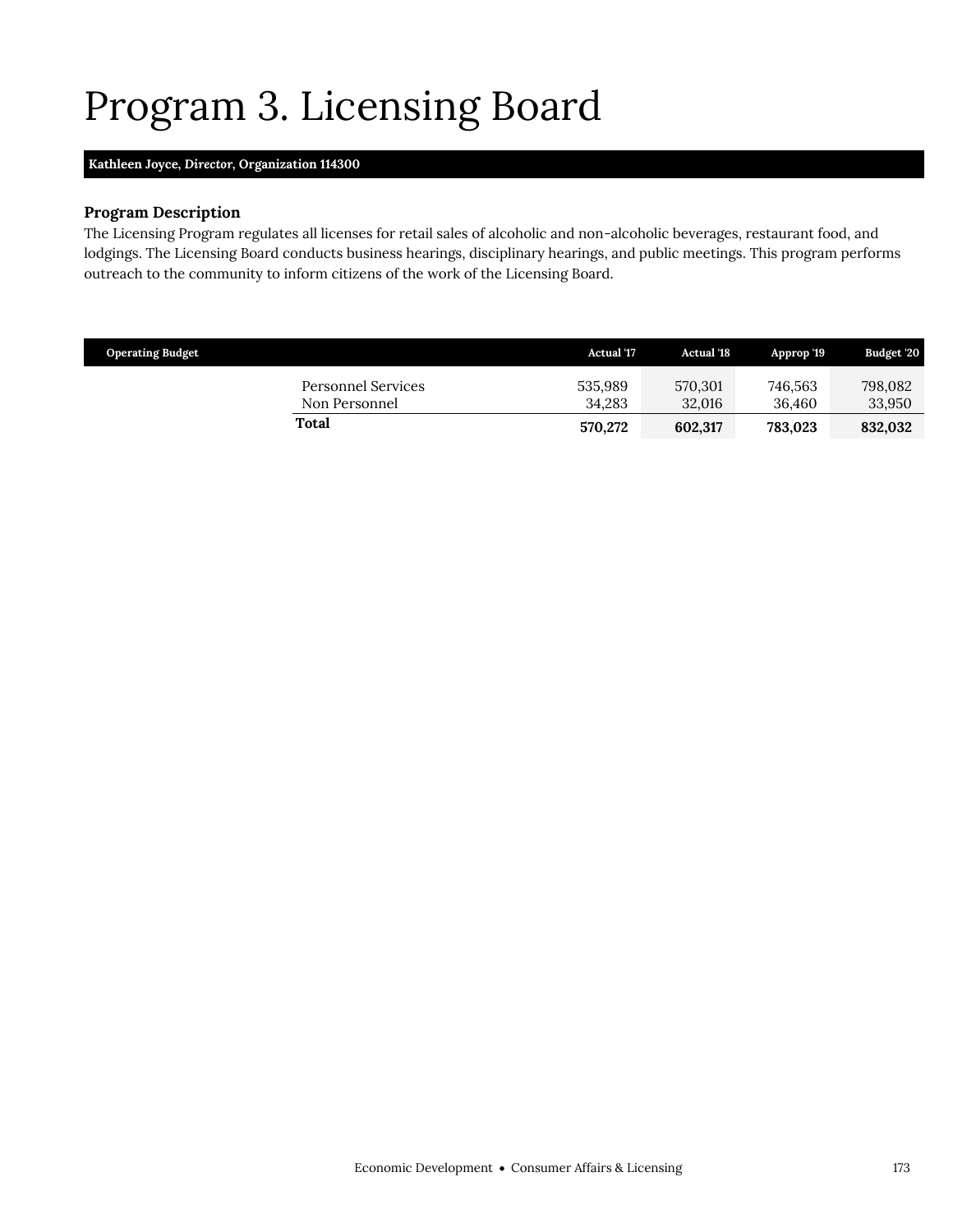## External Funds Projects

## **Local Consumer Aid Fund Grant**

## **Project Mission**

This grant from the Massachusetts Attorney General's Office is issued annually to the Mayor's Office of Consumer Affairs and Licensing for mediation and resolution of consumer complaints for residents of the City of Boston.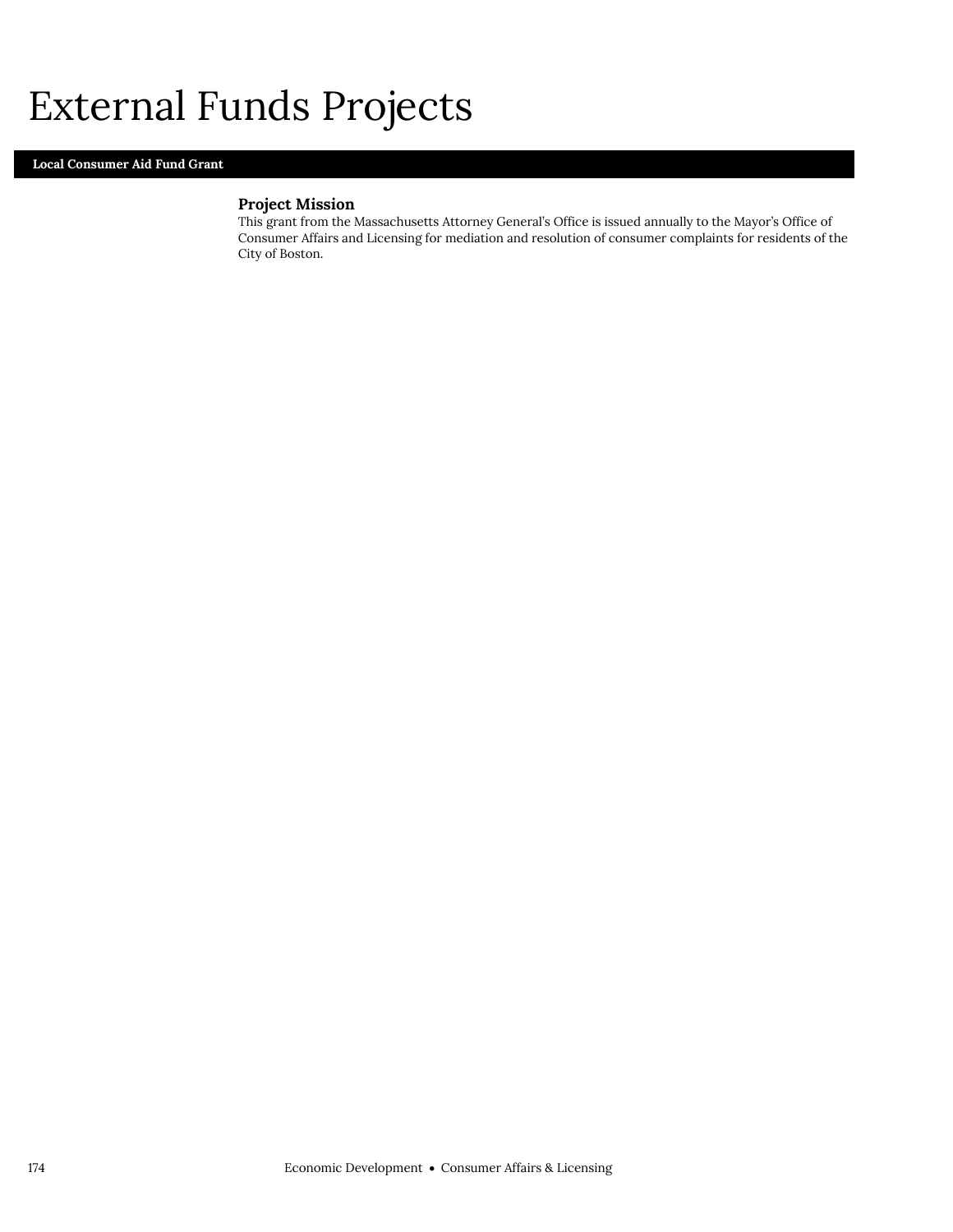# <span id="page-22-0"></span>Office of Economic Development Operating Budget

## **John F. Barros,** *Director,* **Appropriation 182000**

### **Department Mission**

Office of Economic Development

The mission of the Office of Economic Development is to increase accessibility for all Bostonians to share in and benefit from the economic boom in Boston. This includes increasing construction employment opportunities for Boston's residents, minorities and women as well as advocating on behalf of minority and women-owned business enterprises (MWBEs) and small and Bostonbased business enterprises (SLBEs) to help them compete for City contracts.

#### **Selected Performance Goals**

#### **Boston Residents Jobs Policy**

- Develop Pathways to Overcome Income and Wealth Disparity.
- **Small & Local Business**
- Create an ecosystem that is Open for Business by Attracting, Retaining and helping Companies to Grow.
- Develop Pathways to Overcome Income and Wealth Disparity.

| <b>Operating Budget</b>      | Program Name                                       | <b>Total Actual '17</b> |                         | Total Actual '18 Total Approp '19 Total Budget '20 |                         |
|------------------------------|----------------------------------------------------|-------------------------|-------------------------|----------------------------------------------------|-------------------------|
|                              | Economic Development                               | 937,675                 | 803,032                 | 1,146,559                                          | 1,187,045               |
|                              | <b>Boston Residents Jobs Policy</b>                | 504,409                 | 601,642                 | 703,004                                            | 1,147,738               |
|                              | Small & Local Business                             | 1,076,640               | 934,455                 | 1,186,062                                          | 1,111,427               |
|                              | Total                                              | 2,518,724               | 2,339,129               | 3,035,625                                          | 3,446,210               |
| <b>External Funds Budget</b> | <b>Fund Name</b>                                   | <b>Total Actual '17</b> | <b>Total Actual '18</b> | Total Approp '19                                   | <b>Total Budget '20</b> |
|                              | <b>CDBG</b>                                        | 2,343,671               | 3,390,949               | 3,688,093                                          | 3,719,107               |
|                              | Choice Neighborhood<br><b>Implementation Grant</b> | 0                       | 0                       | 50,000                                             | 50,000                  |
|                              | Commonwealth Community Compact                     | 0                       | 5,000                   | $\mathbf{0}$                                       | 0                       |
|                              | <b>EDIC</b>                                        | 0                       | 409,673                 | 613,615                                            | 744,084                 |
|                              | Neighborhood Development Fund                      | 0                       | 264,416                 | 317,500                                            | 287,500                 |
|                              | Section 108 (Unrestricted)                         | 281,618                 | 82,841                  | 0                                                  | $\theta$                |
|                              | <b>Total</b>                                       | 2,625,289               | 4,152,879               | 4,669,208                                          | 4,800,691               |
| <b>Operating Budget</b>      |                                                    | <b>Actual</b> '17       | <b>Actual '18</b>       | Approp '19                                         | Budget '20              |
|                              |                                                    |                         |                         |                                                    |                         |
|                              | <b>Personnel Services</b>                          | 1,905,573               | 1,831,339               | 2,293,700                                          | 2,596,271               |
|                              | Non Personnel                                      | 613,151                 | 507,790                 | 741,925                                            | 849,939                 |
|                              | Total                                              | 2,518,724               | 2,339,129               | 3,035,625                                          | 3,446,210               |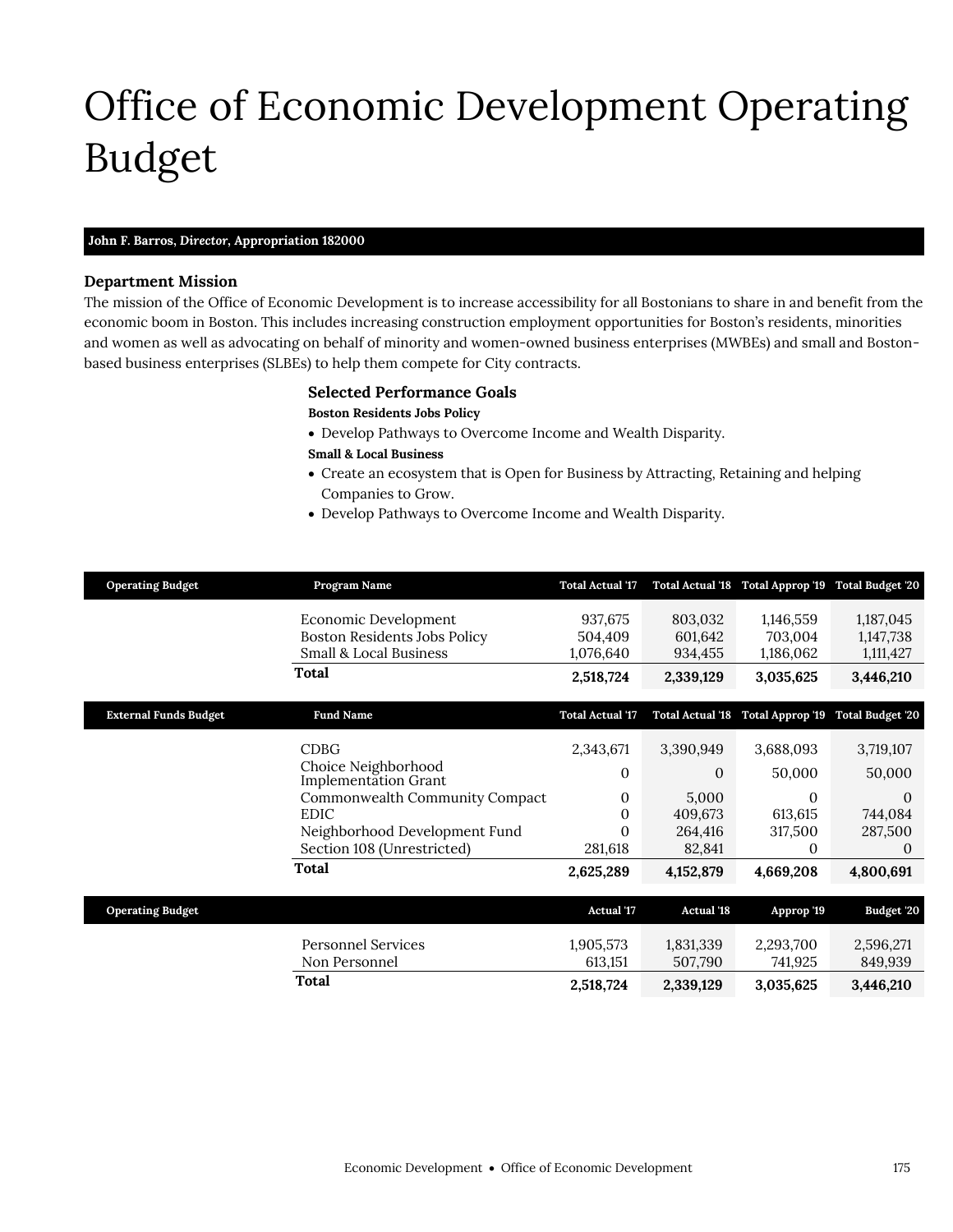# Office of Economic Development Operating Budget



## **Description of Services**

The Office of Economic Development helps support new business development, ensures pathways to careers and seeks to streamline business permitting and licensing. The Office monitors compliance with the Boston Residents Jobs Policy (BRJP) to increase the level of Boston residents working on construction projects. The Jobs Bank assists Boston residents, minorities and women who are seeking construction employment and contractors who are seeking to employ Boston residents, minorities and women on monitored projects. The Small and Local Business Enterprise program assists City departments to contract with minority and women-owned businesses and small and Boston-based businesses. The Office provides outreach to minority, women, small and local businesses and assistance to City departments. It also monitors the performance of City departments and produces quarterly and annual performance reports. The Office promotes MWBE and SLBE participation on all City of Boston construction projects.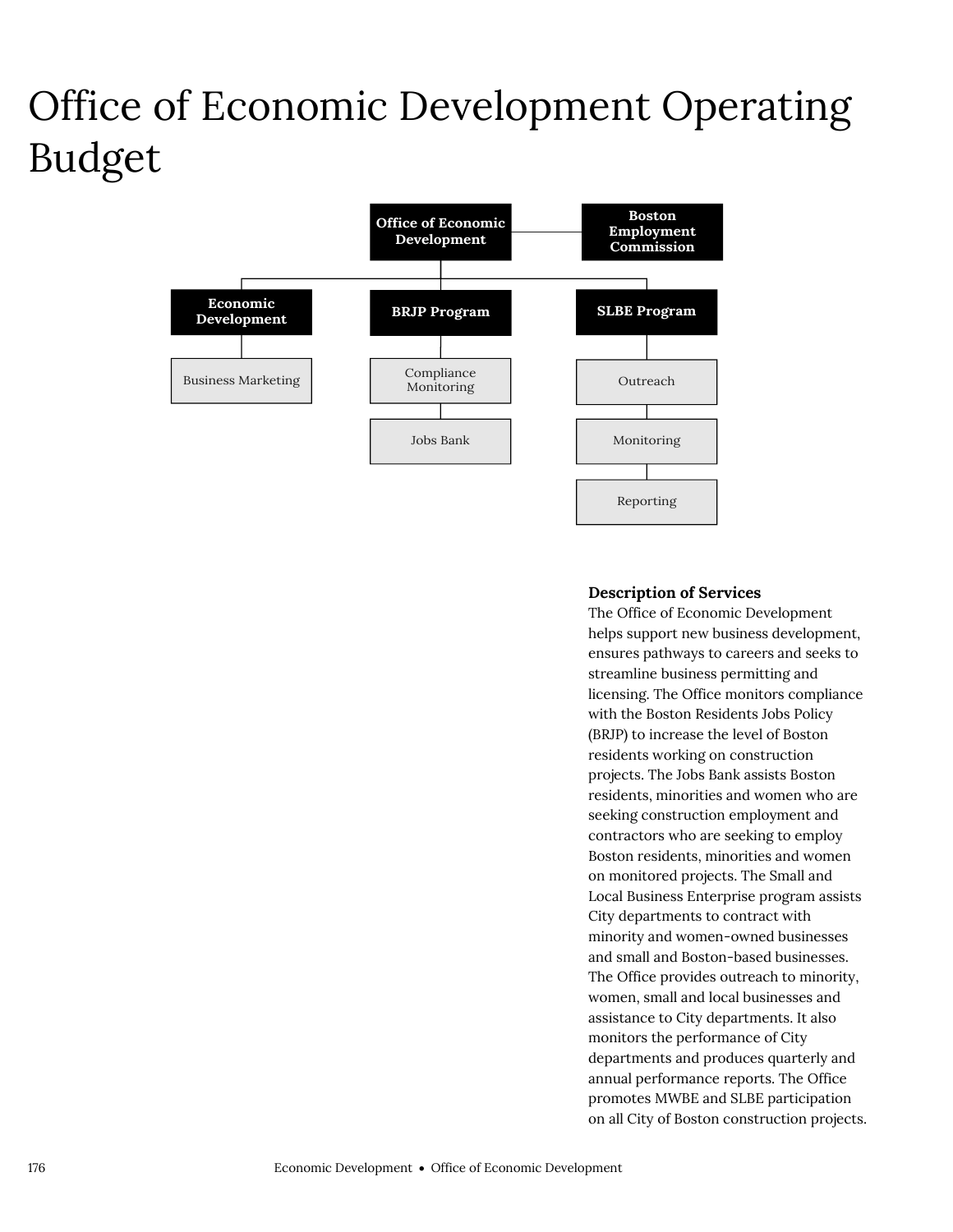# Department History

| <b>Personnel Services</b>                                                    | <b>FY17 Expenditure</b>            | <b>FY18 Expenditure</b>          | <b>FY19 Appropriation</b>          | FY20 Adopted                     | $Inc/Dec 19$ vs $20$           |
|------------------------------------------------------------------------------|------------------------------------|----------------------------------|------------------------------------|----------------------------------|--------------------------------|
| 51000 Permanent Employees                                                    | 1,885,332                          | 1,810,904                        | 2,234,184                          | 2,572,690                        | 338,506                        |
| 51100 Emergency Employees                                                    | 19,422                             | 13,590                           | 23,500                             | 23,581                           | 81                             |
| 51200 Overtime                                                               | $\mathbf{0}$                       | 0                                | 0                                  | 0                                | $\mathbf{0}$                   |
| 51600 Unemployment Compensation<br>51700 Workers' Compensation               | 819<br>$\mathbf{0}$                | 6,845<br>$\mathbf{0}$            | $\boldsymbol{0}$<br>36,016         | $\boldsymbol{0}$<br>$\mathbf{0}$ | $\mathbf{0}$<br>$-36,016$      |
| <b>Total Personnel Services</b>                                              | 1,905,573                          | 1,831,339                        | 2,293,700                          | 2,596,271                        | 302,571                        |
| <b>Contractual Services</b>                                                  | FY17 Expenditure                   | FY18 Expenditure                 | <b>FY19 Appropriation</b>          | FY20 Adopted                     | $Inc/Dec 19$ vs $20$           |
| 52100 Communications                                                         | 6,307                              | 7,206                            | 8,064                              | 8,064                            | 0                              |
| 52200 Utilities                                                              | 0                                  | 0                                | 0                                  | 0                                | $\boldsymbol{0}$               |
| 52400 Snow Removal                                                           | 0                                  | 0                                | $\mathbf{0}$                       | 0                                | 0                              |
| 52500 Garbage/Waste Removal                                                  | $\mathbf{0}$                       | $\mathbf{0}$                     | $\mathbf{0}$                       | 0                                | $\boldsymbol{0}$               |
| 52600 Repairs Buildings & Structures<br>52700 Repairs & Service of Equipment | $\mathbf{0}$<br>896                | $\mathbf{0}$<br>8,216            | 23,061                             | 23,061                           | $\overline{0}$<br>$\mathbf{0}$ |
| 52800 Transportation of Persons                                              | 37,776                             | 21,978                           | 9,400<br>42,000                    | 9,400<br>43,222                  | 1,222                          |
| 52900 Contracted Services                                                    | 479,755                            | 406,729                          | 603,795                            | 706,593                          | 102,798                        |
| <b>Total Contractual Services</b>                                            | 524,734                            | 444,129                          | 686,320                            | 790,340                          | 104,020                        |
| <b>Supplies &amp; Materials</b>                                              | <b>FY17 Expenditure</b>            | <b>FY18 Expenditure</b>          | <b>FY19 Appropriation</b>          | FY20 Adopted                     | $Inc/Dec 19$ vs $20$           |
| 53000 Auto Energy Supplies                                                   | $\mathbf{0}$                       | 0                                | $\mathbf{0}$                       | 0                                | 0                              |
| 53200 Food Supplies                                                          | 7,659                              | 3,649                            | 16,685                             | 16,685                           | $\mathbf{0}$                   |
| 53400 Custodial Supplies                                                     | 0                                  | 0                                | 0                                  | 0                                | $\mathbf{0}$                   |
| 53500 Med, Dental, & Hosp Supply<br>53600 Office Supplies and Materials      | $\mathbf{0}$<br>17,541             | $\mathbf{0}$<br>21,142           | $\overline{0}$<br>10,000           | $\overline{0}$<br>10,000         | $\mathbf{0}$<br>$\mathbf{0}$   |
| 53700 Clothing Allowance                                                     | $\mathbf{0}$                       | 5,250                            | 2,750                              | 3,125                            | 375                            |
| 53800 Educational Supplies & Mat                                             | $\boldsymbol{0}$                   | 0                                | $\mathbf{0}$                       | 0                                | 0                              |
|                                                                              |                                    |                                  |                                    |                                  |                                |
| 53900 Misc Supplies & Materials                                              | $\mathbf{0}$                       | 1,213                            | 1,430                              | 1,430                            | $\mathbf{0}$                   |
| <b>Total Supplies &amp; Materials</b>                                        | 25,200                             | 31,254                           | 30,865                             | 31,240                           | 375                            |
| <b>Current Chgs &amp; Oblig</b>                                              | <b>FY17 Expenditure</b>            | <b>FY18 Expenditure</b>          | <b>FY19 Appropriation</b>          | FY20 Adopted                     | $Inc/Dec 19$ vs $20$           |
| 54300 Workers' Comp Medical                                                  | 0                                  | 0                                | 0                                  | 0                                | 0                              |
| 54400 Legal Liabilities                                                      | $\mathbf{0}$                       | 0                                | 0                                  | 0                                | $\boldsymbol{0}$               |
| 54500 Aid To Veterans                                                        | $\boldsymbol{0}$                   | $\boldsymbol{0}$                 | 0                                  | $\boldsymbol{0}$                 | $\boldsymbol{0}$               |
| 54600 Current Charges H&I                                                    | $\mathbf{0}$                       | $\boldsymbol{0}$                 | $\overline{0}$                     | $\boldsymbol{0}$                 | $\boldsymbol{0}$               |
| 54700 Indemnification<br>54800 Reserve Account                               | $\boldsymbol{0}$<br>$\overline{0}$ | $\boldsymbol{0}$<br>$\mathbf{0}$ | $\boldsymbol{0}$<br>$\overline{0}$ | $\boldsymbol{0}$<br>$\Omega$     | $\mathbf{0}$<br>$\mathbf{0}$   |
| 54900 Other Current Charges                                                  | 49,892                             | 21,214                           | 20,740                             | 24,359                           | 3,619                          |
| Total Current Chgs & Oblig                                                   | 49,892                             | 21,214                           | 20,740                             | 24,359                           | 3,619                          |
| Equipment                                                                    | <b>FY17 Expenditure</b>            | <b>FY18 Expenditure</b>          | <b>FY19 Appropriation</b>          | FY20 Adopted                     | Inc/Dec 19 vs 20               |
| 55000 Automotive Equipment                                                   | 0                                  | 0                                | 0                                  | 0                                | 0                              |
| 55400 Lease/Purchase                                                         | $\boldsymbol{0}$                   | $\boldsymbol{0}$                 | 0                                  | 0                                | $\boldsymbol{0}$               |
| 55600 Office Furniture & Equipment                                           | 598                                | $\mathbf{0}$                     | $\overline{0}$                     | $\overline{0}$                   | $\mathbf{0}$                   |
| 55900 Misc Equipment                                                         | 12,727                             | 11,193                           | 4,000                              | 4,000                            | 0                              |
| <b>Total Equipment</b>                                                       | 13,325                             | 11,193                           | 4,000                              | 4,000                            | $\mathbf{0}$                   |
| Other                                                                        | FY17 Expenditure                   | FY18 Expenditure                 | FY19 Appropriation                 | FY20 Adopted                     | $Inc/Dec 19$ vs $20$           |
| 56200 Special Appropriation                                                  | 0                                  | 0                                | 0                                  | 0                                | 0                              |
| 57200 Structures & Improvements                                              | $\boldsymbol{0}$                   | $\boldsymbol{0}$                 | 0                                  | 0                                | $\boldsymbol{0}$               |
| 58000 Land & Non-Structure                                                   | $\mathbf{0}$                       | $\boldsymbol{0}$                 | 0                                  | 0                                | $\boldsymbol{0}$               |
| <b>Total Other</b><br>Grand Total                                            | $\boldsymbol{0}$<br>2,518,724      | $\boldsymbol{0}$<br>2,339,129    | $\boldsymbol{0}$<br>3,035,625      | $\boldsymbol{0}$<br>3,446,210    | $\mathbf{0}$<br>410,585        |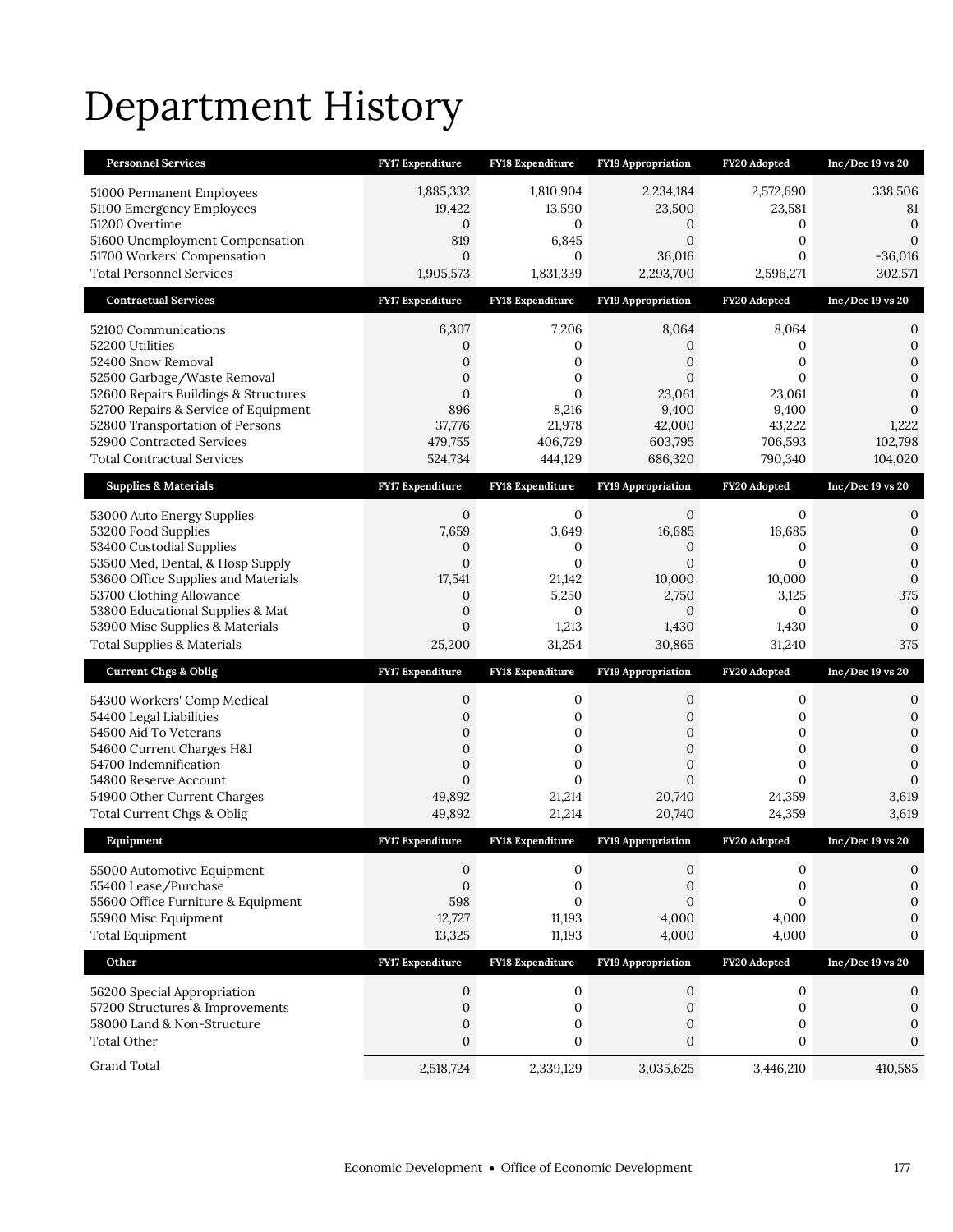## Department Personnel

| Title                              | Union<br>Code   | Grade | Position | <b>FY20 Salary</b> | Title                      | Union<br>Code   | Grade | Position | <b>FY20 Salary</b> |
|------------------------------------|-----------------|-------|----------|--------------------|----------------------------|-----------------|-------|----------|--------------------|
|                                    |                 |       |          |                    |                            |                 |       |          |                    |
| Admin Asst                         | <b>EXM</b>      | 19    | 0.10     | 6,145              | Prin Admin Assistant       | SE1             | 08    | 1.00     | 108,232            |
| Admin Asst                         | SU <sub>4</sub> | 15    | 1.00     | 56,709             | Prin Admin Asst            | <b>EXM</b>      | 08    | 1.00     | 105,072            |
| Admin Asst                         | SU <sub>4</sub> | 16    | 2.00     | 144,612            | Prin Research Analyst      | SE <sub>1</sub> | 06    | 1.00     | 89,581             |
| Dep Director                       | <b>EXM</b>      | NG    | 0.50     | 49,036             | Principal Clerk            | SU <sub>4</sub> | 10    | 1.00     | 51,470             |
| Design Services Manager            | SU <sub>2</sub> | 24    | 0.10     | 10,470             | Prog Asst                  | SU <sub>2</sub> | 19    | 0.30     | 20,769             |
| Dir of Outreach & Engagement       | <b>MYN</b>      | NG    | 1.00     | 104,395            | Program Manager            | SU <sub>2</sub> | 21    | 2.00     | 129,405            |
| Director                           | <b>EXM</b>      | NG    | 1.00     | 119,124            | Program Specialist         | SU <sub>5</sub> | 08    | 1.00     | 71,239             |
| Director of Operations             | <b>MYO</b>      | 12    | 1.00     | 107,550            | Sr Adm Analyst             | SE1             | 06    | 1.00     | 78,742             |
| Economic Development Chief         | <b>CDH</b>      | NG    | 1.00     | 155,852            | Sr Adm Asst (WC)           | SE <sub>1</sub> | 06    | 1.00     | 90,122             |
| International Partnerships Mgr EXM |                 | NG    | 1.00     | 91,331             | Sr Business Manager        | SU <sub>2</sub> | 23    | 0.10     | 8,395              |
| Neighborhood Business Mgr          | SU <sub>2</sub> | 22    | 0.60     | 47,813             | Sr Neigh Business Mgr      | SU <sub>2</sub> | 24    | 0.10     | 10,470             |
| <b>Operations Manager</b>          | <b>EXM</b>      | 25    | 0.10     | 9,838              | Sr Program Manager         | SU <sub>2</sub> | 23    | 0.10     | 9,686              |
| Operations Mgr                     | <b>EXM</b>      | NG    | 1.00     | 64,663             | Sr Research Analyst (BRJP) | SU <sub>4</sub> | 18    | 5.00     | 438,312            |
| <b>Operations Specialist</b>       | <b>MYN</b>      | NG    | 0.10     | 11,855             | Staff Assist I             | <b>MYO</b>      | 04    | 1.00     | 55,900             |
| Prin Accountant                    | SU4             | 16    | 1.00     | 73,650             | <b>Staff Asst IV</b>       | <b>MYO</b>      | 12    | 2.00     | 181,854            |
|                                    |                 |       |          |                    | Total                      |                 |       | 29       | 2,502,292          |
|                                    |                 |       |          |                    | <b>Adinstments</b>         |                 |       |          |                    |

| Adjustments               |           |
|---------------------------|-----------|
| Differential Payments     | $\Omega$  |
| Other                     | 80,400    |
| Chargebacks               |           |
| Salary Savings            | $-10,000$ |
| <b>FY20 Total Request</b> | 2,572,692 |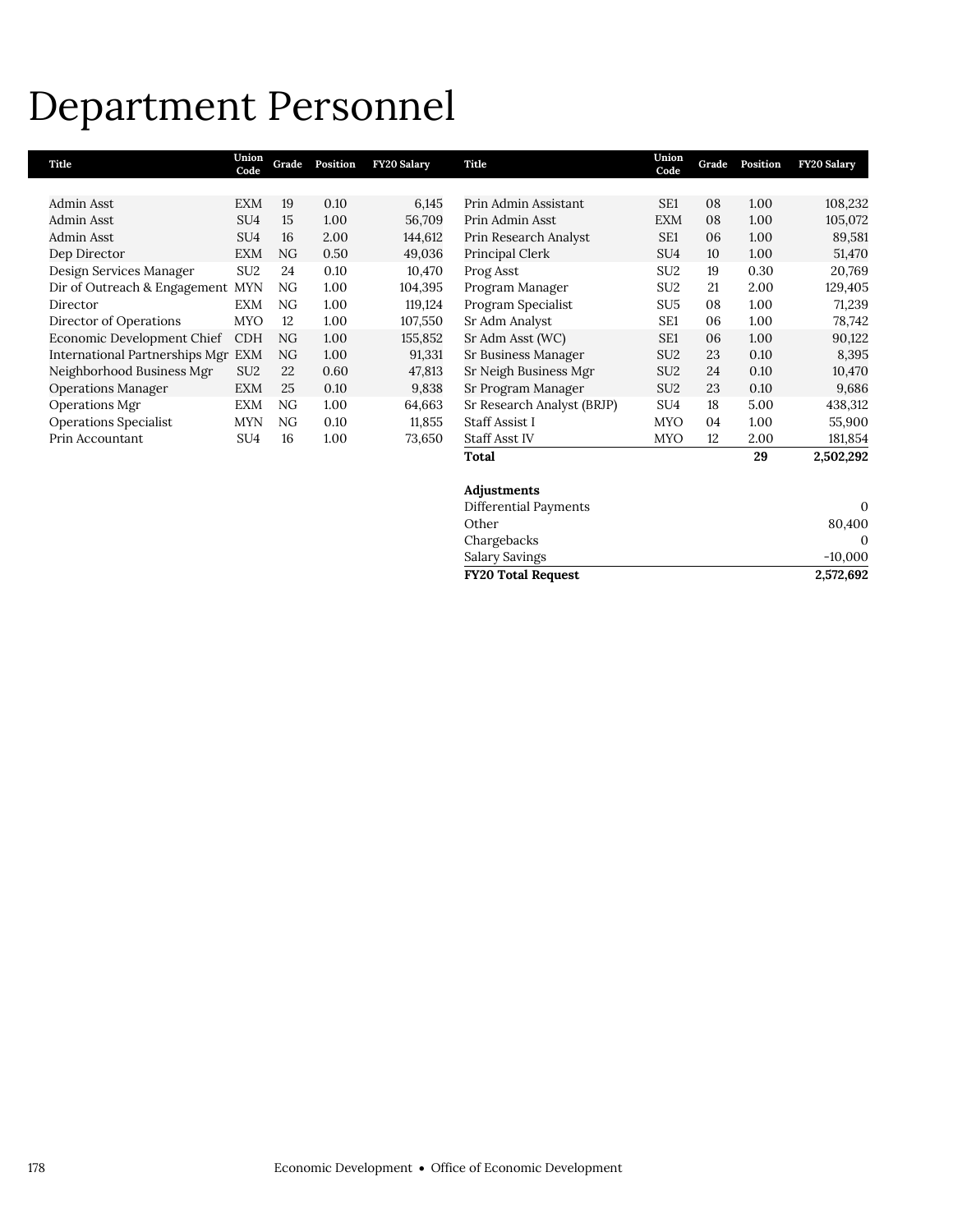# External Funds History

| <b>Personnel Services</b>                                      | FY17 Expenditure                   | FY18 Expenditure        | FY19 Appropriation                   | FY20 Adopted           | Inc/Dec 19 vs 20                 |
|----------------------------------------------------------------|------------------------------------|-------------------------|--------------------------------------|------------------------|----------------------------------|
| 51000 Permanent Employees                                      | 975,791                            | 1,309,792               | 1,710,084                            | 1,752,951              | 42,867                           |
| 51100 Emergency Employees                                      | 0                                  | 0                       | 0                                    | 0                      | 0                                |
| 51200 Overtime                                                 | $\boldsymbol{0}$                   | 0                       | 0                                    | 0                      | 0                                |
| 51300 Part Time Employees<br>51400 Health Insurance            | $\overline{0}$<br>123,569          | $\mathbf{0}$<br>158,067 | $\overline{0}$<br>73,370             | 0<br>0                 | $\mathbf{0}$<br>$-73,370$        |
| 51500 Pension & Annuity                                        | 90,086                             | 112,405                 | 44,022                               | $\mathbf{0}$           | $-44,022$                        |
| 51600 Unemployment Compensation                                | 0                                  | 0                       | 0                                    | 0                      | $\mathbf{0}$                     |
| 51700 Workers' Compensation<br>51800 Indirect Costs            | $\overline{0}$<br>$\overline{0}$   | 0<br>0                  | $\overline{0}$<br>$\mathbf{0}$       | 0<br>$\mathbf{0}$      | $\mathbf{0}$<br>$\mathbf{0}$     |
| 51900 Medicare                                                 | 11,246                             | 14,932                  | 7,092                                | $\overline{0}$         | $-7,092$                         |
| <b>Total Personnel Services</b>                                | 1,200,692                          | 1,595,196               | 1,834,568                            | 1,752,951              | $-81,617$                        |
| <b>Contractual Services</b>                                    | <b>FY17 Expenditure</b>            | FY18 Expenditure        | FY19 Appropriation                   | FY20 Adopted           | $Inc/Dec 19$ vs 20               |
| 52100 Communications                                           | 0                                  | 0                       | 0                                    | $\mathbf{0}$           | 0                                |
| 52200 Utilities                                                | $\overline{0}$                     | 0                       | $\mathbf{0}$                         | $\mathbf{0}$           | $\boldsymbol{0}$                 |
| 52400 Snow Removal<br>52500 Garbage/Waste Removal              | $\overline{0}$<br>$\mathbf{0}$     | 0<br>0                  | $\mathbf{0}$<br>0                    | $\overline{0}$<br>0    | $\mathbf{0}$<br>$\mathbf{0}$     |
| 52600 Repairs Buildings & Structures                           | $\overline{0}$                     | $\overline{0}$          | $\overline{0}$                       | $\overline{0}$         | $\mathbf{0}$                     |
| 52700 Repairs & Service of Equipment                           | $\Omega$                           | 0                       | $\Omega$                             | $\Omega$               | $\mathbf{0}$                     |
| 52800 Transportation of Persons                                | 2,362                              | 2,366                   | 2,520                                | 6,030                  | 3,510                            |
| 52900 Contracted Services<br><b>Total Contractual Services</b> | 1,415,854<br>1,418,216             | 2,553,229<br>2,555,595  | 2,826,120<br>2,828,640               | 5,820,840<br>5,826,870 | 2,994,720<br>2,998,230           |
| <b>Supplies &amp; Materials</b>                                | FY17 Expenditure                   | <b>FY18 Expenditure</b> | FY19 Appropriation                   | FY20 Adopted           | Inc/Dec 19 vs 20                 |
|                                                                |                                    |                         |                                      |                        |                                  |
| 53000 Auto Energy Supplies                                     | 0<br>$\overline{0}$                | 0                       | 0                                    | $\mathbf{0}$           | 0                                |
| 53200 Food Supplies<br>53400 Custodial Supplies                | 0                                  | 0<br>0                  | 0<br>0                               | 0<br>0                 | $\boldsymbol{0}$<br>$\mathbf{0}$ |
| 53500 Med, Dental, & Hosp Supply                               | $\mathbf{0}$                       | $\mathbf{0}$            | 0                                    | $\mathbf{0}$           | $\mathbf{0}$                     |
| 53600 Office Supplies and Materials                            | $\overline{0}$                     | 810                     | $\mathbf{0}$                         | 0                      | $\boldsymbol{0}$                 |
| 53700 Clothing Allowance<br>53800 Educational Supplies & Mat   | $\overline{0}$<br>$\boldsymbol{0}$ | 0<br>0                  | $\boldsymbol{0}$<br>$\boldsymbol{0}$ | 2,925<br>$\mathbf{0}$  | 2,925<br>$\mathbf{0}$            |
| 53900 Misc Supplies & Materials                                | $\boldsymbol{0}$                   | 0                       | 500                                  | 500                    | $\mathbf{0}$                     |
| <b>Total Supplies &amp; Materials</b>                          | $\boldsymbol{0}$                   | 810                     | 500                                  | 3,425                  | 2,925                            |
| <b>Current Chgs &amp; Oblig</b>                                | <b>FY17 Expenditure</b>            | <b>FY18 Expenditure</b> | <b>FY19 Appropriation</b>            | FY20 Adopted           | Inc/Dec 19 vs 20                 |
| 54300 Workers' Comp Medical                                    | 0                                  | 0                       | 0                                    | $\boldsymbol{0}$       | 0                                |
| 54400 Legal Liabilities                                        | $\overline{0}$                     | 0                       | 0                                    | 0                      | $\mathbf{0}$                     |
| 54600 Current Charges H&I<br>54700 Indemnification             | 0<br>$\mathbf{0}$                  | 0<br>0                  | 0<br>$\boldsymbol{0}$                | 0<br>0                 | $\mathbf{0}$<br>$\mathbf{0}$     |
| 54800 Reserve Account                                          | $\Omega$                           | $\Omega$                | $\Omega$                             | $\Omega$               | $\Omega$                         |
| 54900 Other Current Charges                                    | 507                                | 1,279                   | 500                                  | 22,000                 | 21,500                           |
| Total Current Chgs & Oblig                                     | 507                                | 1,279                   | 500                                  | 22,000                 | 21,500                           |
| Equipment                                                      | <b>FY17 Expenditure</b>            | FY18 Expenditure        | FY19 Appropriation                   | FY20 Adopted           | Inc/Dec 19 vs 20                 |
| 55000 Automotive Equipment                                     | $\boldsymbol{0}$                   | $\boldsymbol{0}$        | $\boldsymbol{0}$                     | $\boldsymbol{0}$       | 0                                |
| 55400 Lease/Purchase                                           | $\boldsymbol{0}$<br>$\overline{0}$ | 0                       | $\mathbf{0}$                         | $\mathbf{0}$           | $\boldsymbol{0}$                 |
| 55600 Office Furniture & Equipment<br>55900 Misc Equipment     | 4,875                              | 0<br>0                  | $\mathbf{0}$<br>5,000                | 0<br>$\boldsymbol{0}$  | $\boldsymbol{0}$<br>$-5,000$     |
| <b>Total Equipment</b>                                         | 4,875                              | 0                       | 5,000                                | $\boldsymbol{0}$       | $-5,000$                         |
| Other                                                          | <b>FY17 Expenditure</b>            | <b>FY18 Expenditure</b> | FY19 Appropriation                   | FY20 Adopted           | Inc/Dec 19 vs 20                 |
| 56200 Special Appropriation                                    | 0                                  | 0                       | 0                                    | $\mathbf{0}$           | 0                                |
| 57200 Structures & Improvements                                | 0                                  | $\boldsymbol{0}$        | 0                                    | $\boldsymbol{0}$       | $\boldsymbol{0}$                 |
| 58000 Land & Non-Structure                                     | $\boldsymbol{0}$                   | 0                       | 0                                    | 0                      | 0                                |
| <b>Total Other</b>                                             | $\boldsymbol{0}$                   | 0                       | $\boldsymbol{0}$                     | 0                      | $\mathbf{0}$                     |
| Grand Total                                                    | 2,624,290                          | 4,152,880               | 4,669,208                            | 7,605,246              | 2,936,038                        |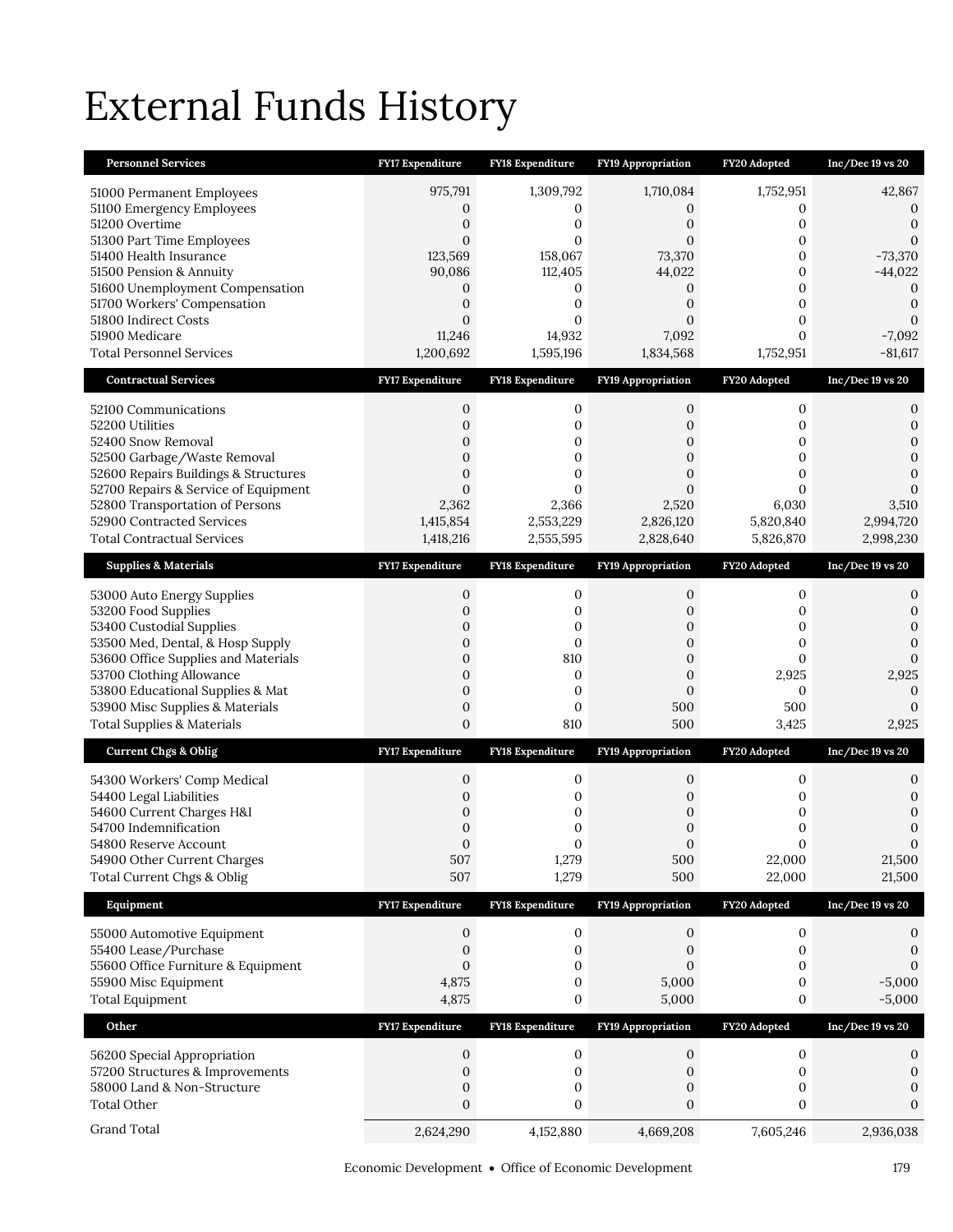# External Funds Personnel

| Title                              | Union<br>Code   | Grade | Position | <b>FY20 Salary</b> | Title                        | Union<br>Code   | Grade | Position | <b>FY20 Salary</b> |
|------------------------------------|-----------------|-------|----------|--------------------|------------------------------|-----------------|-------|----------|--------------------|
|                                    |                 |       |          |                    |                              |                 |       |          |                    |
| Admin Assist                       | EXM             | 19    | 0.90     | 55,303             | Life Sciences Industry Mgr   | <b>EXM</b>      | NG    | 1.00     | 75,618             |
| Dep Director                       | <b>EXM</b>      | NG    | 0.50     | 49,036             | Neighborhood Business Mgr    | SU <sub>2</sub> | 22    | 5.40     | 430,319            |
| Dep Dir of Business Strategy       | <b>EXM</b>      | NG    | 1.00     | $\mathbf{0}$       | <b>Operations Manager</b>    | <b>EXM</b>      | 25    | 0.90     | 88,539             |
| Design Services Manager            | SU <sub>2</sub> | 24    | 0.90     | 94,231             | <b>Operations Specialist</b> | <b>MYN</b>      | NG    | 0.90     | 106,693            |
| Dir of Growth Strategies           | <b>MYN</b>      | NG    | 1.00     | 109,926            | Prog Asst                    | SU <sub>2</sub> | 19    | 2.70     | 170,385            |
| Director of Business Strategy      | <b>MYO</b>      | 13    | 1.00     | 112,880            | Sr Business Manager          | SU <sub>2</sub> | 23    | 0.90     | 75,557             |
| <b>Econ Develop Policy Analyst</b> | <b>EXM</b>      | NG    | 1.00     | 70,438             | Sr Neigh Business Mgr        | SU <sub>2</sub> | 24    | 0.90     | 94,231             |
| International Bus Strategy Mgr EXM |                 | NG    | 1.00     | 80,828             | Sr Program Manager           | SU <sub>2</sub> | 23    | 0.90     | 87,173             |
|                                    |                 |       |          |                    | Staff Assistant I            | <b>MYN</b>      | NG    | 1.00     | 51,793             |
|                                    |                 |       |          |                    | Total                        |                 |       | 22       | 1,752,950          |
|                                    |                 |       |          |                    | Adjustments                  |                 |       |          |                    |
|                                    |                 |       |          |                    | Differential Payments        |                 |       |          | 0                  |
|                                    |                 |       |          |                    | Other                        |                 |       |          | 0                  |
|                                    |                 |       |          |                    | Chargebacks                  |                 |       |          | $\mathbf{0}$       |
|                                    |                 |       |          |                    | <b>Salary Savings</b>        |                 |       |          | 0                  |
|                                    |                 |       |          |                    | <b>FY20 Total Request</b>    |                 |       |          | 1,752,950          |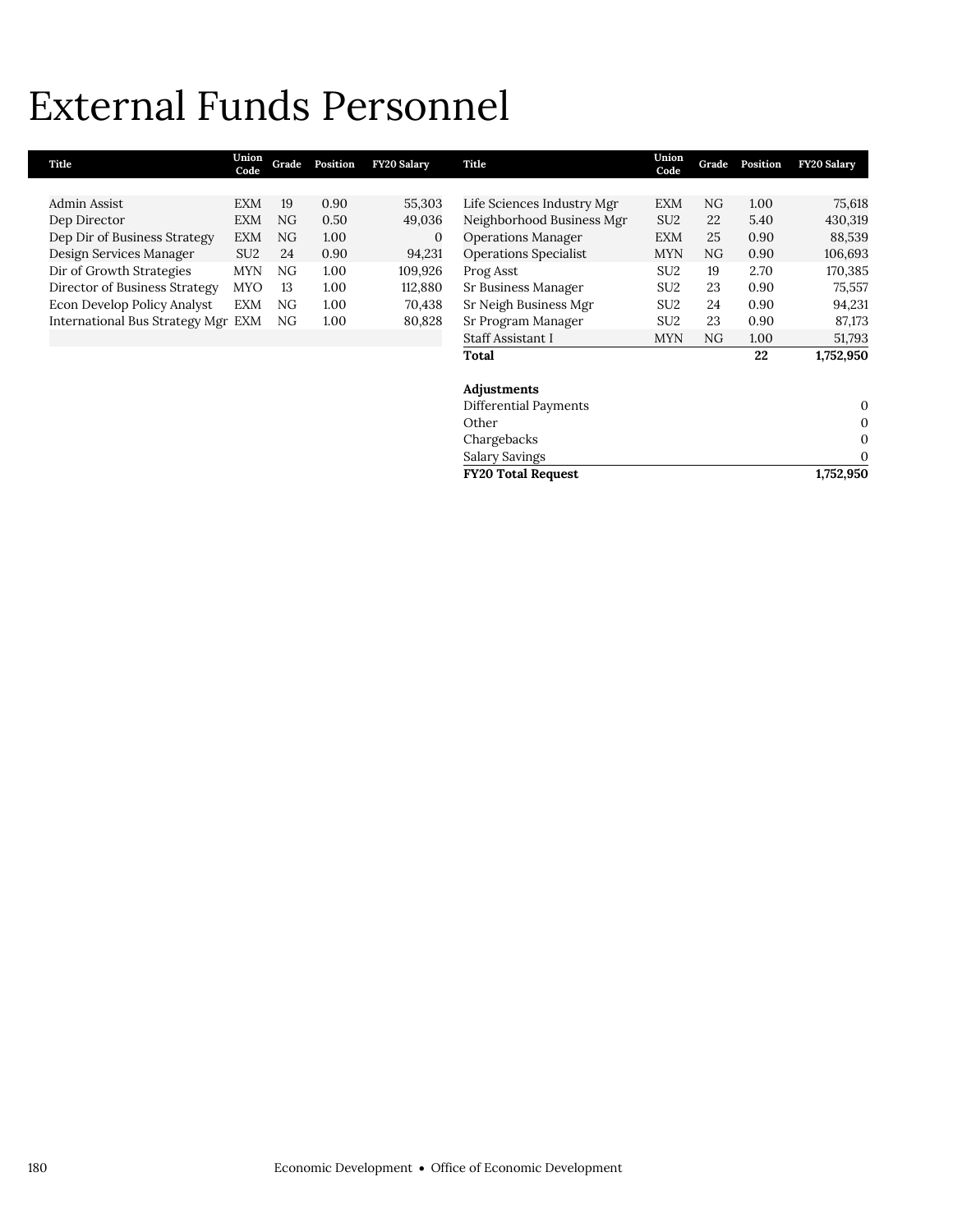# Program 1. Economic Development

## <span id="page-28-0"></span>**John Barros,** *Manager,* **Organization 182100**

## **Program Description**

The Economic Development Program will focus on fostering economic development in all of Boston's neighborhoods through marketing Boston on a national and international scale; ensuring access to employment, pathways to careers, and strong job growth; streamlining licensing and permitting processes; and supporting small businesses.

| <b>Operating Budget</b>             | Actual '17         | <b>Actual</b> '18 | Approp '19         | <b>Budget '20</b>    |
|-------------------------------------|--------------------|-------------------|--------------------|----------------------|
| Personnel Services<br>Non Personnel | 795,781<br>141.894 | 706,334<br>96.698 | 932,357<br>214.202 | 1.066.072<br>120,973 |
| Total                               | 937,675            | 803.032           | 1,146,559          | 1,187,045            |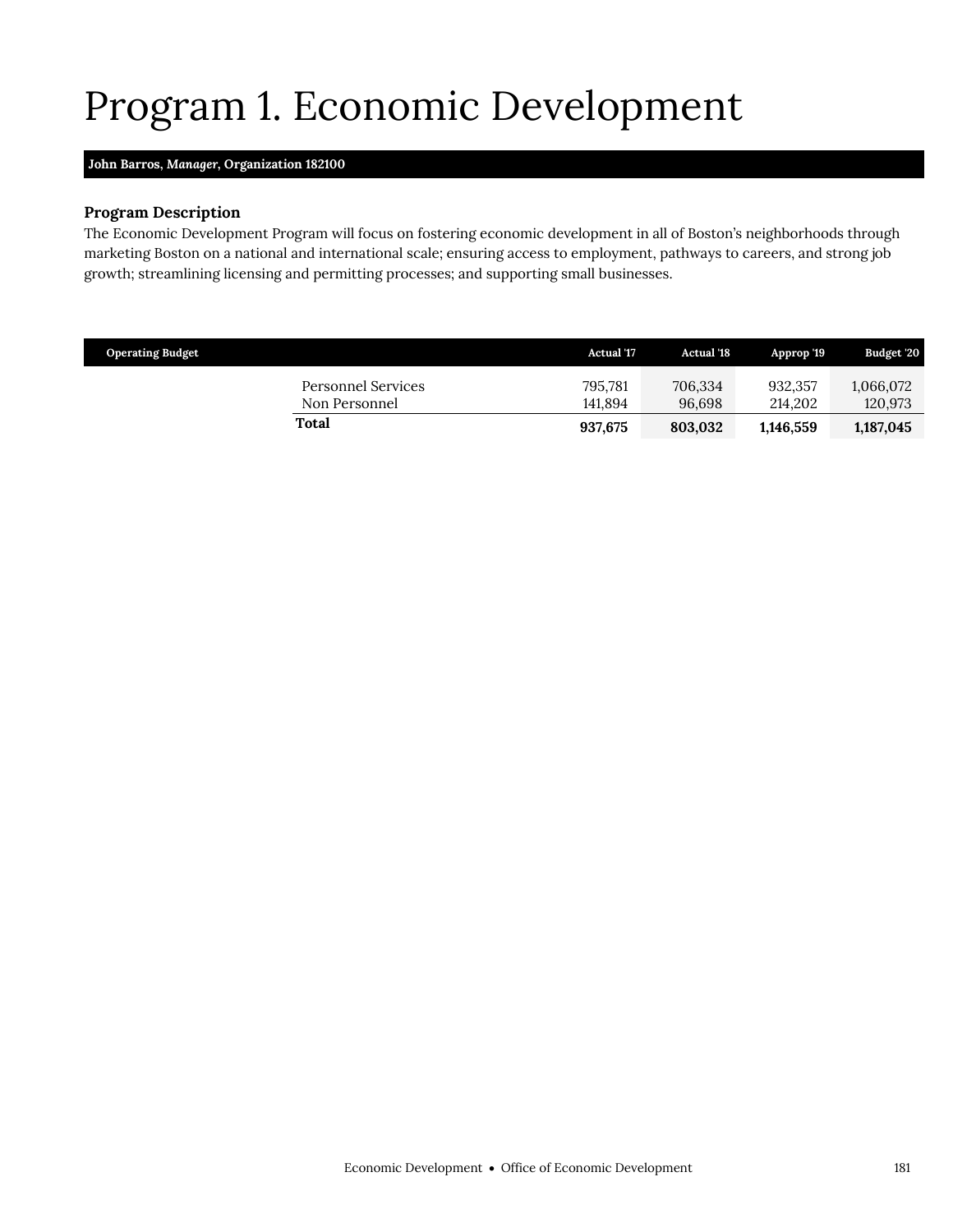# Program 2. Boston Residents Jobs Policy

## **Celina Barrios-Millner,** *Manager,* **Organization 182200**

### **Program Description**

The mission of the Boston Residents Jobs Policy is to increase the employment opportunities for Boston's residents, minorities, and women. The Boston Residents Jobs Ordinance sets goals on construction-related projects funded by or approved by the City. The ordinance stated goals aim to have 51% of the work hours performed by Boston residents, 40% by people of color, and 12% by women on a trade-by-trade basis.

|       | <b>Operating Budget</b>                                  |                                                            | <b>Actual '17</b> | <b>Actual '18</b> | Approp '19        | Budget '20         |
|-------|----------------------------------------------------------|------------------------------------------------------------|-------------------|-------------------|-------------------|--------------------|
|       |                                                          | <b>Personnel Services</b><br>Non Personnel<br><b>Total</b> | 498.213<br>6,196  | 593,191<br>8,451  | 674,479<br>28,525 | 866,415<br>281,323 |
|       |                                                          |                                                            | 504,409           | 601,642           | 703,004           | 1,147,738          |
|       | Performance                                              |                                                            |                   |                   |                   |                    |
| Goal: | Develop Pathways to Overcome Income and Wealth Disparity |                                                            |                   |                   |                   |                    |
|       |                                                          | <b>Performance Measures</b>                                | <b>Actual</b> '17 | <b>Actual '18</b> | Projected '19     | Target '20         |
|       |                                                          | % of work hours performed by                               | 210%              | 28%               | $30.5\%$          | 510 <sub>6</sub>   |

<span id="page-29-0"></span>

| % of work hours performed by<br>Boston residents <sup>'</sup> | 31% | 28% | 30.5% | 51% |
|---------------------------------------------------------------|-----|-----|-------|-----|
| % of work hours performed by<br>people of color               | 34% | 34% | 50.3% | 40% |
| % of work hours performed by<br>women                         | 6%  | 5%  | 5.1%  | 12% |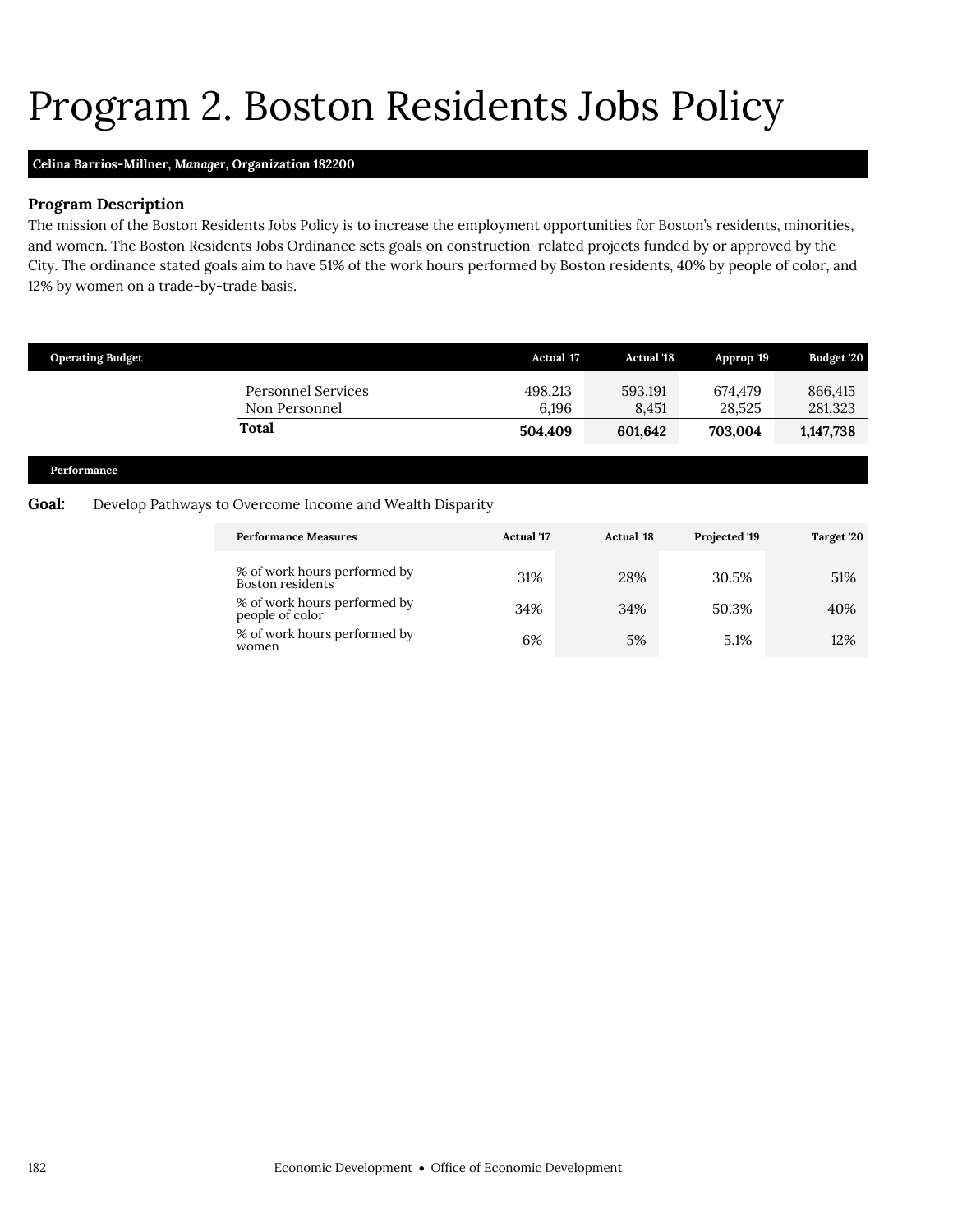## Program 3. Small & Local Business

### **Natalia Urtubey,** *Manager,* **Organization 182300**

## **Program Description**

The Small and Local Business Program encourages, assists, and provides opportunities for minority and women-owned businesses and small and Boston-based businesses to participate in the City's contracting arena as well as in the broader Boston area economy. The program assists City departments to increase both the number of City contracts and the dollars awarded to those businesses on goods and services contracts and construction contracts.

| <b>Operating Budget</b>             | <b>Actual '17</b>  | <b>Actual '18</b>  | Approp '19         | Budget '20         |
|-------------------------------------|--------------------|--------------------|--------------------|--------------------|
| Personnel Services<br>Non Personnel | 611,579<br>465.061 | 531,814<br>402.641 | 686.864<br>499.198 | 663,784<br>447,643 |
| Total                               | 1,076,640          | 934,455            | 1,186,062          | 1,111,427          |
|                                     |                    |                    |                    |                    |

#### **Performance**

## Goal: Create an ecosystem that is Open for Business by Attracting, Retaining and helping Companies to Grow

<span id="page-30-0"></span>

| <b>Performance Measures</b>                                          | <b>Actual</b> '17 | <b>Actual</b> '18 | Projected '19 | Target '20 |
|----------------------------------------------------------------------|-------------------|-------------------|---------------|------------|
| # of businesses assisted                                             | 4.124             | 4,921             | 5,112         | 4,455      |
| # of new businesses open as a<br>result of Small Business Assistance | 122               | 145               | 116           | 140        |
| % Main Streets Districts occupied                                    | 94%               | 94%               | 95%           | 95%        |
| Funds leveraged - private dollars<br>invested                        | 4,411,834.8       | 1,447,909         | 1,441,187     | 700,000    |

### **Goal:** Develop Pathways to Overcome Income and Wealth Disparity

| <b>Performance Measures</b>                          | <b>Actual</b> '17 | <b>Actual</b> '18 | Projected '19 | Target '20 |
|------------------------------------------------------|-------------------|-------------------|---------------|------------|
| # of jobs created through Small<br>Business Programs | 798               | 640               | 540           | 700        |
| # of M/WBE firms certified                           | 52                | 52                | 32            | 80         |
| # of MBE firms certified                             | 10                | 8                 | 16            | 10         |
| # of MWBE companies with City of<br>Boston Contracts | 52                | 52                | TBR           | 80         |
| # of VBE firms recognized                            | 2                 |                   |               | റ          |
| # of WBE firms certified                             | 15                | 7                 | 15            | 8          |
| City of Boston money spent with<br>MWBE contracts    | 7,500,000         | 7,500,000         | TBR           | 8,500,000  |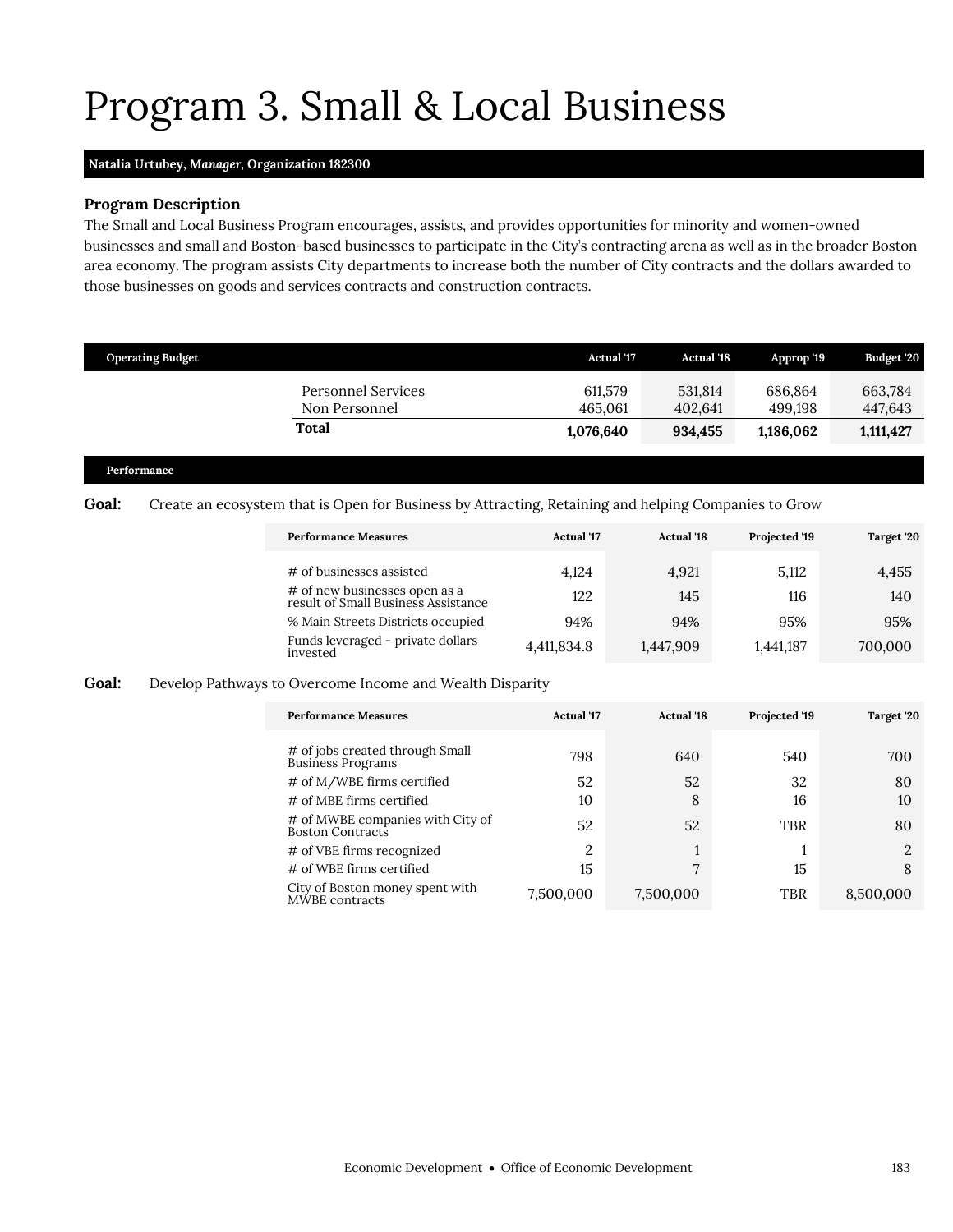## External Funds Projects

#### **Project Mission**

The Community Development Block Grant (CDBG) is an annual entitlement grant from the U.S. Department of Housing and Urban Development to the City of Boston designed to fund a variety of neighborhood development activities. At least 70 percent of CDBG funds must be used to benefit low- and moderate-income households. CDBG funds are used to produce and preserve affordable housing, revitalize neighborhood commercial districts, assist the renovation of non-profit facilities, improve vacant lots, promote and monitor fair housing activities, and assist non-profit organizations in the operation of emergency shelters, health care, child care, youth and adult literacy programs. CDBG funds cannot be used for general government services or to replace funding cuts from existing public service activities. The CDBG awards for FY13, FY14, and FY15 were \$15,929,397, \$16,834,371, and \$16,390,443 respectively. The FY16 award is \$16,101,121.

#### **Choice Neighborhoods Implementation Grant**

#### **Project Mission**

The Choice Neighborhood Implementation Grant is a competitive grant from the US Department of Housing and Urban Development. The grant is being used to redevelop the Woodledge/Morrant Bay Apartments and revitalize Dorchester's Quincy Street Corridor. The grant also aims to link affordable housing with quality schools, public transportation, good jobs, and safe streets thus totally transforming the neighborhood. The grant totaling \$20,500,000 started on 1/12/2012 and ends on 9/30/2017.

#### **EDIC**

#### **Project Mission**

Funded by the Economic Development and Industrial Corporation (EDIC), this program will support the operational needs of the Office of Economic Development. This multi-year project will award the department \$500,000 each year over the next three years.

#### **Neighborhood Development Fund**

#### **Project Mission**

The Neighborhood Development Fund receives revenue from the repayment of Urban Development Action Grant (UDAG) loans to the City. Funds can be used for eligible HUD Title I activities which are somewhat less restrictive than CDBG regulations.

#### **Section 108 (Unrestricted)**

#### **Project Mission**

Section 108 funds are available to eligible cities from the U.S. Department of Housing and Urban Development (HUD) on an application basis. Section 108 funds are secured by the City through a pledge of its current and future CDBG grant awards. These funds are used for economic development projects. The Boston Invests in Growth Loan Fund is a \$40 million HUD Section 108 funded loan pool designed to jumpstart well-financed construction projects, create jobs, and strengthen Boston's economy. This program is designed for large commercial projects in Boston that have both permanent financing and equity in place. Boston Invests will finance the gap that remains between the financing and equity and the total project cost, known as mezzanine financing. In addition, up to 10% of the loan pool will be set aside for smaller neighborhood based projects of at least 5,000 square feet, the underwriting criteria for which will be the same as for the larger loans but the interest rate charged as well as the additional interest paid at the end will be lower. Additionally, \$2.5 million HUD Section 108 funded loan pool will be used for energy efficiency and to promote job creation. The Section 108 Spread Unrestricted Fund is income earned as a result of the interest spread between Section 108 loan repayments owed to DND by its borrowers and Section 108 repayments DND owes to HUD. In FY16, DND will use this source to fund Main Streets districts and Restore projects that do not meet CDBG eligibility requirements.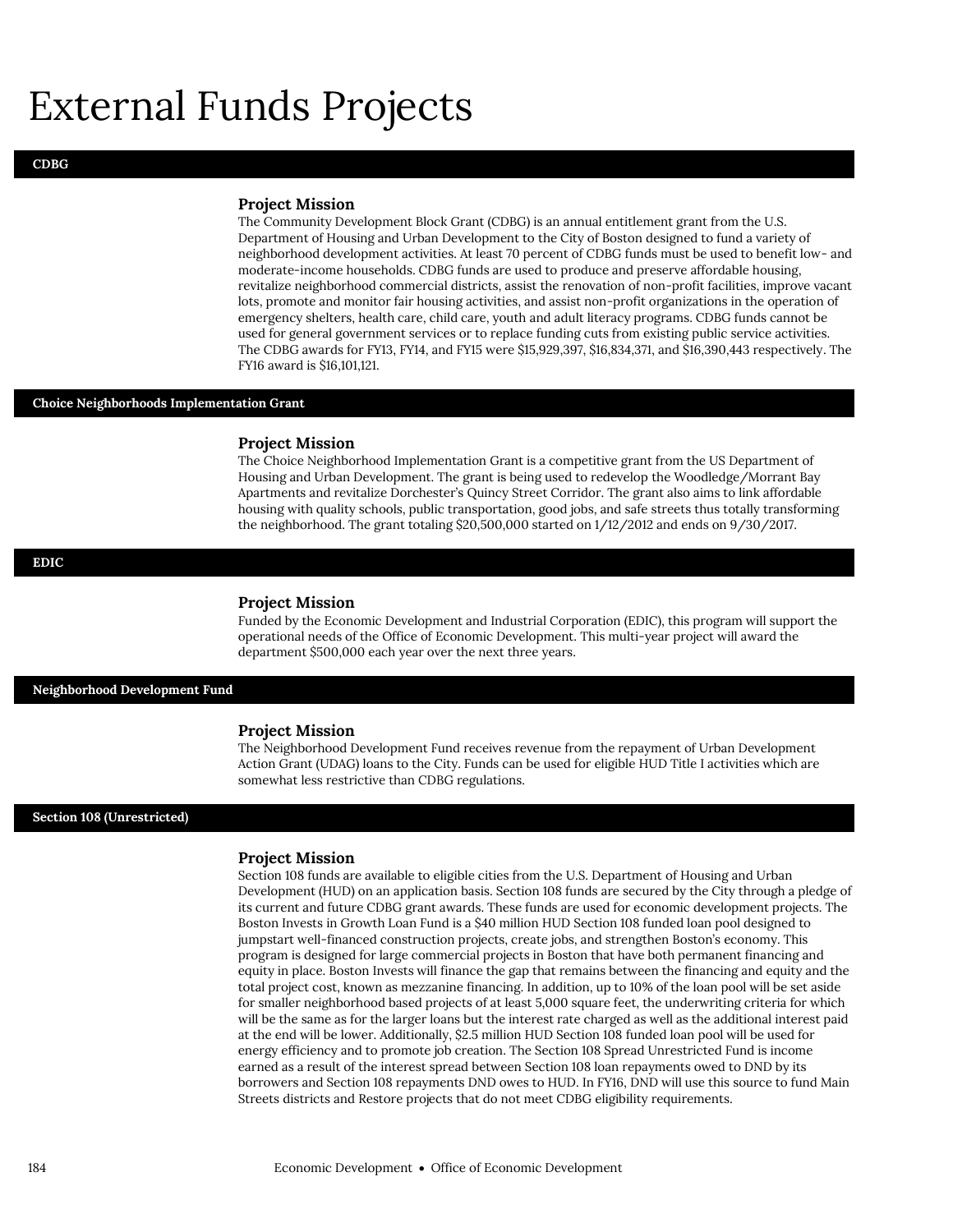# <span id="page-32-0"></span>Office of Tourism Operating Budget

## **Vacant,** *Director,* **Appropriation 416000**

## **Department Mission**

The mission of the Office of Tourism is to advance tourism in Boston and promote participation in public celebrations.

| <b>Operating Budget</b>      | Program Name          | <b>Total Actual '17</b> | <b>Total Actual '18</b> | Total Approp '19 Total Budget '20 |                                   |
|------------------------------|-----------------------|-------------------------|-------------------------|-----------------------------------|-----------------------------------|
|                              | Administration        | 514,648                 | 465,608                 | 478.490                           | 533,923                           |
|                              | Film & Special Events | 602,521                 | 598,796                 | 849,916                           | 915,312                           |
|                              | Tourism               | 272,839                 | 70,156                  | 93,442                            | 96,619                            |
|                              | Total                 | 1,390,008               | 1,134,560               | 1,421,848                         | 1,545,854                         |
|                              |                       |                         |                         |                                   |                                   |
| <b>External Funds Budget</b> | <b>Fund Name</b>      | <b>Total Actual '17</b> | <b>Total Actual '18</b> |                                   | Total Approp '19 Total Budget '20 |
|                              | City Hall Plaza Fund  | 121,699                 | 90,898                  | 150,000                           | 150,000                           |
|                              | Total                 | 121,699                 | 90,898                  | 150,000                           | 150,000                           |
|                              |                       |                         |                         |                                   |                                   |
| <b>Operating Budget</b>      |                       | <b>Actual '17</b>       | <b>Actual '18</b>       | Approp '19                        | Budget '20                        |
|                              | Personnel Services    | 823,996                 | 794,850                 | 865,838                           | 937,804                           |
|                              | Non Personnel         | 566,012                 | 339,710                 | 556,010                           | 608,050                           |
|                              |                       |                         |                         |                                   |                                   |
|                              | Total                 | 1,390,008               | 1,134,560               | 1,421,848                         | 1,545,854                         |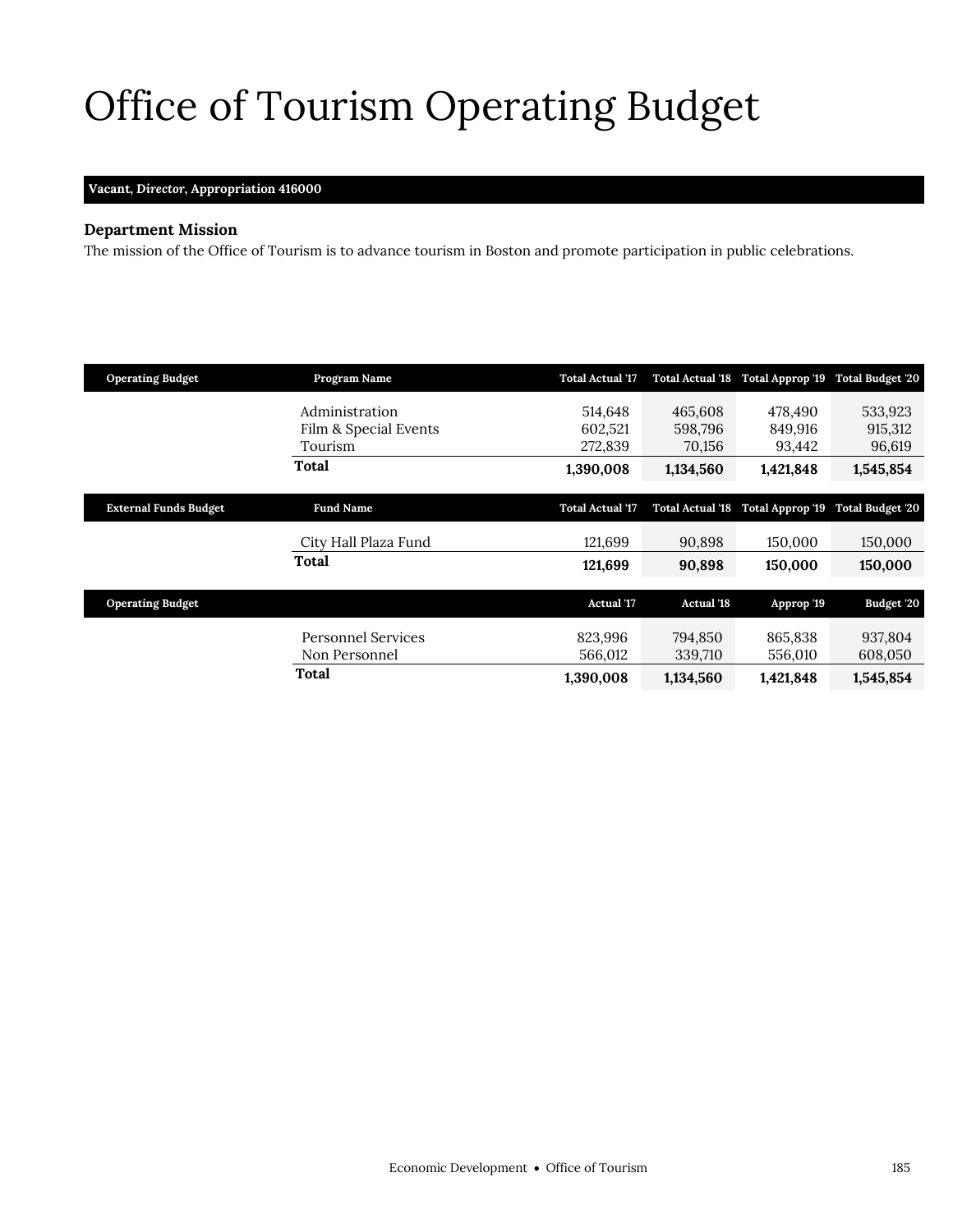# Office of Tourism Operating Budget



## **Authorizing Statutes**

 Enabling Legislation, CBC Ord. §§ 15-3.1- 15-3.2.

## **Description of Services**

The Office of Tourism serves Boston's residents, visitors, and the tourism industry in the following ways: producing year-round events including festivals, concerts, exhibitions, and public celebrations both downtown and in Boston's neighborhoods; supporting film and television production through Boston Film Bureau with permitting, location assistance, and coordination with local and state agencies; providing technical assistance to neighborhood based groups with event production; promoting Boston as a desirable destination for visitors, conventions, and family-oriented sporting events such as amateur collegiate, and Olympic tournaments.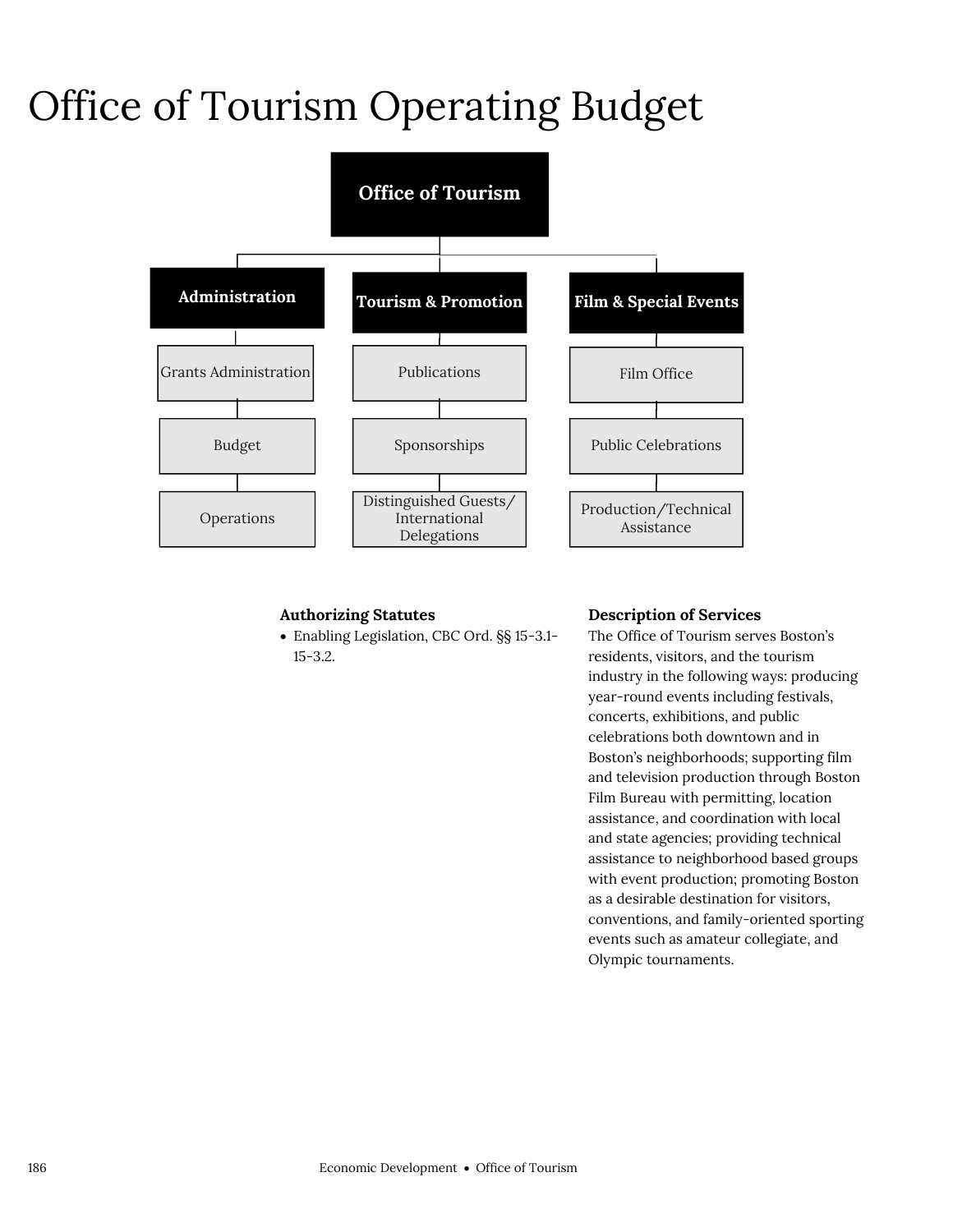# Department History

| <b>Personnel Services</b>                                                    | <b>FY17 Expenditure</b>   | <b>FY18 Expenditure</b>  | <b>FY19 Appropriation</b>      | FY20 Adopted            | $Inc/Dec 19$ vs $20$             |
|------------------------------------------------------------------------------|---------------------------|--------------------------|--------------------------------|-------------------------|----------------------------------|
| 51000 Permanent Employees                                                    | 727,022                   | 718,036                  | 768,838                        | 840,804                 | 71,966                           |
| 51100 Emergency Employees                                                    | 68,792                    | 59,802                   | 97,000                         | 97,000                  | $\mathbf 0$                      |
| 51200 Overtime                                                               | $\mathbf{0}$              | 0                        | 0                              | 0                       | $\overline{0}$                   |
| 51600 Unemployment Compensation<br>51700 Workers' Compensation               | 17,034<br>11,148          | $\overline{0}$<br>17,012 | 0<br>$\mathbf{0}$              | 0<br>0                  | $\overline{0}$<br>$\overline{0}$ |
| <b>Total Personnel Services</b>                                              | 823,996                   | 794,850                  | 865,838                        | 937,804                 | 71,966                           |
| <b>Contractual Services</b>                                                  | <b>FY17 Expenditure</b>   | FY18 Expenditure         | FY19 Appropriation             | FY20 Adopted            | $Inc/Dec 19$ vs $20$             |
| 52100 Communications                                                         | 11,808                    | 11,513                   | 9,703                          | 8,700                   | $-1,003$                         |
| 52200 Utilities                                                              | 0                         | 0                        | 0                              | 0                       | $\mathbf{0}$                     |
| 52400 Snow Removal                                                           | 0                         | 0                        | 0                              | 0                       | $\mathbf{0}$                     |
| 52500 Garbage/Waste Removal                                                  | $\overline{0}$            | 0                        | $\overline{0}$                 | 0                       | $\boldsymbol{0}$                 |
| 52600 Repairs Buildings & Structures<br>52700 Repairs & Service of Equipment | $\overline{0}$<br>8,149   | $\overline{0}$<br>3,061  | $\overline{0}$<br>4,750        | $\overline{0}$<br>4,750 | $\overline{0}$<br>$\mathbf{0}$   |
| 52800 Transportation of Persons                                              | 1,866                     | 8,739                    | 5,000                          | 8,500                   | 3,500                            |
| 52900 Contracted Services                                                    | 214,597                   | 12,746                   | 218,300                        | 267,400                 | 49,100                           |
| <b>Total Contractual Services</b>                                            | 236,420                   | 36,059                   | 237,753                        | 289,350                 | 51,597                           |
| <b>Supplies &amp; Materials</b>                                              | <b>FY17 Expenditure</b>   | <b>FY18 Expenditure</b>  | <b>FY19 Appropriation</b>      | FY20 Adopted            | $Inc/Dec 19$ vs $20$             |
| 53000 Auto Energy Supplies                                                   | 812                       | 1,056                    | 2,772                          | 2,500                   | $-272$                           |
| 53200 Food Supplies                                                          | 18,203                    | 17,465                   | 12,500                         | 12,500                  | $\mathbf{0}$                     |
| 53400 Custodial Supplies                                                     | 0                         | 0                        | 0                              | 0                       | $\boldsymbol{0}$                 |
| 53500 Med, Dental, & Hosp Supply<br>53600 Office Supplies and Materials      | $\overline{0}$<br>1,883   | $\overline{0}$<br>1,935  | $\overline{0}$<br>2,100        | $\overline{0}$<br>2,400 | $\mathbf{0}$<br>300              |
| 53700 Clothing Allowance                                                     | 0                         | 0                        | 0                              | 0                       | $\mathbf{0}$                     |
| 53800 Educational Supplies & Mat                                             | $\overline{0}$            | $\overline{0}$           | $\overline{0}$                 | $\overline{0}$          | $\mathbf{0}$                     |
| 53900 Misc Supplies & Materials                                              | $\overline{0}$            | 0                        | $\overline{0}$                 | 0                       | $\mathbf{0}$                     |
| <b>Total Supplies &amp; Materials</b>                                        | 20,898                    | 20,456                   | 17,372                         | 17,400                  | 28                               |
|                                                                              |                           |                          |                                |                         |                                  |
| <b>Current Chgs &amp; Oblig</b>                                              | <b>FY17 Expenditure</b>   | <b>FY18 Expenditure</b>  | <b>FY19 Appropriation</b>      | FY20 Adopted            | $Inc/Dec 19$ vs $20$             |
| 54300 Workers' Comp Medical                                                  | 10,242                    | 3,116                    | 0                              | 0                       | 0                                |
| 54400 Legal Liabilities                                                      | 0                         | 0                        | 0                              | 0                       | $\mathbf{0}$                     |
| 54500 Aid To Veterans                                                        | 0                         | 0                        | 0                              | 0                       | $\boldsymbol{0}$                 |
| 54600 Current Charges H&I                                                    | $\overline{0}$            | $\mathbf{0}$             | $\overline{0}$                 | $\overline{0}$          | $\overline{0}$                   |
| 54700 Indemnification<br>54800 Reserve Account                               | 0<br>$\overline{0}$       | 0<br>$\overline{0}$      | $\mathbf{0}$<br>$\overline{0}$ | 0<br>$\overline{0}$     | $\mathbf{0}$<br>$\mathbf{0}$     |
| 54900 Other Current Charges                                                  | 46,485                    | 55,017                   | 60,600                         | 60,550                  | $-50$                            |
| Total Current Chgs & Oblig                                                   | 56,727                    | 58,133                   | 60,600                         | 60,550                  | $-50$                            |
| Equipment                                                                    | FY17 Expenditure          | FY18 Expenditure         | <b>FY19 Appropriation</b>      | FY20 Adopted            | Inc/Dec 19 vs 20                 |
| 55000 Automotive Equipment                                                   | $\mathbf{0}$              | $\mathbf{0}$             | 0                              | 0                       | 0                                |
| 55400 Lease/Purchase                                                         | 21,029                    | 10,514                   | 0                              | 0                       | $\mathbf{0}$                     |
| 55600 Office Furniture & Equipment                                           | 0                         | 0                        | $\overline{0}$                 | $\overline{0}$          | $\boldsymbol{0}$                 |
| 55900 Misc Equipment                                                         | 7,339                     | 1,548                    | 2,000                          | 2,000                   | 0                                |
| <b>Total Equipment</b>                                                       | 28,368                    | 12,062                   | 2,000                          | 2,000                   | $\mathbf{0}$                     |
| Other                                                                        | FY17 Expenditure          | FY18 Expenditure         | FY19 Appropriation             | FY20 Adopted            | Inc/Dec 19 vs 20                 |
| 56200 Special Appropriation                                                  | 223,599                   | 213,000                  | 238,285                        | 238,750                 | 465                              |
| 57200 Structures & Improvements                                              | 0                         | $\mathbf{0}$             | 0                              | 0                       | $\theta$                         |
| 58000 Land & Non-Structure<br><b>Total Other</b>                             | $\overline{0}$<br>223,599 | $\mathbf{0}$<br>213,000  | $\boldsymbol{0}$<br>238,285    | $\mathbf{0}$<br>238,750 | $\mathbf{0}$<br>465              |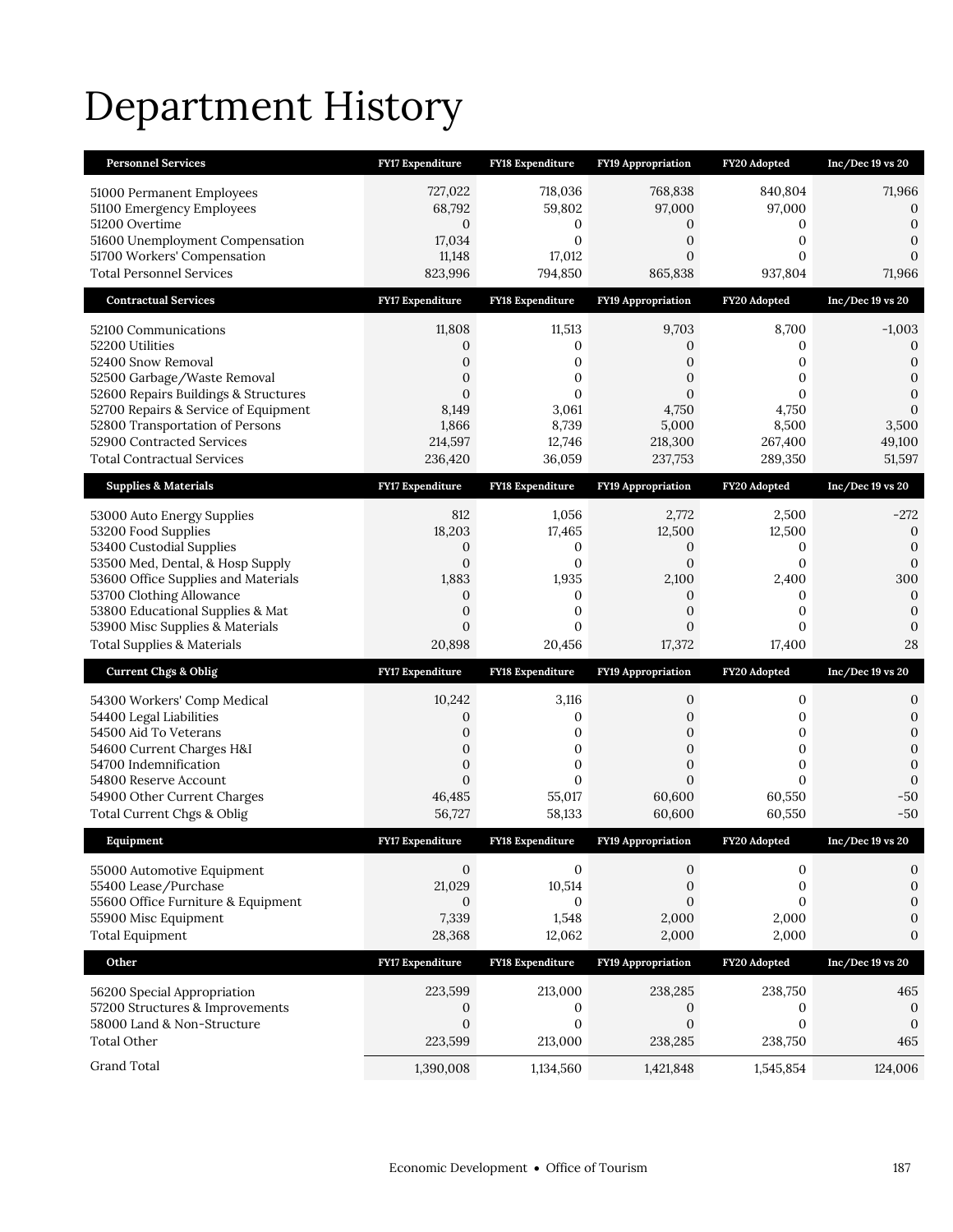## Department Personnel

| Title                               | Union<br>Code | Grade | Position | <b>FY20 Salary</b> | Title                     | Union<br>Code | Grade | Position | <b>FY20 Salary</b> |
|-------------------------------------|---------------|-------|----------|--------------------|---------------------------|---------------|-------|----------|--------------------|
|                                     |               |       |          |                    |                           |               |       |          |                    |
| Admin Assistant                     | <b>MYO</b>    | 03    | 1.00     | 52,787             | <b>Staff Assist I</b>     | <b>MYO</b>    | 04    | 2.00     | 109,327            |
| Dir of Administration & Finance MYO |               | 09    | 1.00     | 90,727             | Staff Assistant II        | <b>MYO</b>    | 06    | 1.00     | 69,991             |
| Director                            | <b>CDH</b>    | NG.   | 1.00     | 100,459            | Staff Asst                | <b>MYN</b>    | NG    | 1.00     | 111,320            |
| Production/Stage Manager            | <b>MYO</b>    | 05    | 1.00     | 55,900             | Staff Asst III            | <b>MYO</b>    | 07    | 1.00     | 70,591             |
|                                     |               |       |          |                    | Technical Manager         | <b>MYO</b>    | 05    | 1.00     | 64,099             |
|                                     |               |       |          |                    | Total                     |               |       | 10       | 725,201            |
|                                     |               |       |          |                    |                           |               |       |          |                    |
|                                     |               |       |          |                    | Adjustments               |               |       |          |                    |
|                                     |               |       |          |                    | Differential Payments     |               |       |          | $\mathbf{0}$       |
|                                     |               |       |          |                    | Other                     |               |       |          | 115,600            |
|                                     |               |       |          |                    | Chargebacks               |               |       |          | $\mathbf{0}$       |
|                                     |               |       |          |                    | Salary Savings            |               |       |          | $\mathbf{0}$       |
|                                     |               |       |          |                    | <b>FY20 Total Request</b> |               |       |          | 840,801            |
|                                     |               |       |          |                    |                           |               |       |          |                    |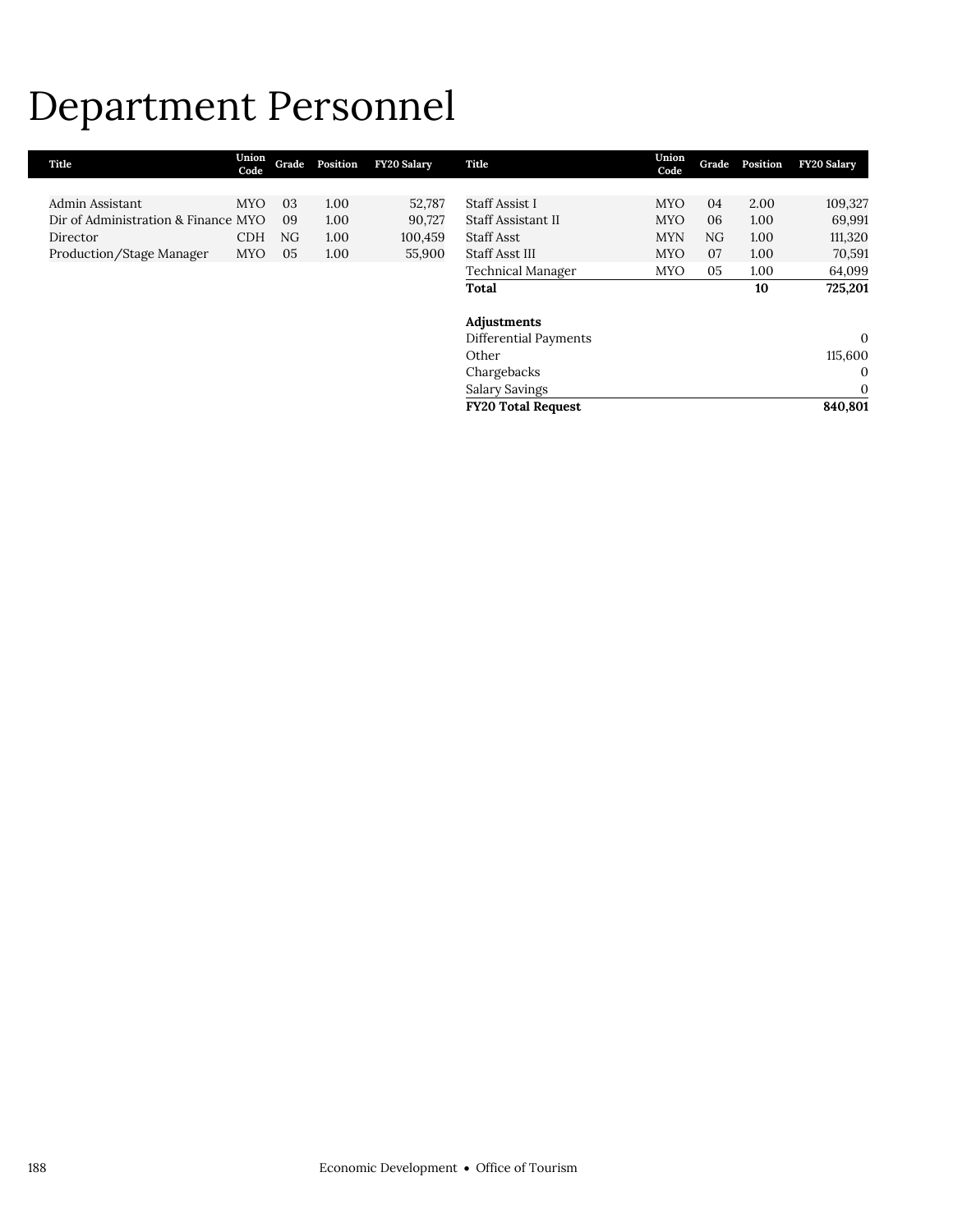# External Funds History

| <b>Personnel Services</b>                                     | FY17 Expenditure               | FY18 Expenditure        | <b>FY19 Appropriation</b>            | FY20 Adopted                     | $Inc/Dec 19$ vs $20$             |
|---------------------------------------------------------------|--------------------------------|-------------------------|--------------------------------------|----------------------------------|----------------------------------|
| 51000 Permanent Employees                                     | 0                              | 0                       | 0                                    | $\mathbf{0}$                     | 0                                |
| 51100 Emergency Employees                                     | $\mathbf{0}$                   | 0                       | $\boldsymbol{0}$                     | 0                                | $\mathbf{0}$                     |
| 51200 Overtime                                                | $\mathbf{0}$                   | 0                       | 0                                    | 0                                | $\boldsymbol{0}$                 |
| 51300 Part Time Employees<br>51400 Health Insurance           | $\mathbf{0}$<br>$\overline{0}$ | 0<br>0                  | 0<br>$\mathbf{0}$                    | 0<br>$\mathbf{0}$                | $\boldsymbol{0}$<br>$\mathbf{0}$ |
| 51500 Pension & Annuity                                       | 0                              | 0                       | 0                                    | 0                                | $\mathbf{0}$                     |
| 51600 Unemployment Compensation                               | $\overline{0}$                 | 0                       | $\overline{0}$                       | $\mathbf{0}$                     | $\mathbf{0}$                     |
| 51700 Workers' Compensation                                   | $\overline{0}$                 | 0                       | $\boldsymbol{0}$                     | 0                                | $\mathbf{0}$                     |
| 51800 Indirect Costs<br>51900 Medicare                        | $\mathbf{0}$<br>$\mathbf{0}$   | 0<br>0                  | $\boldsymbol{0}$<br>$\boldsymbol{0}$ | 0<br>0                           | $\mathbf{0}$<br>$\mathbf{0}$     |
| <b>Total Personnel Services</b>                               | $\overline{0}$                 | 0                       | $\boldsymbol{0}$                     | 0                                | $\mathbf{0}$                     |
| <b>Contractual Services</b>                                   | <b>FY17 Expenditure</b>        | <b>FY18 Expenditure</b> | <b>FY19 Appropriation</b>            | FY20 Adopted                     | $Inc/Dec 19$ vs 20               |
|                                                               |                                |                         |                                      |                                  |                                  |
| 52100 Communications                                          | $\mathbf{0}$                   | 0                       | 0                                    | $\mathbf{0}$                     | 0                                |
| 52200 Utilities<br>52400 Snow Removal                         | $\overline{0}$<br>$\mathbf 0$  | 0<br>0                  | 0<br>0                               | 0<br>0                           | 0<br>$\mathbf{0}$                |
| 52500 Garbage/Waste Removal                                   | 0                              | 0                       | 0                                    | 0                                | $\mathbf{0}$                     |
| 52600 Repairs Buildings & Structures                          | $\mathbf{0}$                   | 0                       | $\overline{0}$                       | 0                                | $\mathbf{0}$                     |
| 52700 Repairs & Service of Equipment                          | $\overline{0}$                 | 0                       | $\mathbf{0}$                         | 0                                | $\mathbf{0}$                     |
| 52800 Transportation of Persons<br>52900 Contracted Services  | 3,195<br>2,500                 | $\mathbf{0}$<br>9,520   | 3,000                                | $\boldsymbol{0}$<br>0            | $-3,000$<br>$-2,500$             |
| <b>Total Contractual Services</b>                             | 5,695                          | 9,520                   | 2,500<br>5,500                       | 0                                | $-5,500$                         |
|                                                               |                                |                         |                                      |                                  |                                  |
| <b>Supplies &amp; Materials</b>                               | <b>FY17 Expenditure</b>        | <b>FY18 Expenditure</b> | <b>FY19 Appropriation</b>            | FY20 Adopted                     | $Inc/Dec 19$ vs 20               |
| 53000 Auto Energy Supplies                                    | 0                              | 0                       | 0                                    | $\boldsymbol{0}$                 | 0                                |
| 53200 Food Supplies                                           | $\overline{0}$                 | 2,525                   | 0                                    | 0                                | $\mathbf{0}$                     |
| 53400 Custodial Supplies<br>53500 Med, Dental, & Hosp Supply  | $\mathbf 0$<br>$\overline{0}$  | 0<br>0                  | 0<br>$\overline{0}$                  | 0<br>0                           | $\mathbf{0}$<br>$\overline{0}$   |
| 53600 Office Supplies and Materials                           | $\overline{0}$                 | 0                       | 0                                    | 0                                | $\mathbf{0}$                     |
| 53700 Clothing Allowance                                      | $\mathbf{0}$                   | 0                       | $\boldsymbol{0}$                     | 0                                | $\mathbf{0}$                     |
| 53800 Educational Supplies & Mat                              | $\boldsymbol{0}$<br>669        | $\mathbf{0}$<br>5,351   | $\boldsymbol{0}$                     | 0<br>0                           | $\mathbf{0}$<br>$\mathbf{0}$     |
| 53900 Misc Supplies & Materials<br>Total Supplies & Materials | 669                            | 7,876                   | 0<br>0                               | 0                                | $\mathbf{0}$                     |
|                                                               |                                |                         |                                      |                                  |                                  |
| <b>Current Chgs &amp; Oblig</b>                               | <b>FY17 Expenditure</b>        | <b>FY18 Expenditure</b> | FY19 Appropriation                   | FY20 Adopted                     | $Inc/Dec 19$ vs $20$             |
| 54300 Workers' Comp Medical                                   | 0                              | 0                       | 0                                    | 0                                | 0                                |
| 54400 Legal Liabilities<br>54600 Current Charges H&I          | 0<br>$\mathbf 0$               | 0<br>0                  | 0<br>0                               | 0<br>0                           | $\mathbf{0}$<br>$\mathbf{0}$     |
| 54700 Indemnification                                         | 0                              | 0                       | 0                                    | 0                                | $\mathbf{0}$                     |
| 54800 Reserve Account                                         | $\Omega$                       | $\Omega$                | $\Omega$                             | $\Omega$                         | $\Omega$                         |
| 54900 Other Current Charges                                   | 2,400                          | 12,525                  | 2,400                                | $\boldsymbol{0}$                 | $-2,400$                         |
| Total Current Chgs & Oblig                                    | 2,400                          | 12,525                  | 2,400                                | 0                                | $-2,400$                         |
| Equipment                                                     | FY17 Expenditure               | FY18 Expenditure        | FY19 Appropriation                   | FY20 Adopted                     | $Inc/Dec 19$ vs $20$             |
| 55000 Automotive Equipment                                    | $\boldsymbol{0}$               | $\boldsymbol{0}$        | $\boldsymbol{0}$                     | $\boldsymbol{0}$                 | 0                                |
| 55400 Lease/Purchase                                          | $\boldsymbol{0}$               | 0                       | 0                                    | $\boldsymbol{0}$                 | $\boldsymbol{0}$                 |
| 55600 Office Furniture & Equipment                            | $\boldsymbol{0}$               | 0                       | 0                                    | 0                                | $\boldsymbol{0}$                 |
| 55900 Misc Equipment<br><b>Total Equipment</b>                | 890<br>890                     | 0<br>0                  | 4,700<br>4,700                       | $\boldsymbol{0}$<br>$\mathbf{0}$ | $-4,700$<br>$-4,700$             |
|                                                               |                                |                         |                                      |                                  |                                  |
| Other                                                         |                                |                         |                                      |                                  |                                  |
|                                                               | FY17 Expenditure               | <b>FY18 Expenditure</b> | FY19 Appropriation                   | FY20 Adopted                     | $Inc/Dec 19$ vs $20$             |
| 56200 Special Appropriation                                   | 112,045                        | 60,977                  | 137,400                              | 150,000                          | 12,600                           |
| 57200 Structures & Improvements                               | 0                              | 0                       | 0                                    | $\boldsymbol{0}$                 | $\mathbf 0$                      |
| 58000 Land & Non-Structure                                    | $\boldsymbol{0}$               | 0                       | $\boldsymbol{0}$                     | 0                                | $\mathbf{0}$                     |
| <b>Total Other</b><br>Grand Total                             | 112,045<br>121,699             | 60,977<br>90,898        | 137,400<br>150,000                   | 150,000<br>150,000               | 12,600<br>$\mathbf{0}$           |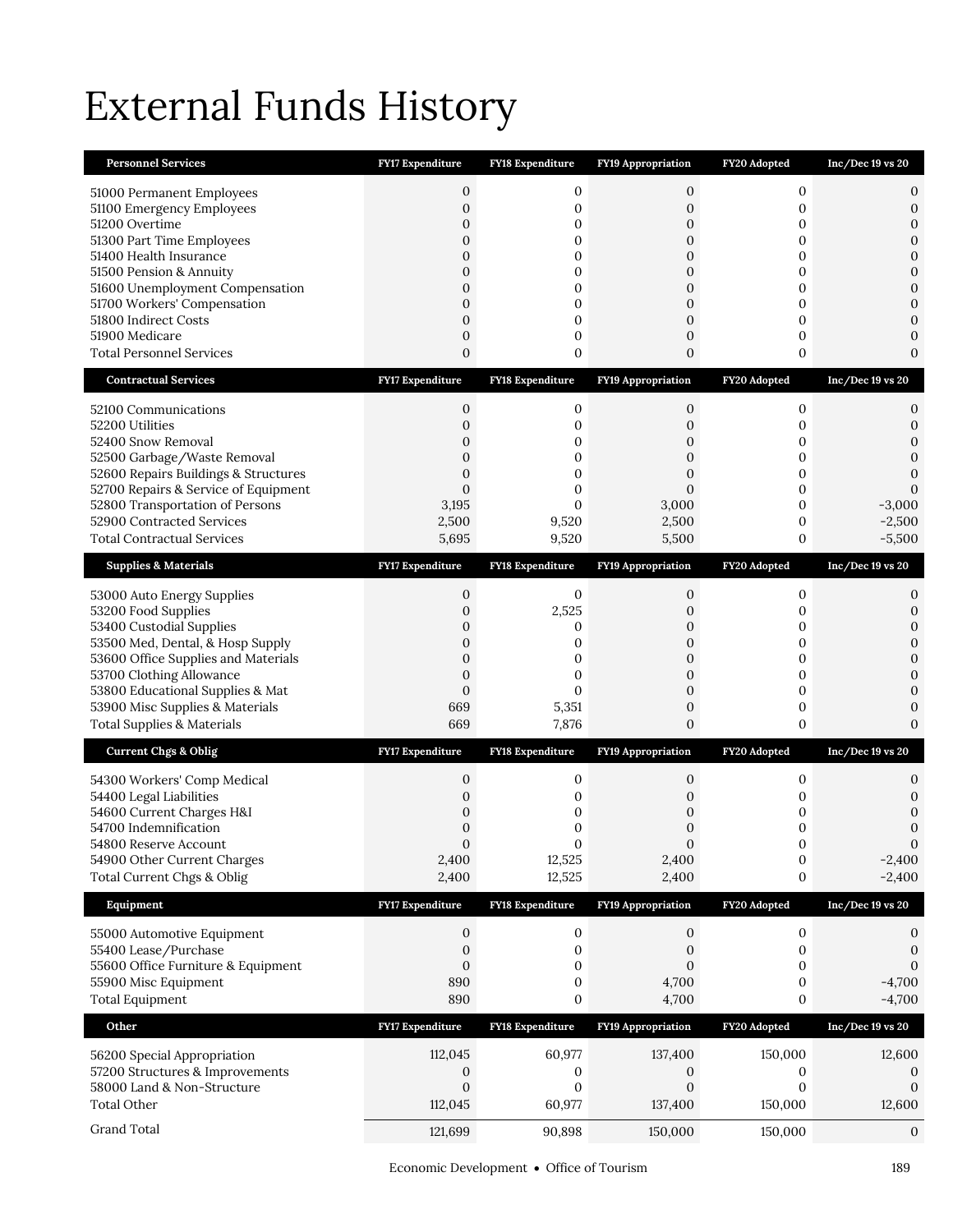## <span id="page-37-0"></span>Program 1. Administration

## **Sean O'Connor,** *Manager,* **Organization 416100**

## **Program Description**

The Administration Program provides administrative, financial, and personnel support for the department. The Program builds partnerships to support and strengthen the City's cultural life.

| <b>Operating Budget</b>             | <b>Actual</b> '17 | <b>Actual '18</b> | Approp '19        | Budget '20        |
|-------------------------------------|-------------------|-------------------|-------------------|-------------------|
| Personnel Services<br>Non Personnel | 454.373<br>60.275 | 409.605<br>56,003 | 432.715<br>45.775 | 485.573<br>48,350 |
| Total                               | 514.648           | 465.608           | 478.490           | 533,923           |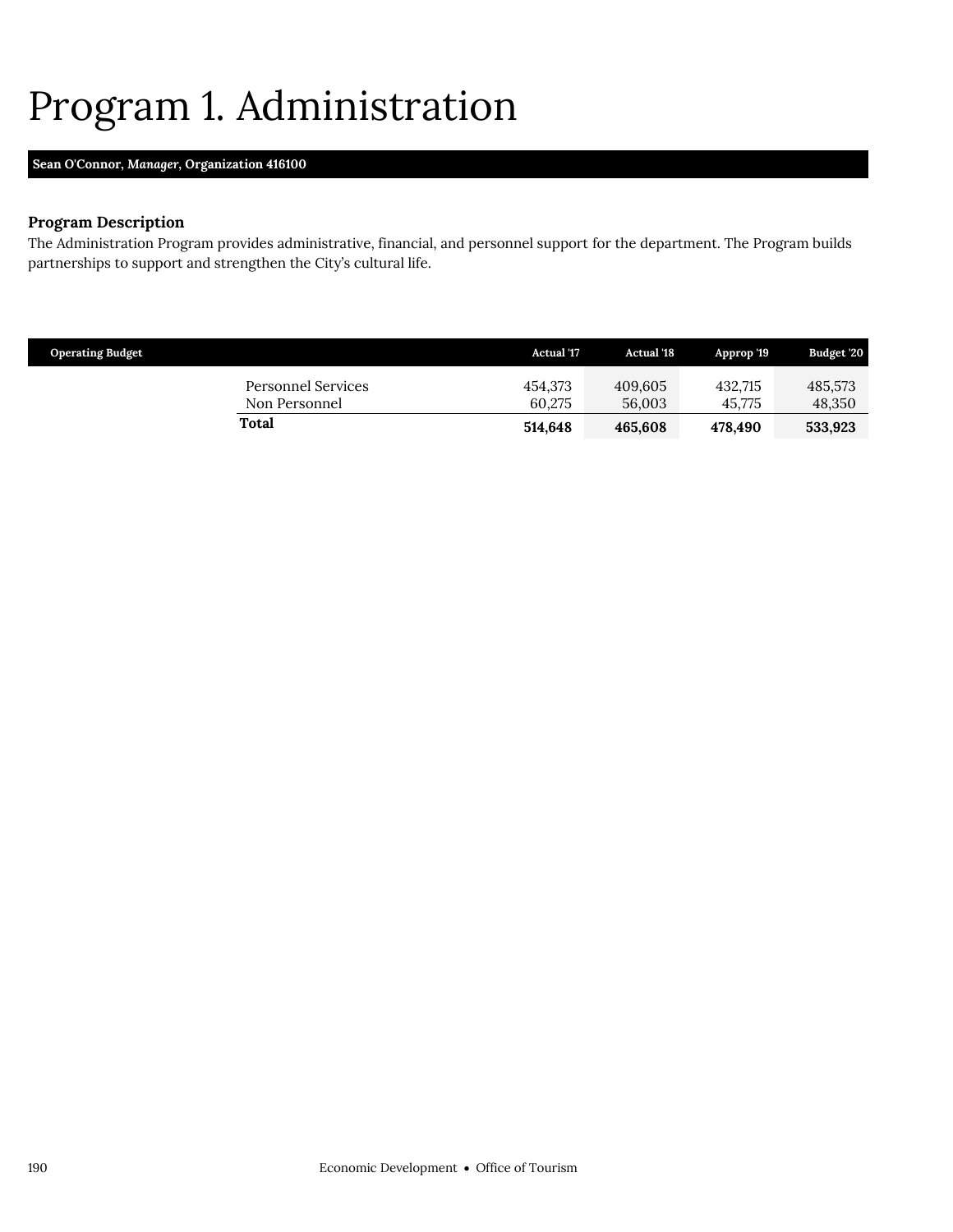# <span id="page-38-0"></span>Program 2. Film & Special Events

## **Vacant,** *Manager,* **Organization 416300**

## **Program Description**

The Film and Special Events program oversees the annual production of special events and public celebrations that celebrate and promote the City's cultural and ethnic diversity along with Boston's rich history and promotes Boston as a location for film and video productions by supporting the film and television industry's work in the City.

| <b>Operating Budget</b>             | <b>Actual</b> '17  | <b>Actual</b> '18  | Approp '19         | Budget '20         |
|-------------------------------------|--------------------|--------------------|--------------------|--------------------|
| Personnel Services<br>Non Personnel | 336,660<br>265,861 | 340.609<br>258.187 | 386.181<br>463.735 | 401.112<br>514,200 |
| Total                               | 602.521            | 598,796            | 849.916            | 915,312            |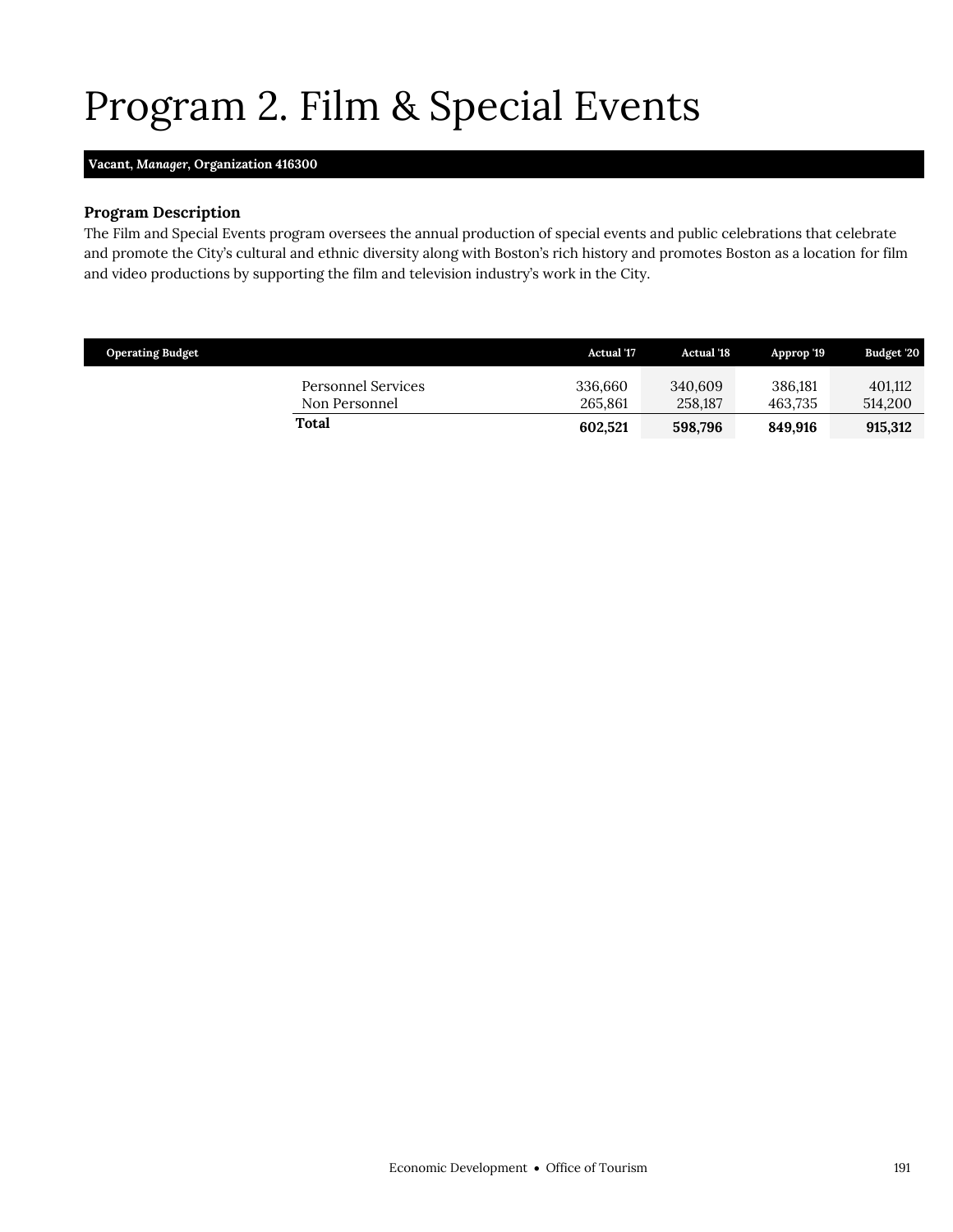## <span id="page-39-0"></span>Program 3. Tourism

## **Amy B. Yandle,** *Manager,* **Organization 416400**

## **Program Description**

The Tourism program oversees the department's promotional efforts, its sponsorships and its international relations.

| <b>Operating Budget</b>             | <b>Actual</b> '17 | <b>Actual</b> '18 | Approp '19       | Budget '20       |
|-------------------------------------|-------------------|-------------------|------------------|------------------|
| Personnel Services<br>Non Personnel | 32,963<br>239,876 | 44.636<br>25.520  | 46.942<br>46.500 | 51,119<br>45,500 |
| Total                               | 272,839           | 70,156            | 93.442           | 96.619           |